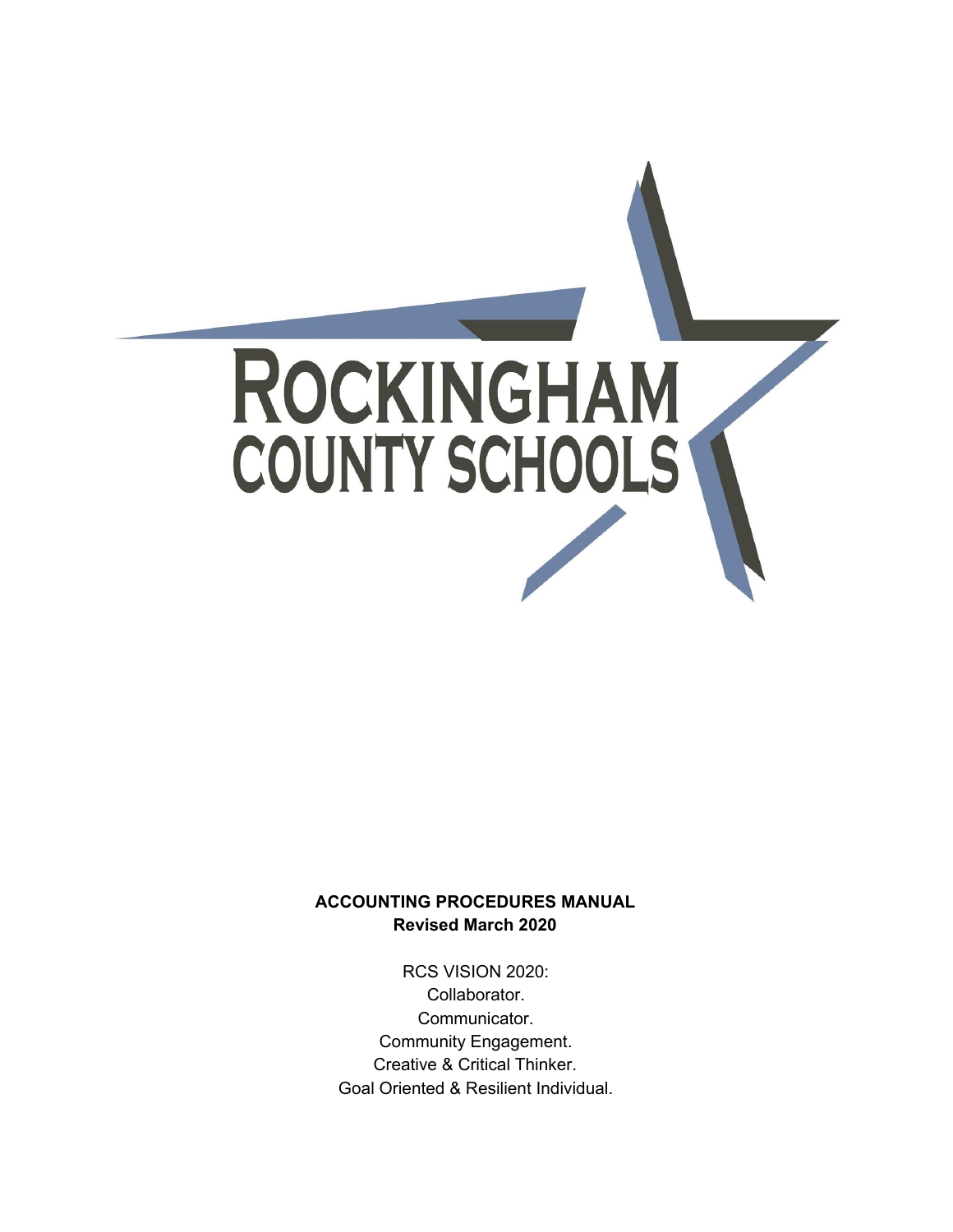## **TABLE OF CONTENTS**

|                                                                                                                                                                              | APPLICABLE PUBLIC SCHOOL LAWS OF NORTH CAROLINA                                                             | 3                                  |
|------------------------------------------------------------------------------------------------------------------------------------------------------------------------------|-------------------------------------------------------------------------------------------------------------|------------------------------------|
| Section 115C-40 Board a Corporate Body<br>4                                                                                                                                  | Section 115C-47 Powers and Duties Generally<br>Section 115C-441 Budgetary Accounting for Appropriations     | 3<br>3                             |
| Section 115C-445 Daily Deposits<br>Section 115C-264.2 Vending Machine Sales                                                                                                  | Section 115C-447 Annual Independent Audit<br>Section 115C-448 Special Funds of Individual Schools           | 4<br>5<br>6<br>$\overline{7}$      |
| <b>Payroll Procedures</b><br><b>Daily Deposits</b><br><b>Fundraising and Solicitations</b><br>Crowdfunding<br><b>Grant Writing</b>                                           | APPLICABLE LOCAL BOARD OF EDUCATION POLICIES<br><b>Extracurricular Activities and Student Organizations</b> | 8<br>8<br>8<br>9<br>15<br>17<br>18 |
| <b>PRINCIPAL'S RESPONSIBILITIES</b>                                                                                                                                          |                                                                                                             | 20                                 |
| <b>INTRODUCTION</b>                                                                                                                                                          |                                                                                                             | 21                                 |
| <b>RECEIPTS</b>                                                                                                                                                              |                                                                                                             | 22                                 |
| <b>Teacher Responsibilities</b><br><b>Bookkeeper Responsibilities</b><br><b>Re-Using Receipt Books</b><br><b>Employee Termination</b><br>Donations<br><b>Returned Checks</b> |                                                                                                             | 22<br>23<br>24<br>24<br>24<br>25   |
| <b>DISBURSEMENTS</b>                                                                                                                                                         |                                                                                                             | 26                                 |
|                                                                                                                                                                              |                                                                                                             |                                    |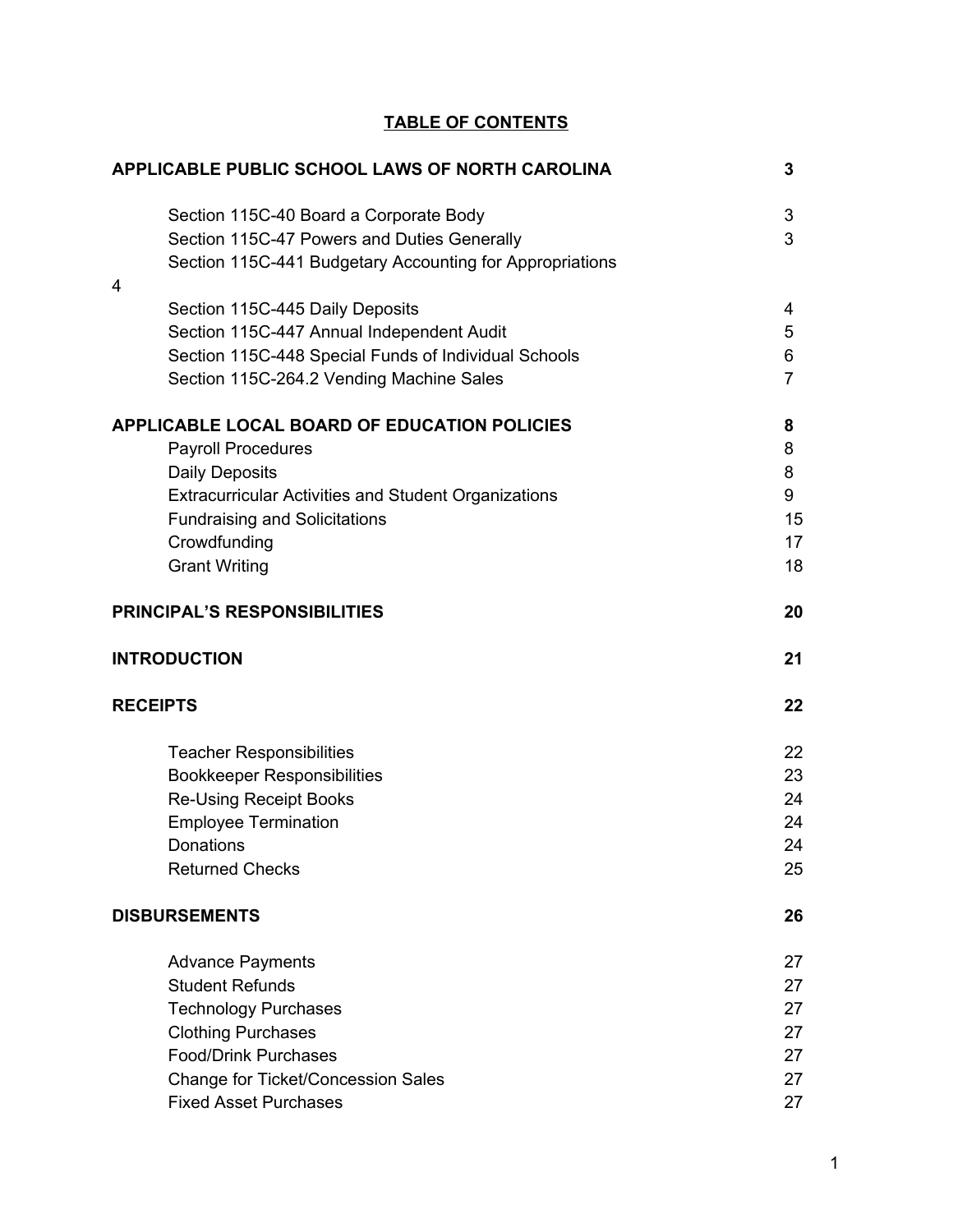| Contributions to Charitable/Non-Profit Organizations               | 28 |
|--------------------------------------------------------------------|----|
| <b>Voided Checks</b>                                               | 28 |
| Stop Payment on Checks                                             | 28 |
| <b>Check Storage</b>                                               | 28 |
| <b>Corporate Card Accounts</b>                                     | 28 |
| Deposit of Overpayment                                             | 28 |
| Use of P.O.'s for Procurement of Supplies, Equipment and Materials | 29 |

# **PAYMENT TO INDIVIDUALS**

## **30**

| <b>Employee Reimbursements</b><br><b>Athletic Officials</b><br><b>Student Award/Incentives</b><br>Meal Money to Students<br>Payments to Independent Contractors & 1099 Reporting<br><b>Employee Gift Cards/Certificates</b><br>Loans to Employees | 30<br>30<br>30<br>30<br>31<br>31<br>31 |
|---------------------------------------------------------------------------------------------------------------------------------------------------------------------------------------------------------------------------------------------------|----------------------------------------|
| <b>OTHER ACCOUNTS</b><br><b>Booster Club Accounts</b><br>Hospitality and PTO/PTA Accounts                                                                                                                                                         | 32<br>32<br>32                         |
| <b>TRANSFERS</b>                                                                                                                                                                                                                                  | 33                                     |
| <b>NC ESCHEAT PROCEDURES</b>                                                                                                                                                                                                                      | 34                                     |
| <b>FUNDRAISING ACTIVITIES</b>                                                                                                                                                                                                                     | 35                                     |
| <b>ATHLETIC EVENTS AND DRAMATIC PERFORMANCES</b>                                                                                                                                                                                                  | 36                                     |
| <b>INTERNAL CONTROLS</b>                                                                                                                                                                                                                          | 37                                     |
| <b>AUDITS</b>                                                                                                                                                                                                                                     | 38                                     |
| <b>RECORD RETENTION SCHEDULE</b>                                                                                                                                                                                                                  | 39                                     |
| <b>CONTRACTS AND AGREEMENTS</b>                                                                                                                                                                                                                   | 40                                     |
| <b>SCHOOL VOLUNTEERS</b>                                                                                                                                                                                                                          | 41                                     |
| <b>APPENDICES</b><br>A. Samples Receipt Reminders                                                                                                                                                                                                 | 42                                     |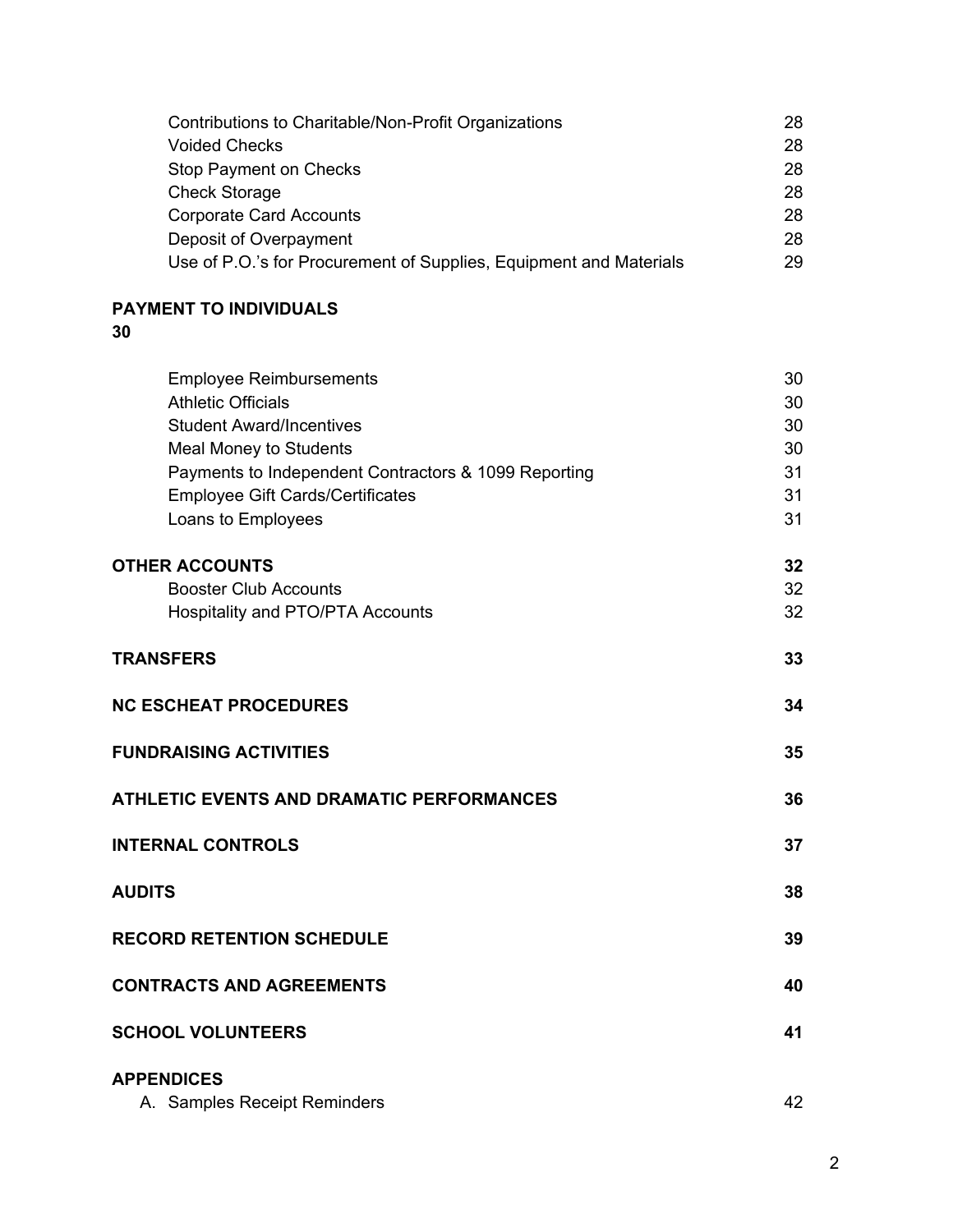B. Registered Letter to Payer Regarding NSF Check 43

### **APPLICABLE PUBLIC SCHOOL LAWS OF NORTH CAROLINA**

### **§ 115c-40. Board a Body Corporate.**

The board of education of each county in the State shall be a body corporate by the name and style of "The The County Board of Education," and the board of education of each city administrative school unit in the State shall be a body corporate by the name and style of "The **Example 2018** Style of "The several boards of Education." The several boards of education, both county and city, shall hold all school property and be capable of purchasing and holding real and personal property, of building and repairing schoolhouses, of selling and transferring the same for school purposes, and of prosecuting and defending suits for or against the corporation.

Local boards of education, subject to any paramount powers vested by law in the State Board of Education or any other authorized agency shall have general control and supervision of all matters pertaining to the public schools in their respective local school administrative units; they shall execute the school laws in their units; and shall have authority to make agreements with other boards of education to transfer pupils from one local school administrative unit to another unit when the administration of the schools can be thereby more efficiently and more economically accomplished. (1955, c. 1372, art.5, s. 10; 1981, c. 423, s. 1; 1985 (Reg. Sess., 1986), c. 975, s. 24.)

### **§ 115C-47. Powers and Duties Generally.**

In addition to the powers and duties designated in G.S. 115C-36, local boards of education shall have the power or duty:

- 1. To Provide the Opportunity to Receive a Sound Basic Education. It shall be the duty of local boards of education to provide students with the opportunity to receive a sound basic education and to make all policy decisions with that objective in mind, including employment decisions, budget development, and other administrative actions, within their respective local school administrative units, as directed by law.
- 2. To Exercise Certain Judicial Functions and to Participate in Certain Suits and Actions. Local boards of education shall have the power and authority to exercise certain judicial functions pursuant to the provisions of G.S. 115C-45 and to participate in certain suits and actions pursuant to the provisions of G.S. 115C-44.
- 3. To Divide Local School Administrative Units into Attendance Areas. Local boards of education shall have authority to divide their various units into attendance areas without regard to district lines.
- 4. To Regulate Extracurricular Activities. Local boards of education shall make all rules and regulations necessary for the conducting of extracurricular activities in the schools under their supervision, including a program of athletics, where desired, without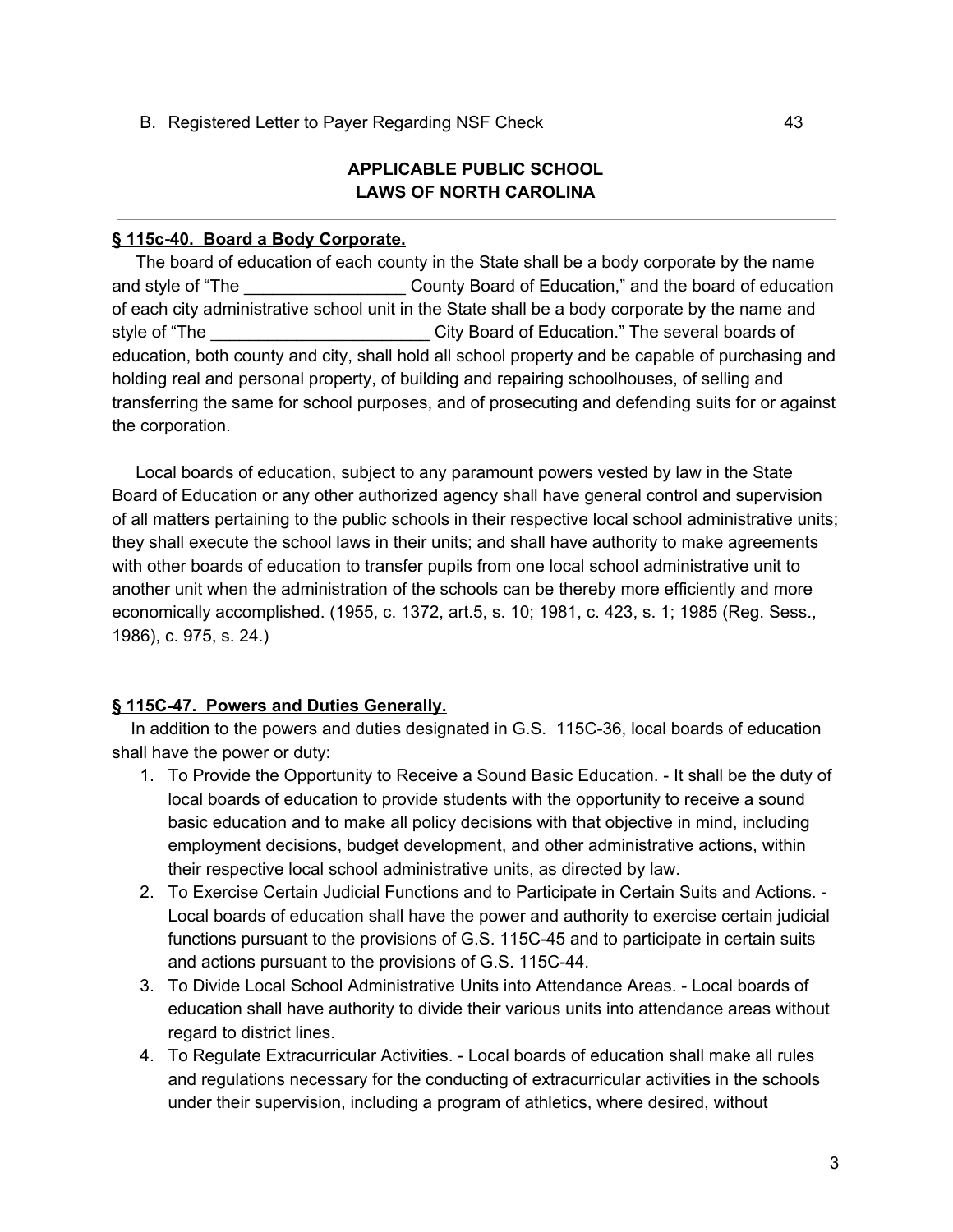assuming liability therefore; provided that all interscholastic athletic activities shall be conducted in accordance with the rules and regulations prescribed by the State Board of Education.

- 5. To Fix TIme of Opening and Closing Schools. The time of opening and closing the public schools shall be fixed under G.S. 115C-84.2.
- 6. To Regulate Fees, Charges and Solicitations. Local boards of education shall adopt rules and regulations governing solicitations of, sales to, and fund-raising activities conducted by, the students and faculty members in schools under their jurisdiction, and no fees, charges, or cost shall be collected from students and school personnel without approval of the board of education as recorded in the minutes of said board; provided this subdivision shall not apply to such textbook fees as are determined and established by the State Board of Education. All schedules of fees, charges and solicitations approved by local boards of education shall be reported to the Superintendent of Public Instruction.

## **§ 115C-441. Budgetary Accounting for Appropriations.**

(a) Incurring Obligations. - Except as set forth below, no obligation may be incurred by a local school administrative unit unless the budget resolution includes an appropriation authorizing the obligation and an unencumbered balance remains in the appropriation sufficient to pay in the current fiscal year the sumes obligated by the transaction for the current fiscal year. Nothing in this section shall require a contract to be reduced to writing.

(b) Pre Audit Requirement. - If an obligation is reduced to a written contract or written agreement requiring the payment of money, or is evidenced by a purchase order for supplies and materials, the written contract, agreement, or purchase order shall include on its face a certificate stating that the instrument has been pre audited to ensure compliance with subsection (a) of this section. The certificate, which shall be signed by the finance officer, shall take substantially the following form:

"This instrument has been pre audited in the manner required by the School Budget and Fiscal Control Act.

> \_\_\_\_\_\_\_\_\_\_\_\_\_\_\_\_\_\_\_\_\_\_\_\_\_\_\_\_\_ Date

> \_\_\_\_\_\_\_\_\_\_\_\_\_\_\_\_\_\_\_\_\_\_\_\_\_\_\_\_\_ Signature of Finance Officer

### **§ 115C-445. Daily Deposits.**

Except as otherwise provided by law, all monies collected or received by an officer, employee or agent of a local school administrative unit or an individual school shall be deposited in accordance with this section. Each officer, employee and agent of a local school administrative unit or individual school whose duty it is to collect or receive any taxes or other monies shall deposit his collections and receipts daily. If the board of education gives its approval, deposits shall be required only when money on hand amounts to as much as two hundred fifty dollars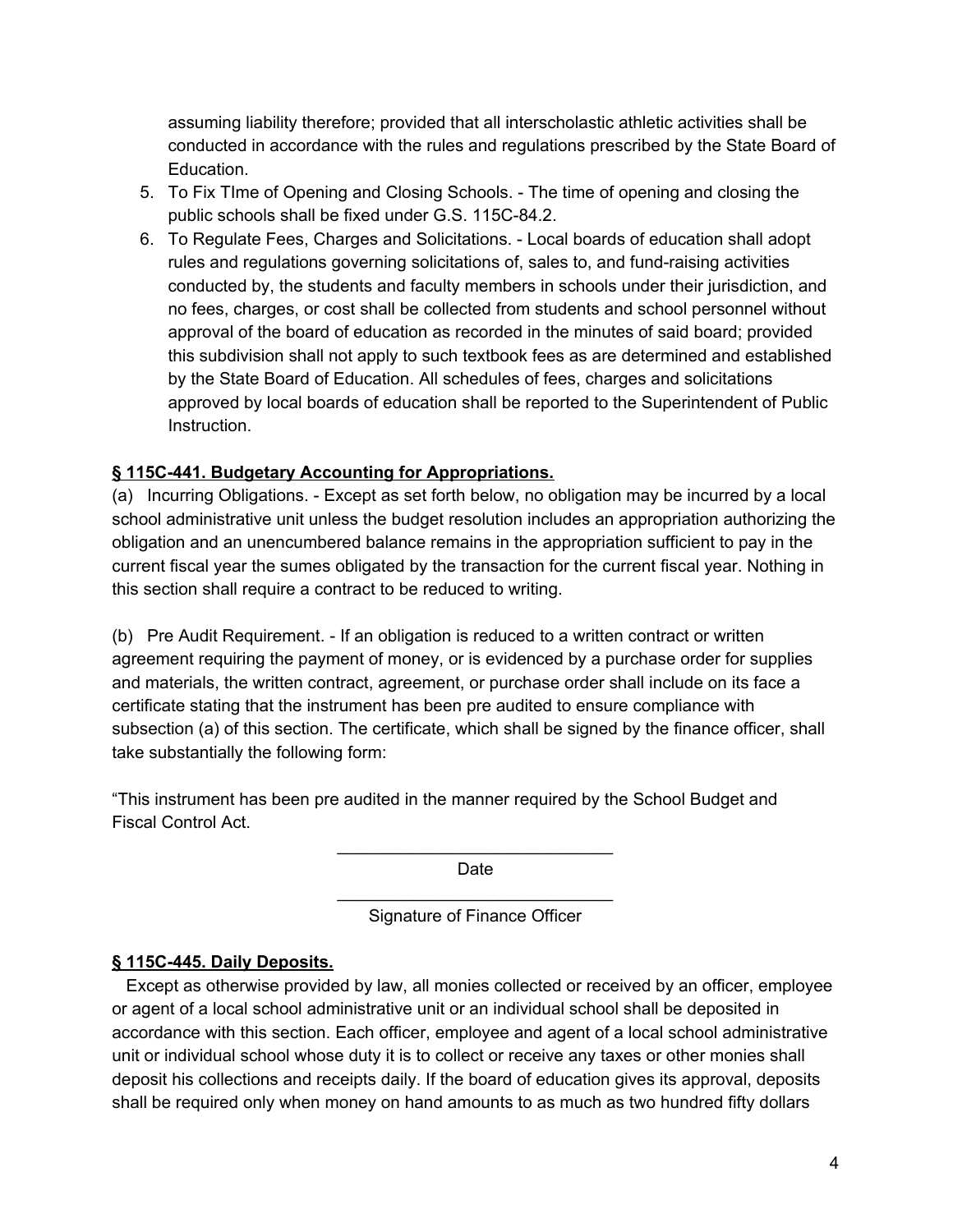(\$250.00), but in any event a deposit shall be made on the last business day of the month. All deposits shall be made with the finance officer or in an official depository. Deposits in an official depository shall be immediately reported to the finance officer or individual school treasurer by means of a duplicate deposit ticket. The finance officer may at any time audit the accounts of any officer, employee or agent collecting or receiving any taxes or other monies, and may prescribe the form and detail of these accounts. The accounts of such an officer, employee or agent shall be audited at least annually. (1975, c. 4337, s 1; 1981, c. 423, s. 1.)

### **§ 115C-447. Annual Independent Audit.**

(a) Each local school administrative unit shall have its accounts and the accounts of individual schools therein audited as soon as possible after the close of each fiscal year by a certified public accountant or by an accountant certified by the Local Government Commission as qualified to audit local government accounts. The auditor who audits the accounts of a local school administrative unit shall also audit the accounts of its individual schools. The auditor shall be selected by and shall report directly to the board of education. The audit contract shall be in writing, shall include all its terms and conditions, and shall be submitted to the Secretary of the Local Government Commision for his approval as to form, terms and conditions. The terms and conditions of the audit contract shall include the scope of the audit, and the requirement that upon completion of the examination the auditor shall prepare a typewritten or printed report embodying financial statements and his opinion and comments relating thereto. The financial statements accompanying the auditor's report shall be prepared in conformity with generally accepted accounting principles. The auditor shall file a copy of the audit report with the Secretary of the Local Government Commission, the State Board of Education, the board of education and the board of county commissioners, and shall submit all bills or claims for audit fees and cost to the Secretary of the Local Government Commission for his approval. It shall be unlawful for any local school administrative unit to pay or permit the payment of such bills or claims without this approval. Each officer, employee and agent of the local school administrative unit having custody of public money or responsibility for keeping records of public financial or fiscal affairs shall produce all books and records requested by the auditor and shall divulge such information relating to fiscal affairs as he may request. If any member of a board of education or any other public officer, employee or agent shall concel, falsify, or refuse to deliver or divulge any books, records or information, with an intent thereby to mislead the auditor or impede or interfere with the audit, he is guilty of a Class 1 misdemeanor.

The State Auditor shall have authority to prescribe the manner in which funds disbursed by administrative units by warrants on the State Treasurer shall be audited.

(b) When the State Board of Education finds that incidents of fraud, embezzlement, theft, or management failures in a local school administrative unit make it appropriate to review the internal control procedures of the unit, the State Board of Education shall notify the unit. If the incidents were discovered by the firm performing the audit under subsection (a) of this section, the board of the local school administrative unit shall submit the audit together with a plan for any corrective actions relative to its internal control procedures to the State Board of Education and the Local Government Commission for approval and shall implement the approved changes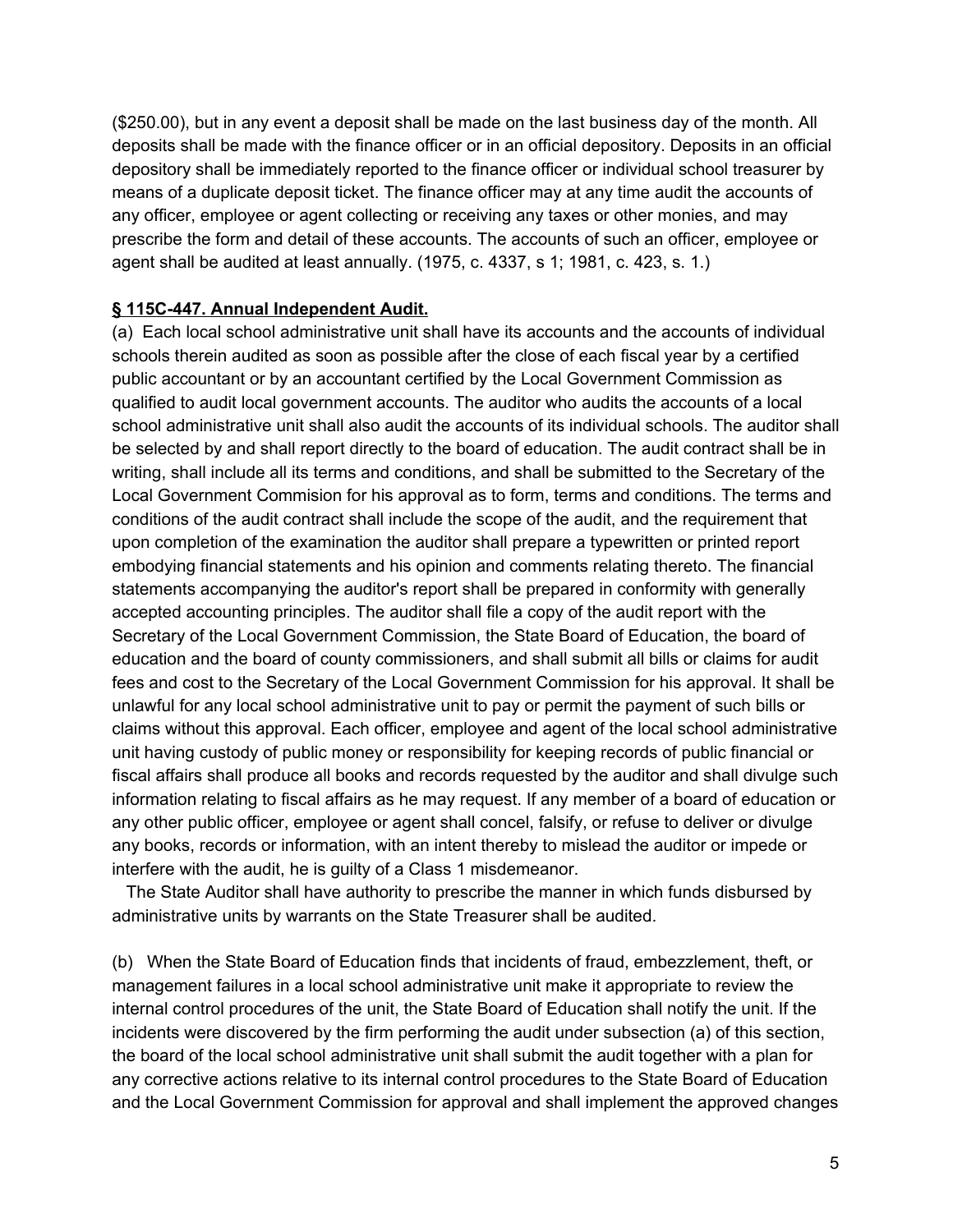prior to the next annual audit. Where the firm preparing the audit under subsection (a) of this section identifies significant problems with internal control procedures the local school administrative unit shall submit the audit together with a plan for any corrective actions relative to its internal control procedures to the State Board of Education and the Local Government Commission for approval and shall implement the approved changes prior to the next annual audit.

If the incidents were not discovered by the firm performing the audit under subsection (a) of this section, the State Board of Education and the Local Government Commission shall employ an audit firm to review the internal control procedures of that local school administrative unit. Upon completion of this review, the audit firm shall report publicly to the State Board of Education, the Local Government Commission, and the board of local school administrative units. If the State Board of Education determines that significant changes are needed in the internal control procedures of the local school administrative unit, the local board shall submit a plan of corrective actions to the State Board of Education and the Local Government Commission for approval and shall implement the approved changes prior to the next annual audit. The local school administrative unit shall pay the cost of this audit. (1975, c. 437, s. 1; 1981. C. 423, s. 1; 1983, c. 913, s. 17; 1987 (Reg. Sess., 1988), c. 1025, s. 14; 1993, c. 539, s. 891; 1994, Ex. Sess., c. 24, s, 14(c); 2005-276, s. 7.58.)

### **§ 115C-448. Special Funds of Individual Schools**.

(a) The board of education shall appoint a treasurer for each school within the local school administrative unit that handles special funds. The treasurer shall keep a complete record of all monies in his charge in such form and detail as may be prescribed by the finance officer of the local school administrative unit as they or the board of education may prescribe. Special funds of individual schools shall be deposited in an official depository of the local school administrative unit in special accounts to the credit of the individual school, and shall be paid only on checks or drafts signed by the principal of the school and the treasurer. The board of education may, in its discretion, waive the requirements of this section for any school which handles less than three hundred dollars (\$300.00) in any school year.

(b) Nothing in this section shall prevent the board of education from requiring that all funds of individual schools be deposited with and accounted for by the school finance officer. If this is done, these monies shall be disbursed and accounted for in the same manner as other school funds except that the check or draft shall not bear the certificate of pre audit.

(c) For the purposes of this section, "special funds of individual schools: includes by the way of illustration and not limitation funds realized from gate receipts of interscholastic athletic competition, sale of school annuals and newspapers and dues of student organizations.

(d) Special funds of individual schools shall not be included as part of the local current expense fund of a local school administrative unit for the purposes of determining the per pupil share of the local current expense fund transferred to a charter school pursuant to G.S. 115C-218.105(c). (1975, c. 437, s. 1; 1981, c. 423, s. 1; 2013-355, s. 2(b); 2014-101, s. 7.)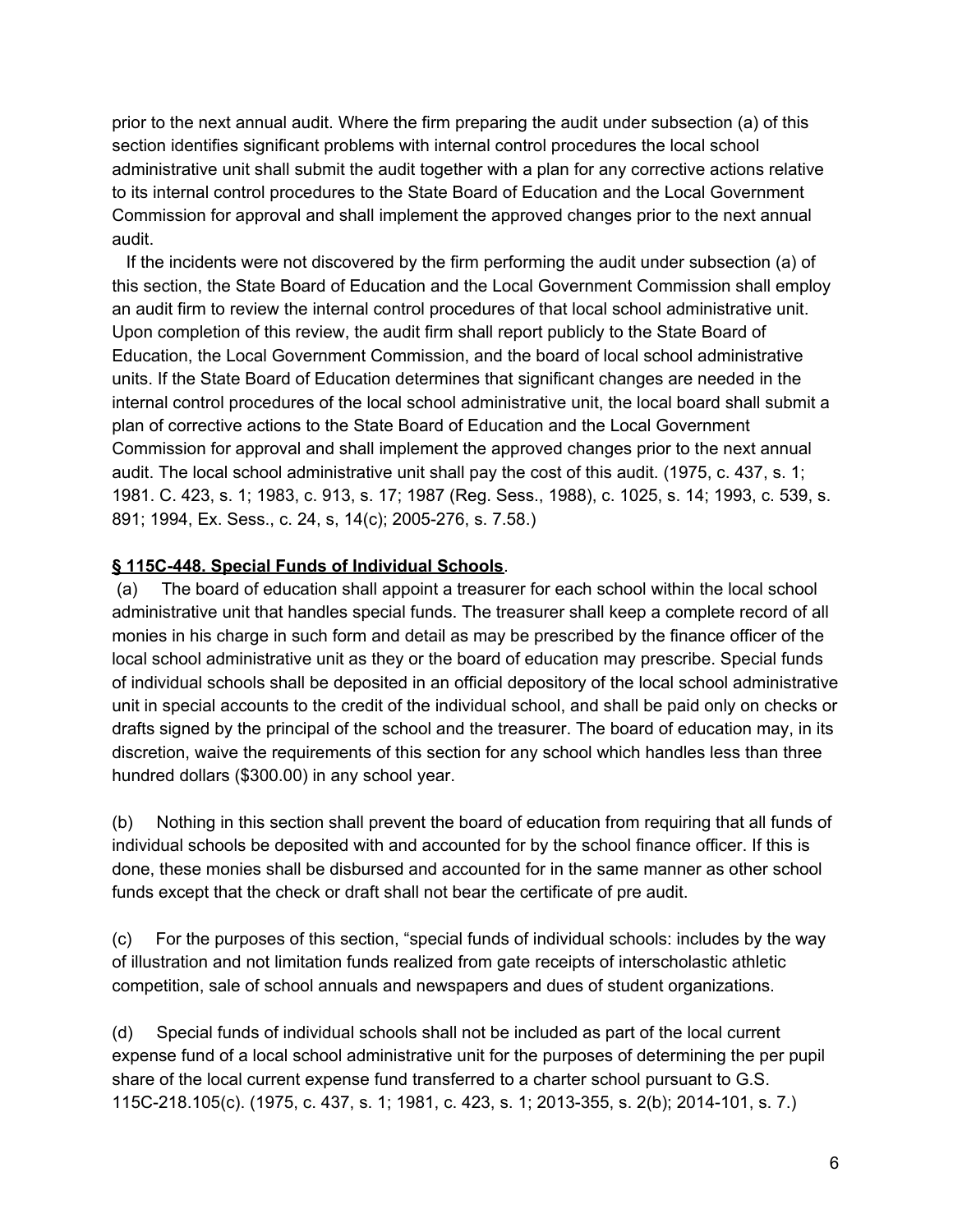## **§ 115C-264.2. Vending Machine Sales.**

(a) Each school may, with the approval of the local board of education, sell to students beverages in vending machines during the school day so long as:

- 1. Soft drinks are not sold (i) during the breakfast and lunch periods, (ii) at elementary schools, or (iii) contrary to the requirements of the National School Lunch Program;
- 2. Sugared carbonated soft drinks, including mid-calorie carbonated soft drinks, are not offered for sale in middle schools;
- 3. Not more than fifty percent (50%) of the offerings for sale to students in high schools are sugary carbonated soft drink;
- 4. Diet carbonated soft drinks are not considered in the same category as sugary carbonated soft drinks;
- 5. Bottled water products are available in every school that has beverage vending.

(b) Nothing in subsection (a) of this section prohibits a school from adopting stricter policies with respect to beverage vending.

(c) Snack vending in all schools shall, by school year 2006-2007, meet the Proficient Level of the NC Eat Smart Nutrition Standards, such that in elementary schools, no snack vending is available to students, and in middle and high schools seventy-five percent (75%) of snack vending products have not more than 200 calories per portion or snack vending package. (2005-253, s. 2.)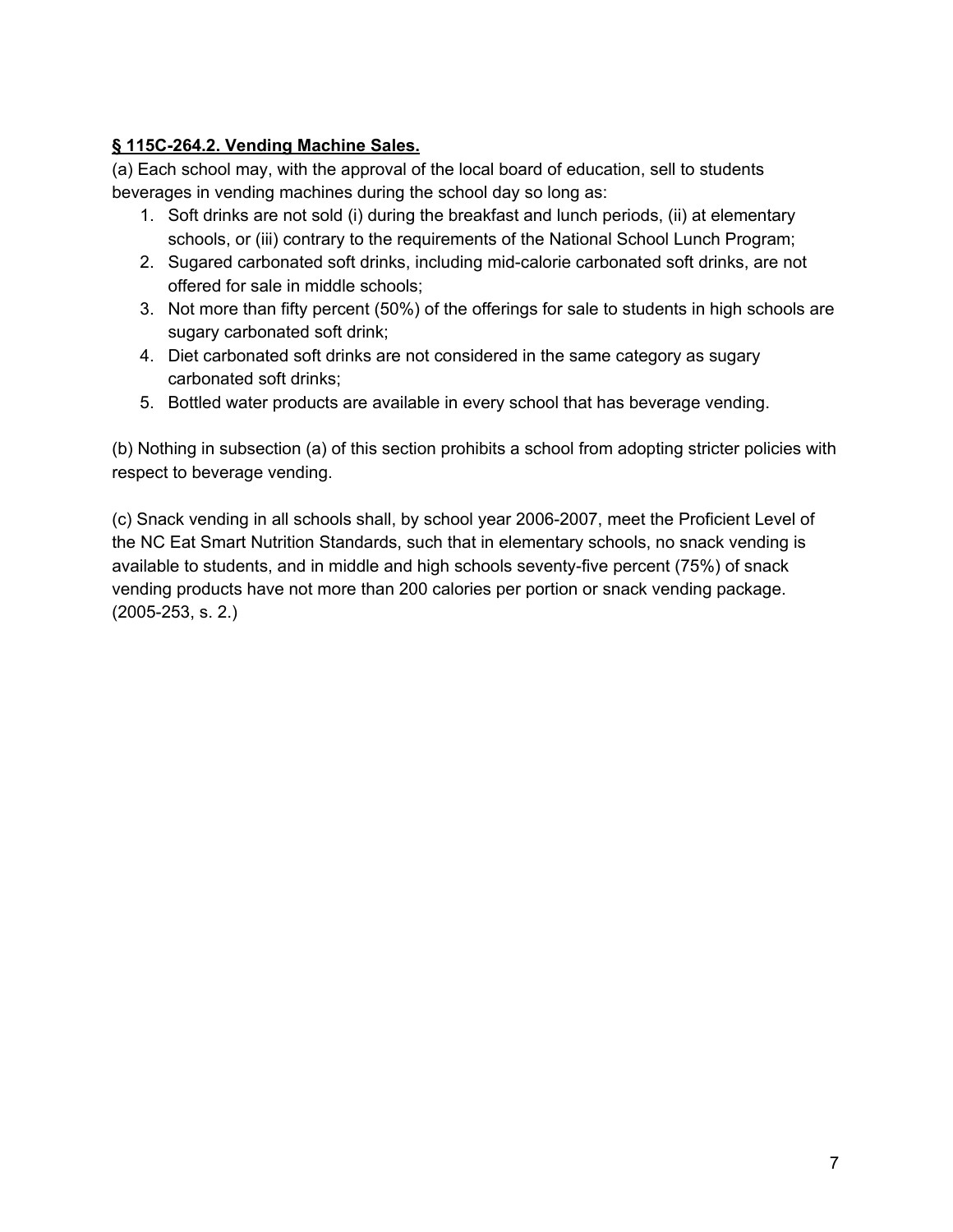## **APPLICABLE LOCAL BOARD OF EDUCATION POLICIES**

### **Policy Code: 7605/8610 Payroll Procedures.**

All school district personnel who have met the legal requirements for their employment and service will be paid promptly when their salaries are due, as provided by law. All salaries and supplements paid regular staff members, substitute or part-time personnel, and student workers will be paid through the finance office.

Proper payroll procedures are dependent on staff attendance accounting and on the sign-in and sign-out sheets of staff, including part-time, hourly and evening school personnel. Compensation records kept by the finance office will reflect an accurate history of the compensation and related benefits accorded each employee. The finance officer will establish any additional payroll procedures necessary to facilitate payment of employees.

The finance officer will make authorized payroll deductions pursuant to policy 7620, Payroll Deductions.

### Payday Schedule:

Paychecks will be delivered to the employee's worksite on the last workday of the month unless the superintendent determines that the school calendar creates an unnecessary hardship and designates an alternate payday Employees who have their checks deposited directly with a bank will receive an earnings and leave statement on payday.

#### Salary Underpayment/Overpayment:

The board of education, as a fair employer, strives to ensure that all employees are paid in accordance with approved rates of pay, including salary schedules, hourly rates, allowances, and contracted performances. In the event that errors are made in calculating and paying salaries and allowances, the board will take immediate steps to correct the overpayment or underpayment. Arrangements will be made for reimbursement of overpayment or underpayment in accordance with applicable statutes or regulations.

Legal References: G.S. 115C-47(21), -276(n), -285(c), -302.1, -303(b), -316(a), -339 to -343. Cross References: Payroll Deductions (policy 7620) Adopted: December 3, 2001; Revised: March 12, 2007.

### **Policy Code: 8325 Daily Deposits.**

Except otherwise provided by law, all monies collected or received by an officer, employee or agent of the school district or an individual school will be deposited in accordance with this policy. Each officer, employee and agent of the school district or individual school whose duty it is to collect or receive any taxes or other monies will deposit daily his or her collections and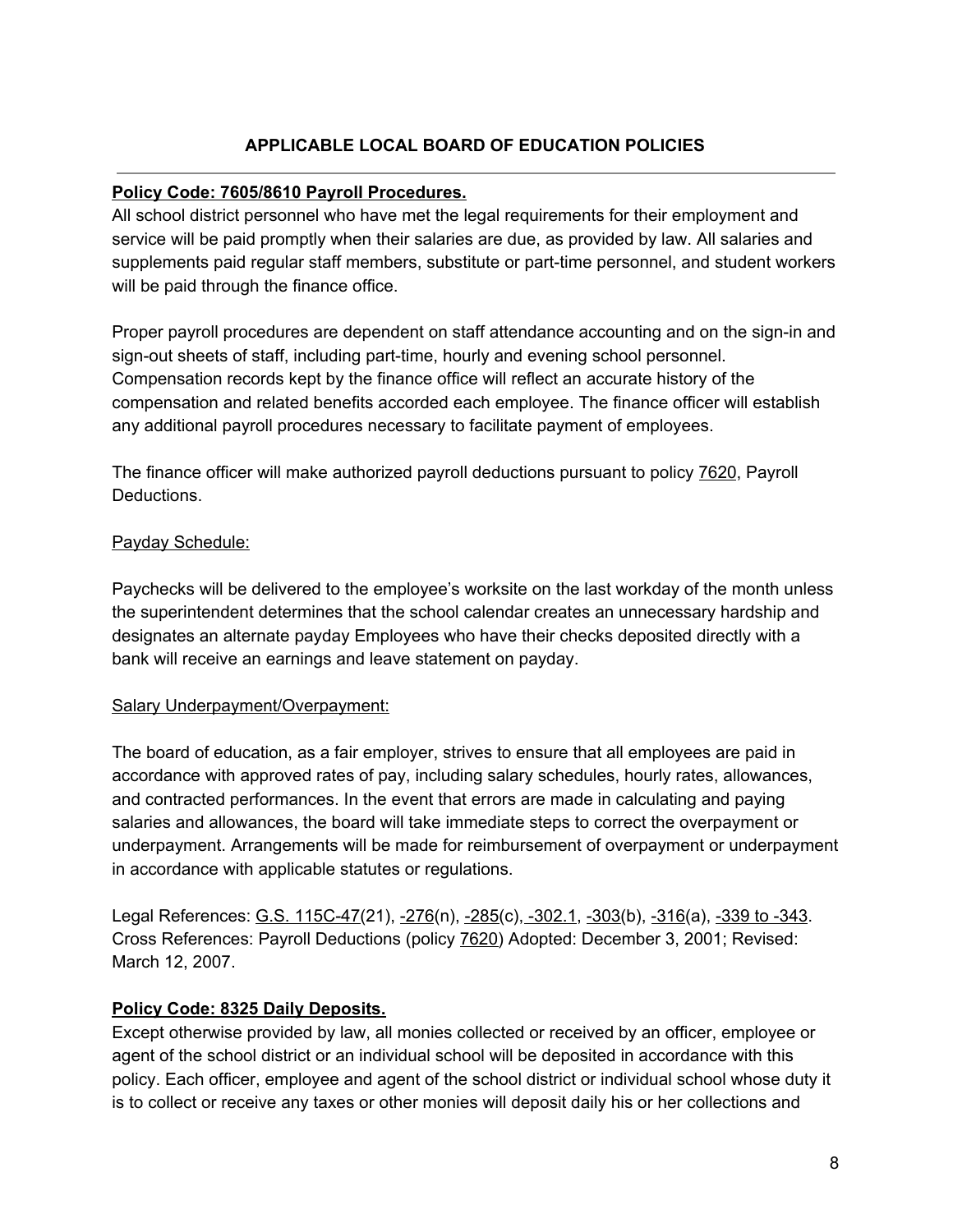receipts. However, if the amount on hand is less than \$50.00, daily deposits are encouraged, but are not required. Regardless of the amount on hand, all funds will be deposited at the end of each school week and on the last business day of each month. All deposits will be made in an official depository. Deposits in an official depository will be reported immediately to the finance officer or individual school treasurer by means of a duplicate deposit ticket.

The finance officer may at any time audit the accounts of any officer, employee or agent collecting or receiving any taxes or other monies, and may prescribe the form and detail of these accounts. The accounts of such an officer, employee or agent will be audited at least annually.

Legal References: G.S. 115C-445 Cross References: Adopted: August 13, 2001 Revised: July 9, 2007.

### **Policy Code: 3620 Extracurricular Activities and Student Organizations.**

The Rockingham County Board of Education recognizes the value of interscholastic athletics and extracurricular activities in promoting leadership and team skills, practicing democratic principles, and encouraging the lifelong learning process. Students are encouraged to actively participate in opportunities available at the school, including interscholastic athletics and student organizations. All activities are open to all students attending that school unless a restriction is justified and has been approved by the principal or unless the student is enrolled part-time under the authority of policy 4127, Transfer of Students from Charter and Non-Public Schools. The principal will ensure that students and parents are notified of the various opportunities for participation in extracurricular activities. The principal will establish any rules necessary for school and student-sponsored activities.

(a) Types of Student Activities and Organizations

The type and number of extracurricular activities and student organizations available to students shall be determined by the school principal, subject to board approval. Such activities and organizations shall be related to the purposes of the school. The principal shall regulate student organizations and activities including, but not limited to the following:

- Clubs and societies;
- Vocational organizations;
- Student government;
- Student publications;
- Student social events;
- Student performances and competitions:
- Interscholastic and intramural athletics.

Affiliation of extracurricular groups with district, state, or national regulations established by the board or superintendent.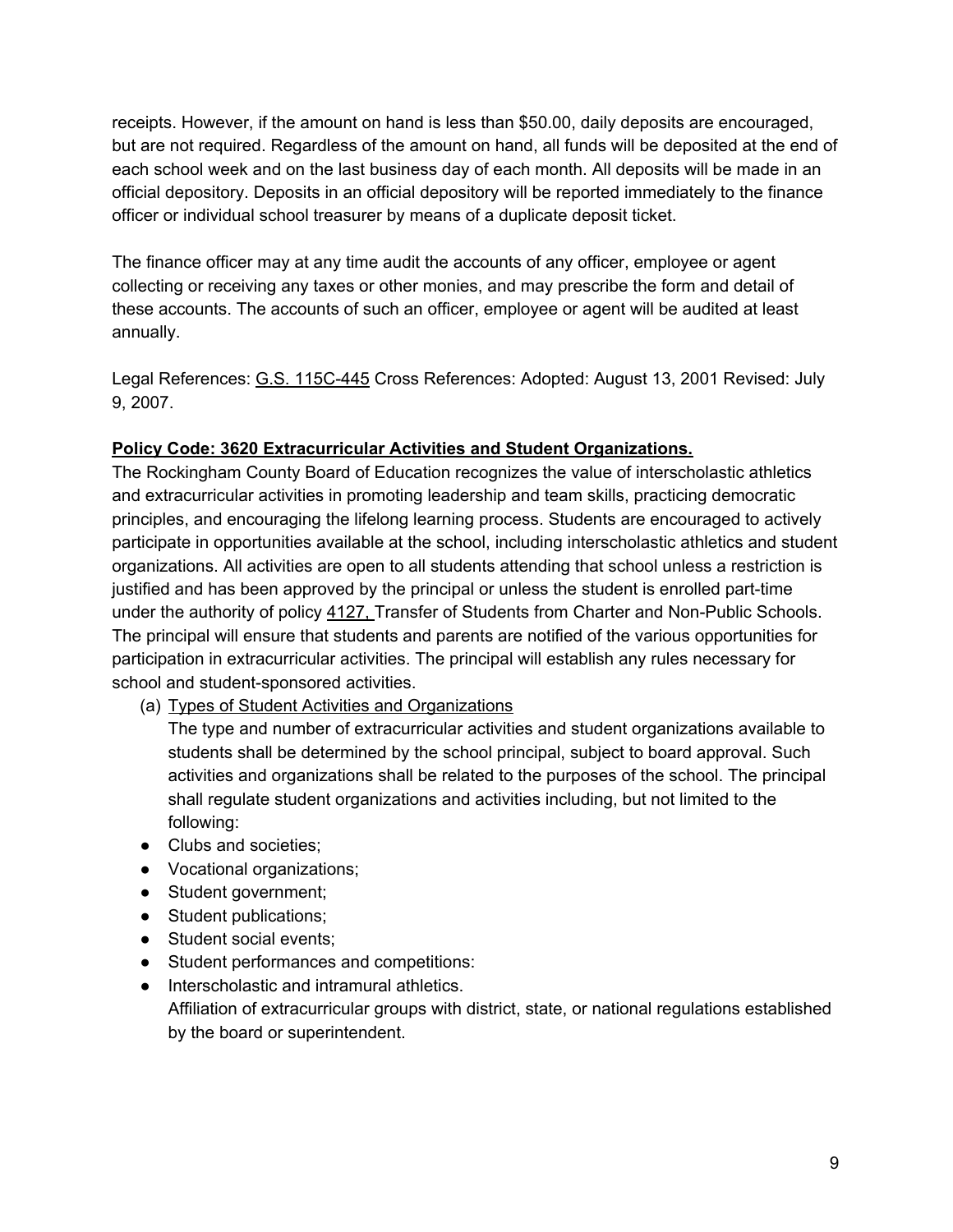### 1. Student Clubs

a. School-Sponsored Clubs and Organizations

School-sponsored student clubs and organizations must be related to the curricular and educational goals of the board and must be authorized and approved by the principal, subject to the review of the superintendent. School-sponsored student clubs must have a faculty supervisor appointed by the principal, and such advisor or his/her designee must be present at all meetings. Students may not be denied membership or participation on the basis of race, religion, handicap, economic status, ethnicity, sex, marital status, or any other protected class. Membership in clubs must be open to all students except where the purpose of the club requires academic or other qualifying skills, as approved by the principal and/or required for state or national affiliations. Each organization regularly shall elect officers from the membership. In addition each organization shall adopt a constitution describing its purpose(s) , the duties of its officers, requirements for membership (which must be applied equally and consistently to all students), rules of procedure, and other matters deemed necessary.

b. Student-Initiated, Non Curriculum-Related Student Groups

Student-initiated, non curriculum-related student groups will be permitted to conduct voluntary meetings on school grounds during non-instructional time (before the school day begins for students and after the school days ends for students) when other non curriculum groups are permitted to meet, regardless of the size of the group or the religious, political, philosophical, or other content of speech. The meetings of such groups shall not materially and substantially interfere with the orderly conduct of the educational activities of the school. Such meetings shall be open to all students without regard to race, color, religion, handicap, ethnicity, sex, or national orgin. Secret organizations and hazing are strictly prohibited. School employees or agents of the school board shall not promote, lead, or participate in the meetings of these non curricular student groups; however, a school employee may be present at the meetings to maintain order and protect the general welfare of the students involved. School employees or agents of the school board who are present at the meeting of a religious group shall not participate in the meetings and shall not influence the form or content of any prayer or any other religious activity nor require any person to participate in prayer or other religious activity. Non school persons shall not direct, conduct, control, or regularly attend the activities on non curricular student group meetings.

Students seeking to establish a voluntary non curricular student group shall seek approval from the principal. No school district funds may be expended on behalf of student groups covered by this subsection, except for the incidental cost of providing space for group meetings.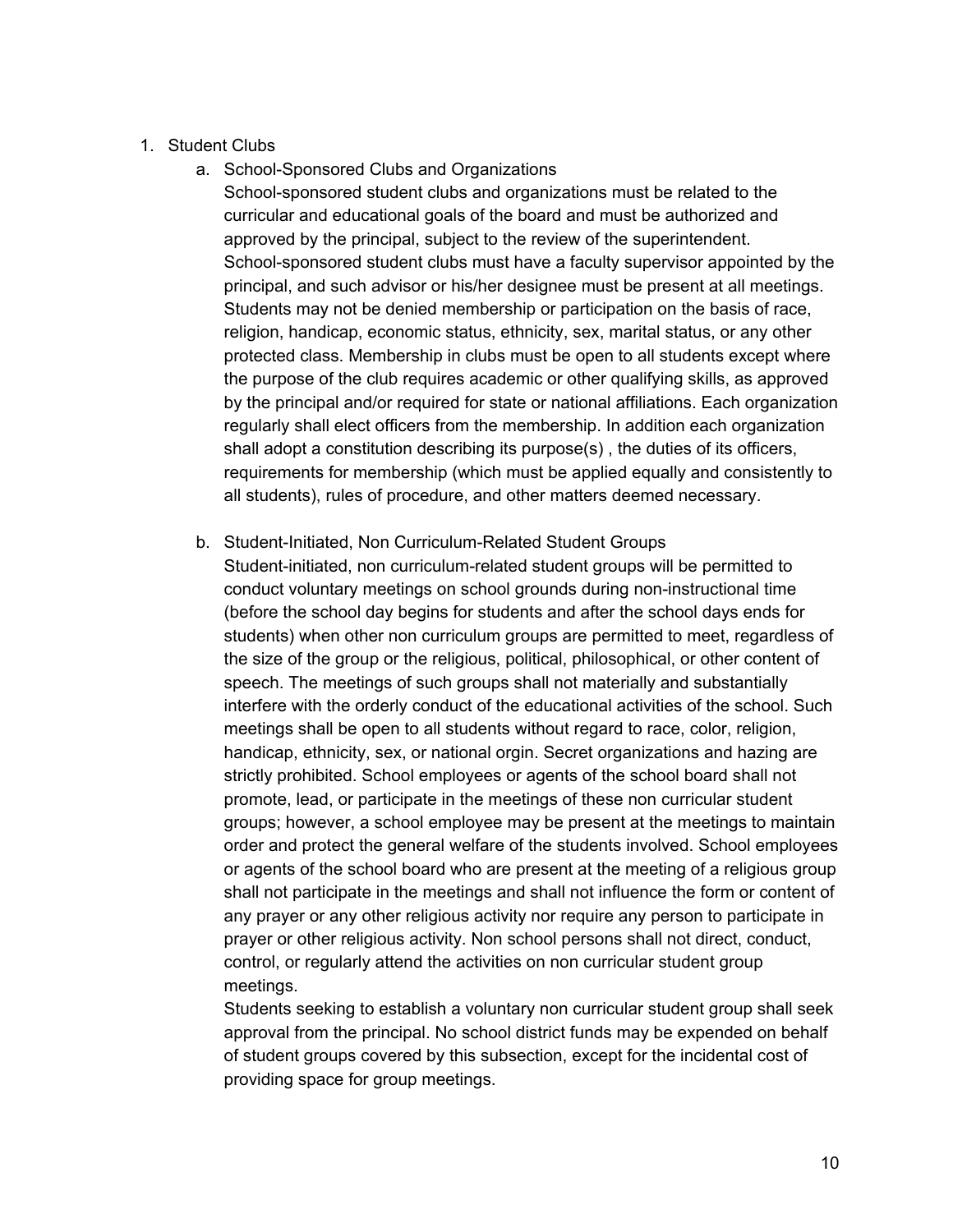This subsection shall apply to high schools only. The superintendent shall establish guidelines for the establishment of student-initiated clubs at the middle school level. Such guidelines should be consistent with the provisions of this subsection regarding membership and participation of students without regard to race color, religion, handicap, ethnicity, sex, or national orgin. Student initiated clubs are not allowed at the elementary school level.

c. Non-School and Non-Student Clubs

Clubs and organizations established and sponsored by outside agencies or groups are not considered school clubs or student-initiated clubs and shall not function on school grounds or during the school day except as permitted pursuant to policy 5030, Community Use of Facilities.

## 2. Student Government

Student Government organizations are encouraged to address student issues related to school governance and curriculum and to provide opportunities for students to support the community. Student government organizations shall operate under the rules and regulations established by the principal.

## 3. Student Publications

School-sponsored student publications are encouraged as part of the school program. Such publication shall be appropriate for students as to grade level and content of material. The principal and faculty advisor must approve all publications that are published as official school publications, with the principal and faculty advisory approving the content of such publications. Student publications shall not contain material that:

- a. Is vulgar, indecent, or obscene;
- b. Contains libelous statements, personal attacks, or abusive language such as language defaming a person's character, race, religion, ethnic origin, gender, family status, or disability;
- c. Causes or clearly threatens to cause a material and substantial disruption of normal classroom activity, any normal school function, or other school activity;
- d. Encourages the commission of unlawful acts or the violation of lawful school regulations;
- e. Encourages actions that endanger the health or safety of student; or
- f. Advertises any product or service not permitted to minors by law.

Non school sponsored student publications are addressed in policy 5210, Distribution of Non-School Material.

## 4. Social Events

The principal must approve all student social events and shall ensure that an adequate number of chaperons are available. All social events must be consistent with the goals and objectives of the board and school.

5. Contests and Competitions

Students may participate in local, state, and national contests or competitions provided that;

a. Such contests or competitions are consistent with the educational development of students;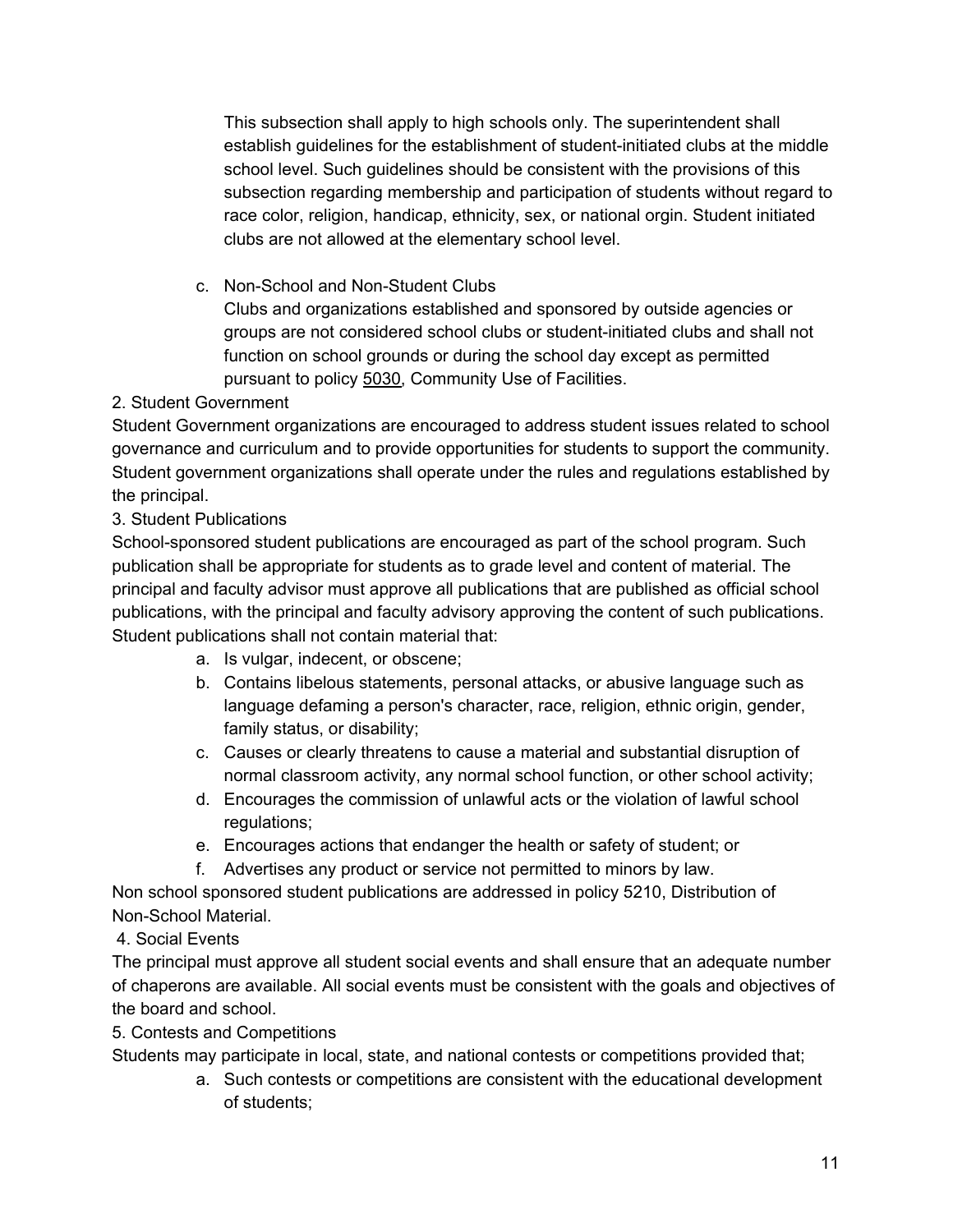- b. Participation is approved by the principal and the superintendent;and
- c. All eligible students of the Rockingham County Schools are given the opportunity to participate.

In approving a contest or competition, the principal and superintendent shall ensure that the contest or competition is valuable to students; shall consider any recommendations about such contests or competitions; and shall refuse to approve contests or competitions designed largely for commercial and-or promotional purposes. Approved events shall be advertised to give all qualified students an opportunity to participate. However, students shall not be required to participate in any contest or competition.

6. Interscholastic Athletics

The board supports the concept of interscholastic athletics for students. Such athletic competition should provide activities, facilities, and competent staff members to help each eligible student develop his/her capacity, skill, ability, and interest. Interscholastic athletics shall be conducted in accordance with applicable rules and regulations set forth by the North Carolina Department of Public Instruction (NCDPI), the North Carolina High School Athletic Association (NCHSAA), and the Rockingham County School Board of Education.

a. Eligibility

Students in the sixth grade are eligible to participate in all interscholastic athletics except football.

Coaches are authorized to establish appropriate team rules and eligibility criteria consistent with board policy and applicable NCDPI and NCHSAA rules. Team rules and eligibility criteria must be approved by the principal.

To determine the physical condition of each student who wishes to participate in interscholastic athletics, every candidate for a team in the interscholastic program shall have and pass a medical examination by a licensed physician before being permitted to participate. School administrators and coaches shall consider the welfare of the individual child in determining whether a student should participate in interscholastic athletics.

Attendance-A student must have been in attendance for at least 85 percent of the previous semester at their school. For a regular 90-day semester, a student may not miss more than 13 days. At the end of each semester, any participant who has failed to attend school 85 percent of the semester is immediately ineligible. A Hardship Request will not be considered unless at least 50 percent of the absences are attributable to documented medical reasons. Documentation should be gathered during the medical situation on an ongoing basis, rather than after the fact in an effort to justify the absences.

b. Sportsmanship

Administrators in each school are responsible for setting the proper atmosphere for interscholastic competition. Coaches should emphasize sportsmanship and shall teach the basic skills of each sport to all participants. Coaches must use appropriate language at all times while working with student athletes. Coaches will not use tobacco products while in the presence of student athletes or as otherwise prohibited by policy 5026/7250, Smoking and Tobacco Products.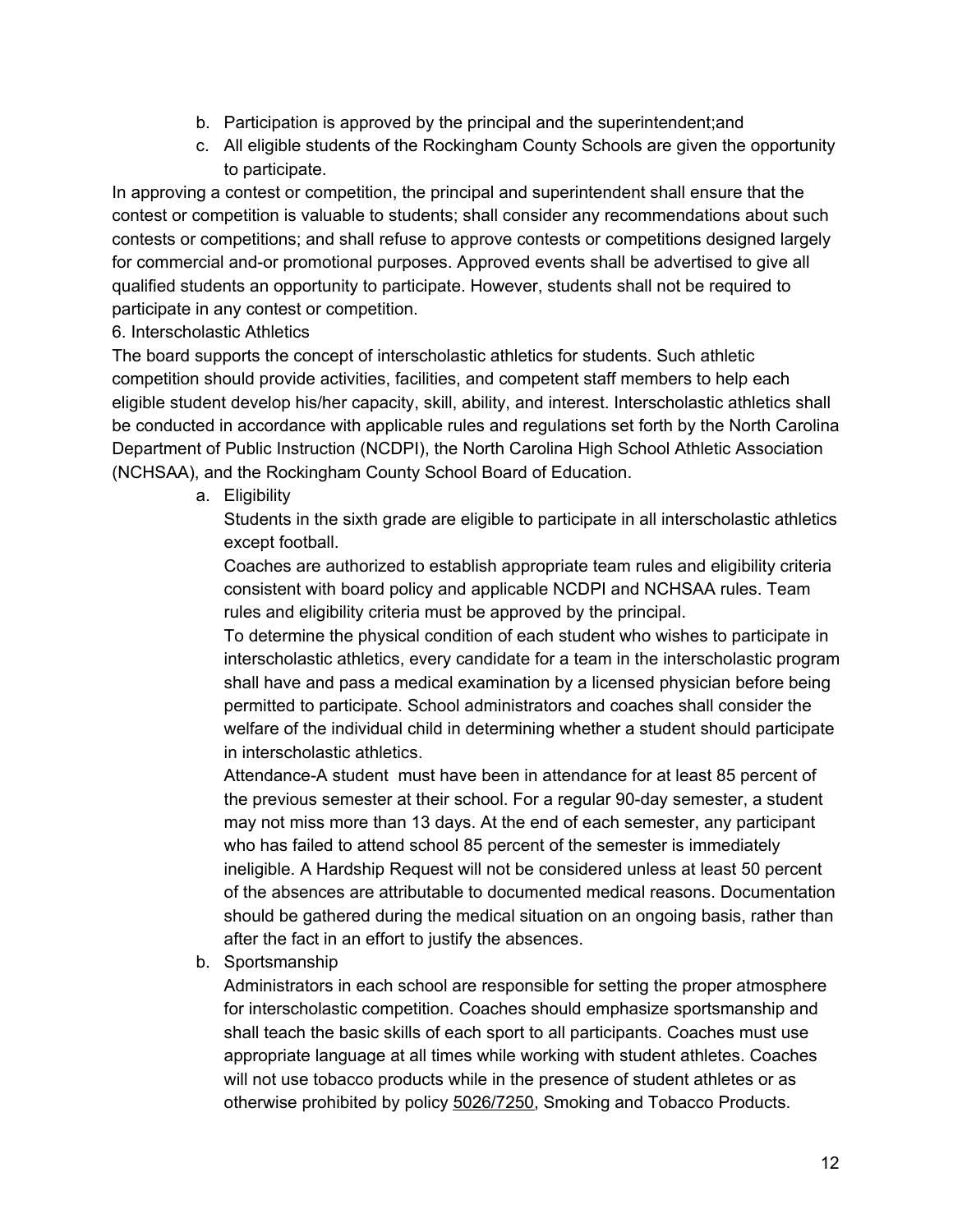c. Penalties for Unsportsmanlike Conduct

Consequences for behavior by a player or coach which leads to an ejection will follow applicable NCDPI and NCHSAA rules on sportsmanship/ejection(s). In addition, any player or coach suspended from participation as a result of the NCDPI or NCHSAA rules will also be ineligible to participate with the team in any practices preceding the game or contest for which a suspension from participation may apply. Players and coaches also may be subject to other consequences for actions that violate Rockingham County board policies.

## 7. Intramural Athletics

Principals of middle and high schools are encouraged to provide a strong intramural athletic program for students. Principals are further encouraged to organize more intramural teams with few students on each team, thus providing each participant with the opportunity to more actively participate in each contest or game. There shall be no minimum academic requirements for participation in intramural activities. However, students must have satisfactory conduct standing. 8. Participation by students attending non-public schools

In accordance with the authority granted by policy 4127, Transfer of Students from Charter and Non-Public Schools, home school students, who are enrolled in at least two RCS courses may participate in designed extracurricular activities on the campus of the school to which they are assigned. Students attending private and charter schools are not eligible to participate in extracurricular activities offered by the Rockingham County Schools.

9. Restrictions on participation

Participation in extracurricular activities, including student organizations and interscholastic athletics, may be reserved for students in good academic standing who meet behavior expectations of the board and the school. Participation in extracurricular activities may be restricted if a student (1) is not performing at grade level as provided in board policy 3400, Evaluation of Student Progress; (2) has exceeded the number of absences allowed by this policy or board policy  $4400$ , Attendance; (3) has violated the code of student conduct in the board policies found in the 4300 series; or (4) has violated school rules for conduct. Any school choosing to exercise its authority to restrict participation based upon any of the reasons provided in this paragraph will provide this policy and any additional rules developed by the superintendent or the principal to all parents or guardians and students. The grievance procedures, provided in policy 1740/4010 (Student and Parent Grievance Procedure), may be utilized by parents or students who believe a student has been aggrieved by a decision made pursuant to this policy.

10. Student activity fees and activities fund management

Student activity fees are regulated by the Rockingham County Board of Education and are limited to state and/or national membership dues for board-approved affiliate organizations. All funds collected shall be handled through the school treasurer.

Each student organization and club that has monetary transactions or is approved to conduct fundraising activities must establish and maintain a student activites account with the treasurer of the individual school. All funds collected by the student organization or club shall be deposited in the student organization account. The principal and advisor must approve all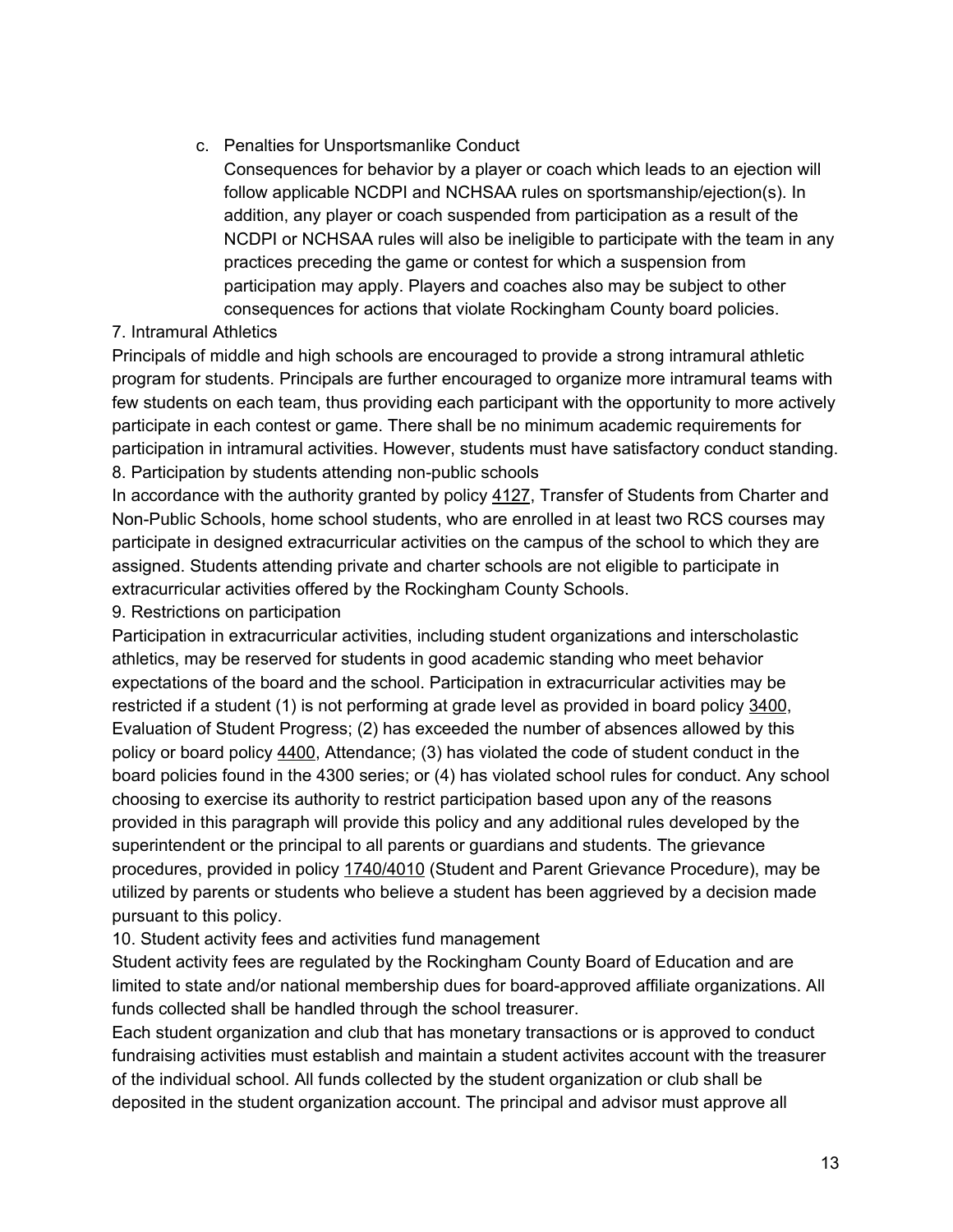payments made from the account. The board encourages organizations to collect funds for specific expenditures and to expend the funds during the year to avoid large fund balances at the end of the year. Reserves should be limited to amounts estimated as necessary for the beginning of the following year' operations. All monies collected shall be handled in accordance with policy 8325, Daily Deposits, and policy 8410, Individual School Accounts. All accounts are subject to audit at any time by the superintendent or fiance officer.

## 11. Military Children

School administrators shall facilitate the inclusion and participation of transitioning military children in extracurricular activities, to the extent they are otherwise qualified, by:

- 1. Providing information about extracurricular activities to transitioning military children;and
- 2. Waiving application deadlines.

## 12. Definitions

As used in this policy, the following terms are defined as follows:

- 1. Obscene means any speech or work that the average person, applying contemporary community standards (as opposed to "national" standards) would find, taken as a whole, appeals to prurient interest, or which depicts or describes, in a patently offensive way, sexual conduct specifically defined by applicable law, and which taken as a whole, lacks serious literary, artistic, political, or scientific value.
- 2. Libelous statement false and unprivileged statements about a specific individual which injure that person's reputation in the community.
- 3. Substantial disruption any conduct by a student, in class or out, which for any reason including inappropriateness of time, place or type of behavior, significantly interferes with school functions, classroom instruction, or the rights of other students. Examples of substantially disruptive conduct include, but are not limited to, demonstrations, destruction of property, injury to person, shouting or boisterous conduct, related or similar activities, and anything that significantly distracts other students from instruction or from pursuing their educational opportunities.

13. Attendance at extracurricular activities and events.

Attendance at athletic events and other extracurricular activities sponsored by the Rockingham County Schools is limited to students, parents, staff, visiting teams, and other persons,whose presence poses no threat to the welfare and safety of persons attending the program. Legal References: Americans with Disabilities Act, 42 U.S.C. 12132, 28 C.F.R., Part 35; Equal Access Act, 20 U.S.C. 4071-4074; Individuals with Disabilities Education Act, 20 U.S.C. 1400 et seq., 34 C.F.R. Part 300; Rehabilitation Act of 193, 29 U.S.C. 705 (20), 794, 34 C.F.R. Part 104; G.S.115C art. 9, 115C-47(4),-390.2, 407.5;State Board of Education Policy ATHL-001; Policies Governing Services for Children with Disabilities, State Board of Education Policy EXCP-000;N.C. High School Athletic Association Handbook;Middle/Junior High School Athletic Manual (NCDPI), available at http://www.ncpublicschools,org/curriculum/healthfulliving/athletics Cross References: Parental Involvement (policy 1310/4002). Student and Parent Grievance Procedure (policy 1740/4010), Evaluation of Student Progress (policy 3400), Student Promotion and Accountability (policy 3420), School-Based Management (policy 3430), Children of Military Families (policy 4050), Transfer of Students from Charter and Non-Public Schools (policy 4127), Student Behavior Policies (4300 series). Attendance (policy 4400), Community Use of Facilities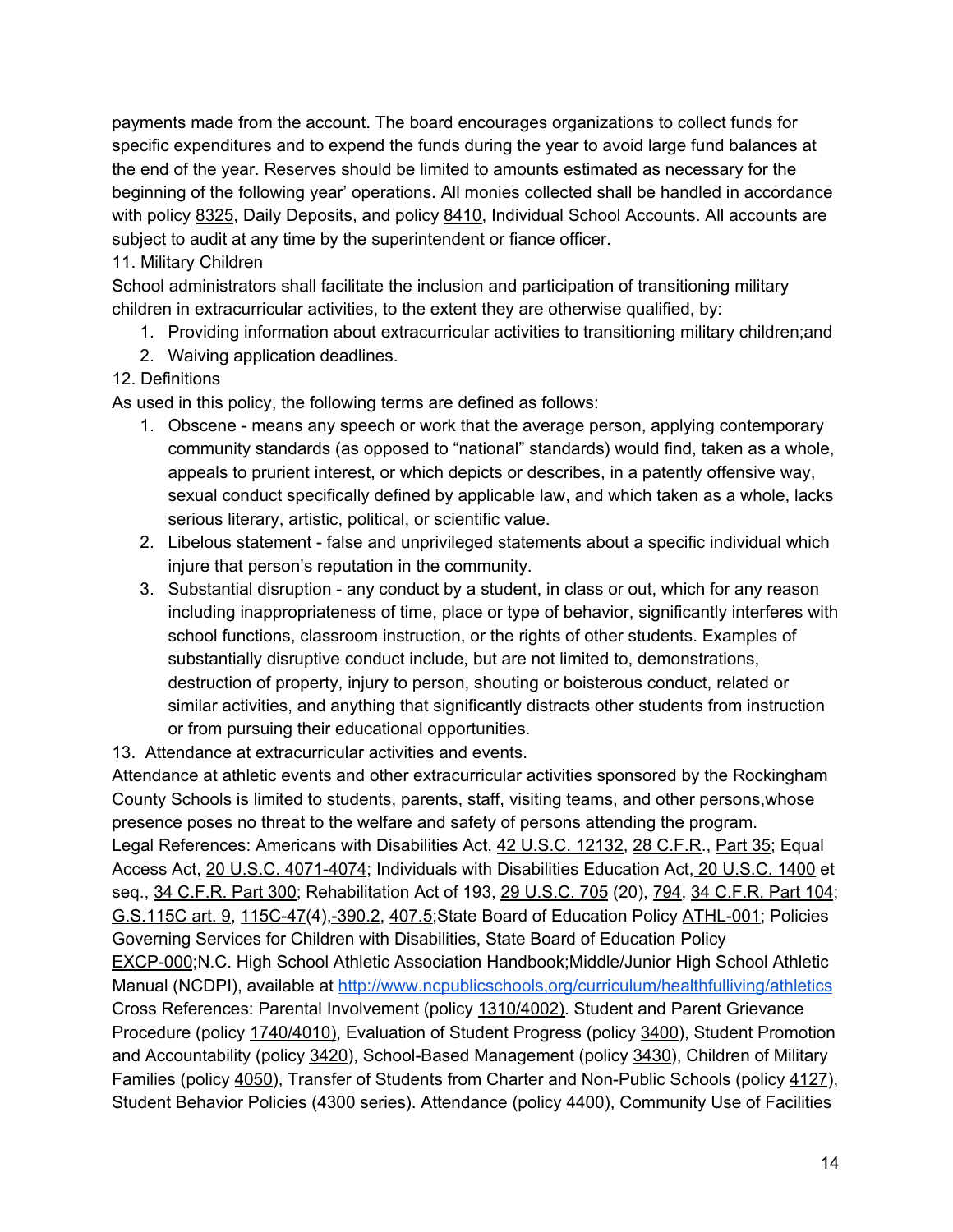(policy 5030), Emergency Closings (policy 5050), Distribution and Display of Non-School Material (policy 5210), Daily Deposits (policy 8325), Individual School Accounts (policy 8410) Adopted: January 11, 2001

Revised: February 13, 2006: April 20, 2009: September 8, 2014: August 8, 2016: February 13, 2017: June 12, 2017 (legal references only);September 11, 2017

## **Policy Code: 5220 Fundraising and Solicitations**

The board is committed to minimizing disruptions to instructional time and the educational environment.

- 1. Outside organizations or sales representatives will not solicit employees or students during working hours or the school day unless prior written approval is granted by the superintendent. Employees and students will not be required to make a contribution under any circumstances.
- 2. The superintendent and/or principal must approve all distributions of fliers or other materials to employees and students by any organization in connection with their fund drives (see policy 5210), Distribution of Non-School Related Materials).
- 3. Students, school organizations, teachers or other school personnel acting on behalf of the school may not sell commercial products during the instructional school day and must obtain approval from the principal for such sales during non-instructional hours.
- 4. The Rockingham County Board of Education recognizes the need for fundraising activities within schools for purposes of generating revenue for specific projects. These activities, when properly planned and supervised, contribute to the building of school spirit and provide meaningful involvement for all or a large section of the student body. In order to ensure that the primary use of students' and employees' time is for instructional purposes, the board places the following limitations on fundraising projects initiated by schools and school-related programs.
	- a. No fund-raising activity which encroaches upon the duration of the instructional time will be permitted.
	- b. Neither elementary nor middle school students in Grades K-8 shall be allowed to participate in door-to-door fund-raising activities in which they would be selling items or soliciting contributions, pledges or orders.
	- c. High school clubs or organizations may conduct fund-raising activities during non-instructional hours. These projects are limited to two per year. However, with special permission of the principal, clubs or organizations with an official status may engage in one additional fund-raising project.
	- d. All monies received from fund-raising activities sponsored in the name of the school shall be deposited and dispersed through the school's account.
- 5. Excluded from this policy are board-approved student fees, cafeteria operations and faculty and staff projects that do not involve students and are initiated by and for the members.

Legal References: G.S. 115C-36, -47 Cross References: Distribution of Non-School Related Materials (policy 5290), Parent Organizations: (policy 5010) Adopted: May 26, 1995 Revised: July 10, 2006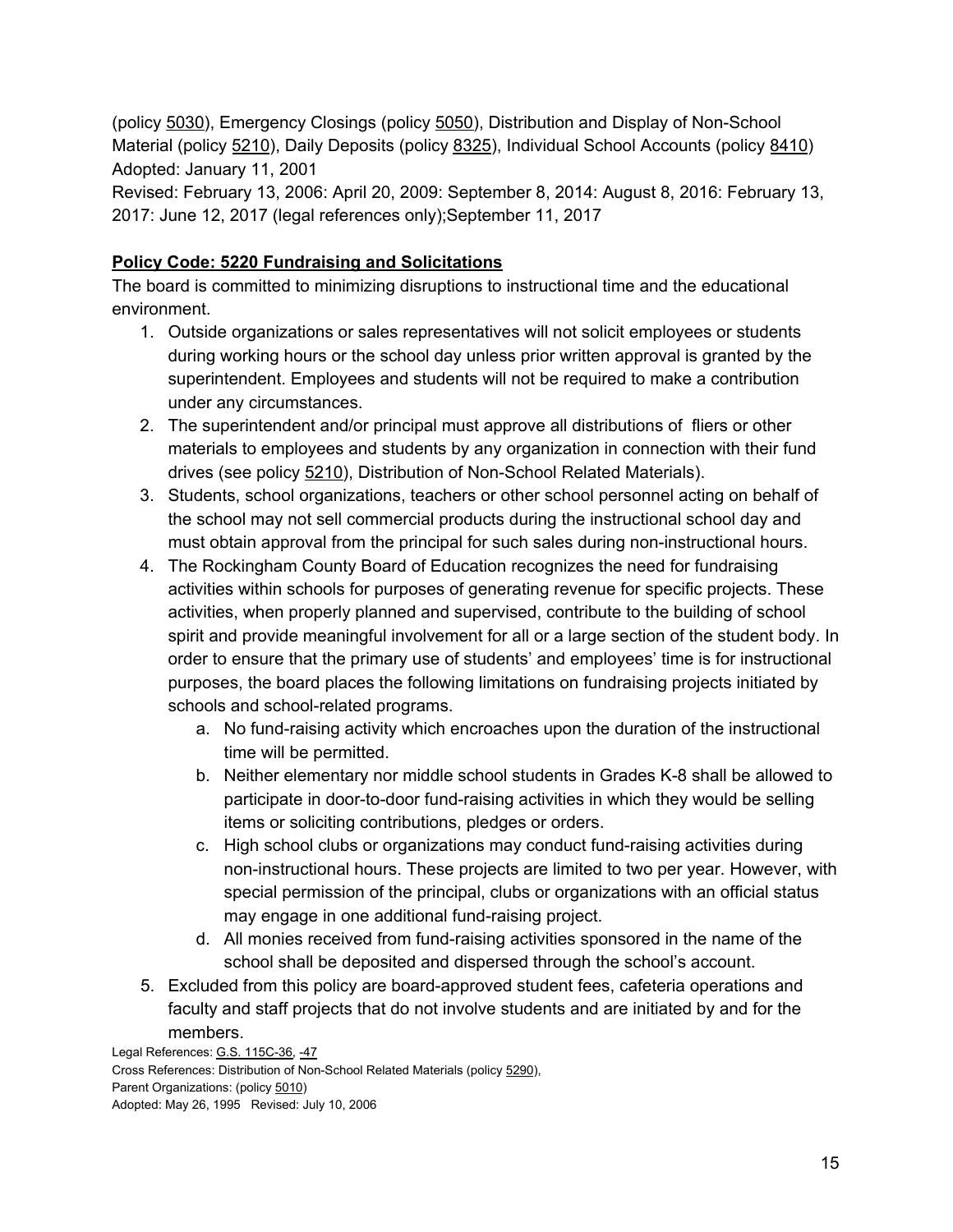### **Regulation Code: 5220-R Collections, Solicitations, and Fundraising**

## **1. Fundraising Activities**

5220, Collections and Solicitations, state and federal law, and this regulation.

A fundraising activity that includes the use of school facilities outside of regular school hours is also subject to the provisions of policy 5030, Community Use of School Facilities, and related administrative regulations.

## **A. Requirements for All Fundraising Activities**

1.Fundraising activities should support student achievement and not distract from the learning environment.

2. The safety of students must be a primary consideration in all fundraising activities. All student fundraising activities should be age-appropriate and adequately supervised. 3. All fundraising projects conducted in the name of or on behalf of the school system, an individual school, or any school or school-related club or organization must be approved in writing by the principal.

4. Any fundraising projects sponsored by school students, or student groups that involve the community or that will take place off school grounds must have prior approval of both the superintendent and the principal, or their designees.

5. The sale of commercial products by students, school-sponsored and school-related organizations, teachers, and other school personnel acting on behalf of the school or school system is prohibited during the instructional school day. The principal may approve such sales during non-instructional hours.

6. Fundraising activities that involve the sale of food or beverages to students on school premises are prohibited before or during the school day. Tokens of exchange for foods or beverages to be delivered later in the day also are prohibited during this time period. Any fundraising activities that involve the sale of food or beverages to students may be held only after the end of the school day, defined as 30 minutes after the dismissal bell rings. Any foods or beverages sold to students, must comply with policy 6140 Student Wellness.

- a. Fundraising sales of food or beverages to students from the period midnight through the end of the last lunch period are prohibited by the State Board of Education policy. All such sales must be through the Child Nutrition Program and the profits must accrue to that program. In addition, federal regulations control what foods and beverages may be sold to students on campus during the school day, defined as the period from midnight through 30 minutes after the dismissal bell rings. The rules preclude the sale of foods that do not meet strict standards for nutritional value. Fundraising sales of foods and beverages to students between the end of the last lunch period and 30 minutes after the end of the school day are permissible provided they comply with the federal "smart snacks" guidelines and are consistent with the board's annual Child Nutrition Program agreement with DPI. See policies 6140, Student Wellness, and 6230, School Meal and Competitive Foods Standards for more information.
- . 7. Fundraising activities that involve door-to-door solicitation by students in K-8 are prohibited unless expressly approved by the superintendent.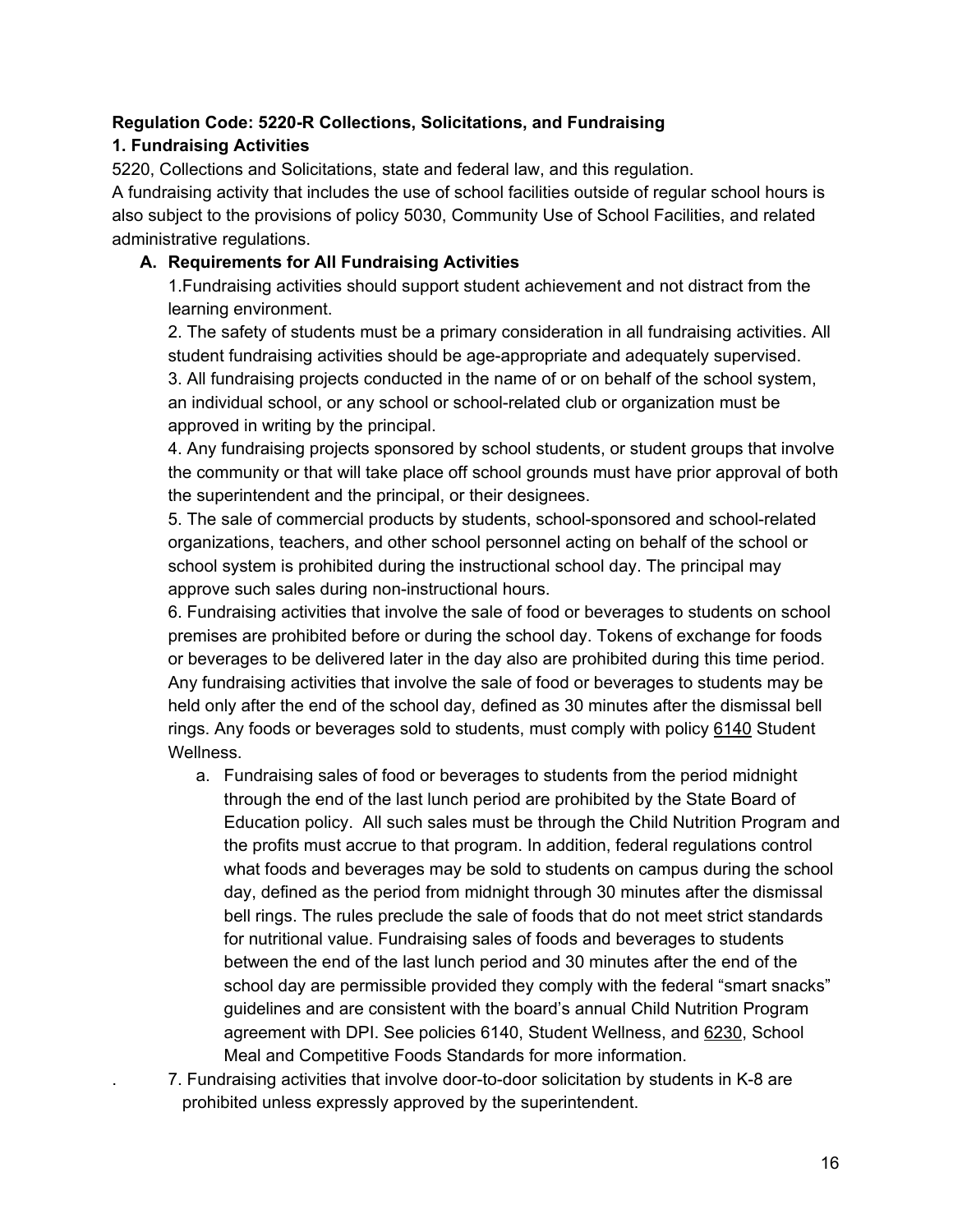8. Raffles must be conducted in accordance with state law. Fundraising may not involve any activity prohibited by law.

9. No student shall be compelled to participate in or meet any kind of quota in a fund-raising activity. Students choosing not to participate in a fund-riser shall not be excluded from benefiting from the fund-raiser or otherwise penalized in any way. 10. Fundraising Activities that will result in material or financial benefit to any employee or school volunteer who is directly involved with the activity are prohibited. Direct involvement exists if the employee or volunteer suggests, recommends, selects,

approves, or supervises the fundraising activity.

11. Proceeds from fundraising must be used for the purpose for which the activity was approved.

12. Capital projects supported by fundraising proceeds must be submitted to the Assistant Superintendent of Operations and Logistics for approval and the superintendent may refer such requests to the board.

13. The finance officer shall provide appropriate procedures for the collection, disbursement, and accounting of school-generated funds. Principals shall be responsible for implementing the procedures in their schools.

### **B. Student Fundraising Activities in Grades PreK-5**

The following additional guidelines apply to fundraising activities by students in grades PreK-5. 1.Reward activities connected to a fundraiser that are scheduled to occur during the school day must be based on achieving a class, grade, or school goal, rather than an individual goal so that all students may participate in the required activities. The principal shall ensure that such activities do not interfere with meeting minimum requirements for

## instructional hours/days.

2. Proceeds from school-wide fundraisers will be used for purposes as designated by the principal. Any money raised through a school-wide fundraiser that is apportioned to individual classrooms will be spread equally among all classrooms, regardless of actual student participation in the fundraising activity.

### **C. Fundraising by School-Related Organization**

1.School-related organizations composed of parents and other interested adults, such as the PTA/PTO, boosters, and other parent support groups, may conduct fundraising activities in the name of the school system or individual school with prior approval from the principal and in conformance with board policy and this regulation.

2.The fundraisers must be organized, controlled, supervised, and performed by members of the organization and not by school employees unless otherwise the activity is an approved event by the principal for both staff and members of the organization.

### **D. Crowdfunding by School Organizations**

1.Crowdfunding (i.e., GoFundMe) campaigns or projects that use school system resources or that are affiliated with the school or school system in any capacity, including through the use of the name or logo of the school system or a likeness of any individual school, shall be prohibited.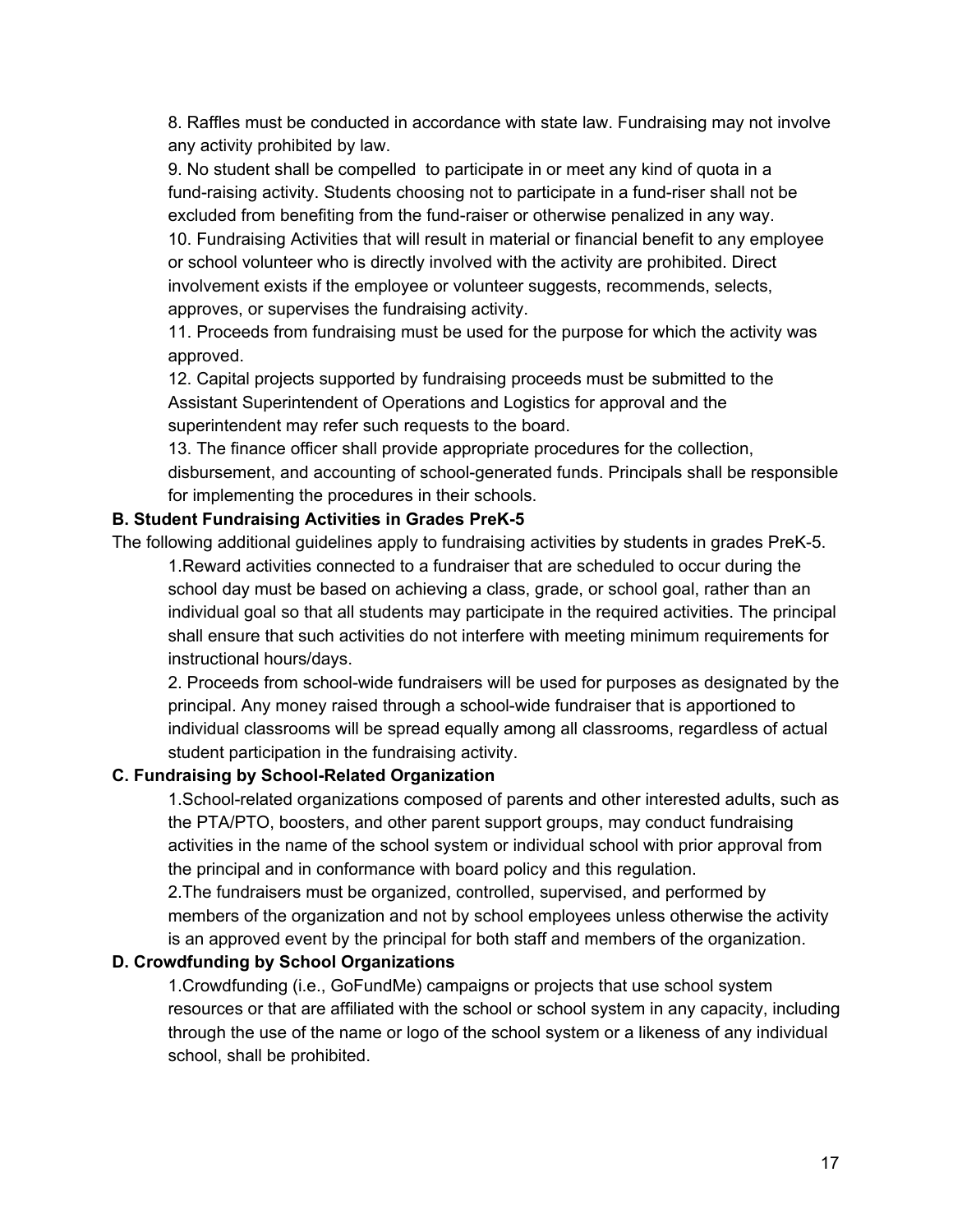### **E. Crowdfunding by School Organizations**

2.Crowdfunding by any school organization is not permissible (i.e. GoFundMe) except Donors Choose. The regulations for the purpose of Donors Choose are outlined follows:

- Any school organization participating in the crowdfunding activity of Donors Choose where they use RCS, individual school names, or information regarding an individual school must secure in writing principal approval and be limited to no more than 60 days without re-approval.
- All non-monetary items obtained are the property of RCS and all inventory procedures apply including policy 8220- Gifts and bequests and 8350- Fixed Assets Inventory.
- All monetary donations should be recorded by the school treasurer, using Form M and N of the RCS Accounting Manual and are subject to policy 8410-Individual School Accounts.
- All technology devices to be requested through Donors Choose should be vetted first, through the RCS Technology Department, to ensure the device can be supported and is compatible.

## **Grant Writing**

## **A. Notification of Possible Grant Opportunities**

1.District Level Grants-Inform the appropriate Director or the Assistant Superintendent designee immediately when you are approached by an outside entity to partner in a grant project (e.g. a local university or trust foundation) for \$5,000 or more and provide the details of the grant.

2.Complete the following steps: a.) receive approval from the appropriate Director or the Assistant Superintendent designee to move forward, b.) design a project that is in line with current district initiatives, c.) meet with appropriate project partners, d.) create an appropriate grant budget.

### **B. Writing a Proposal**

1.Rockingahm County employees may find opportunities to apply for grants to fund the implementation of innovative projects or programs at a specific site.

2.Employees/Teachers must notify their principal, submit a copy of the proposal and receive approval by the principal before application submission.

3. For any grant-funded or donated item, the ownership is in the name of the School Board of Education of Rockingham County. The materials or equipment received will stay within the school that the grant was designated and shall not be transferred from school to school if the author of the grant moves to a different school or out of the district, unless approved by the Superintendent or designee.

4. Important Note: If grant funds purchase equipment that has a value of over \$500 or more, an SB120 Fixed Asset Acquisition Form must be submitted, and an asset decal must be issued and placed on the equipment.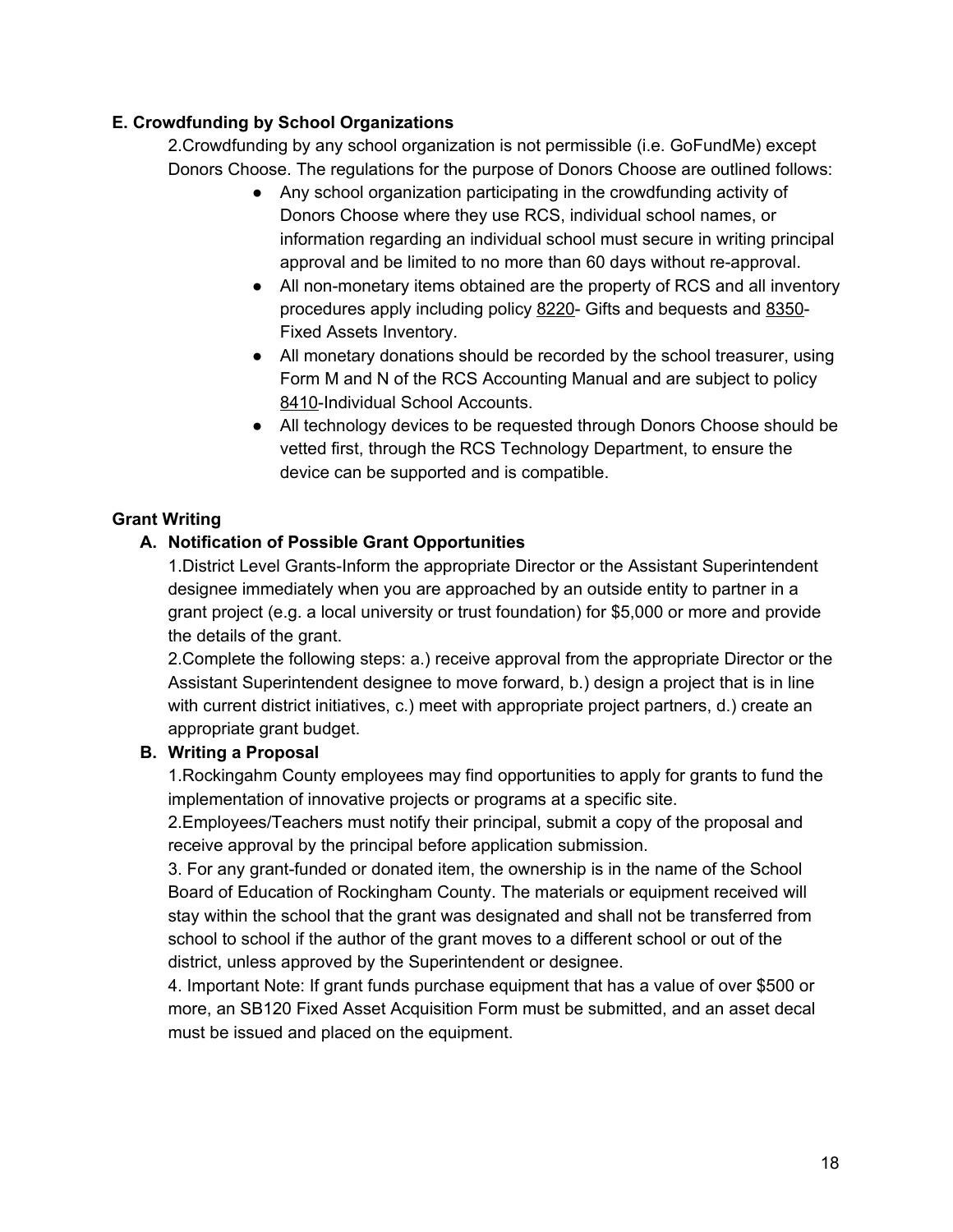### **C. Special Instructions for requesting Technology Equipment in Grant Projects**

1.When writing a grant, all technology listed in the grant should be pre-approved prior to submission. Non-approved equipment may not be supported by the district's infrastructure, and may not be able to run district applications.

2. Any computer or laptop received will need to be upgraded to work within the District network. For example, the District's operating system image must be installed for the computers to access the RCS production network.

3. Teachers or other employees submitting grant projects that include desktop computers, laptops, or tablets should either 1.) verify with their principal that funds will be available to support this upgrade prior to submitting the project request; or 2.) include the cost in the grant budget.

4. Any applications (e.g., "apps") purchased by the school for use on the equipment, are owned by the school. Contact the Technology Department for information about purchasing apps.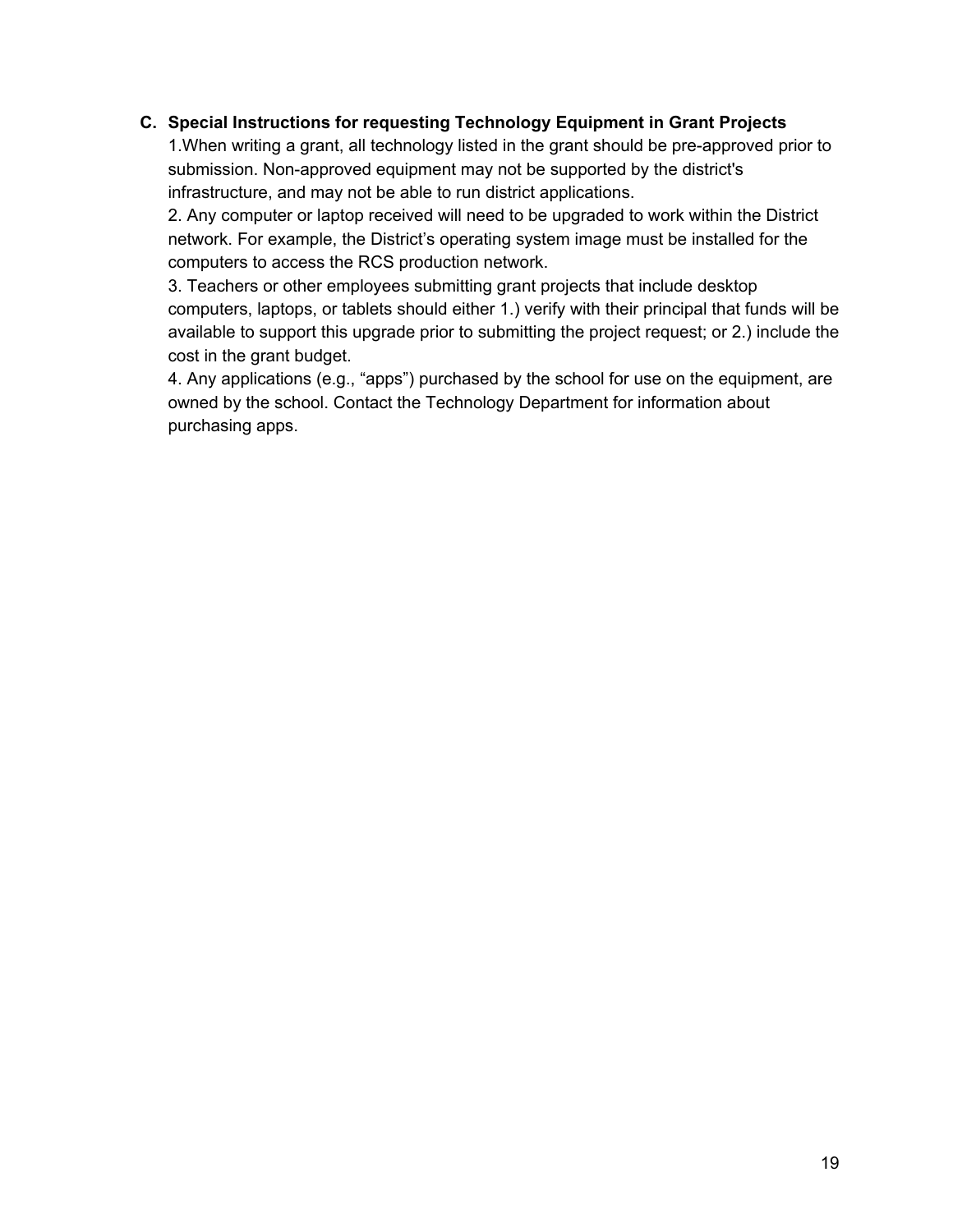### **Principals Responsibilities:**

The principal is charged with the financial management of the school. The principal is the trustee of school funds and therefore is responsible for expending these funds for their intended use. The principal must ensure that all state and local fiscal policies are upheld, all accounting records are maintained accurately, and all financial reports are prepared and submitted in a timely manner with required signatures.

The principal must approve and sign all payments, transfers, bank reconciliations reports, and sales tax reports. The principal should also keep a log of all keys issued to employees and ensure that vault or safe combinations are changed when an employee knowing the combination leaves the school.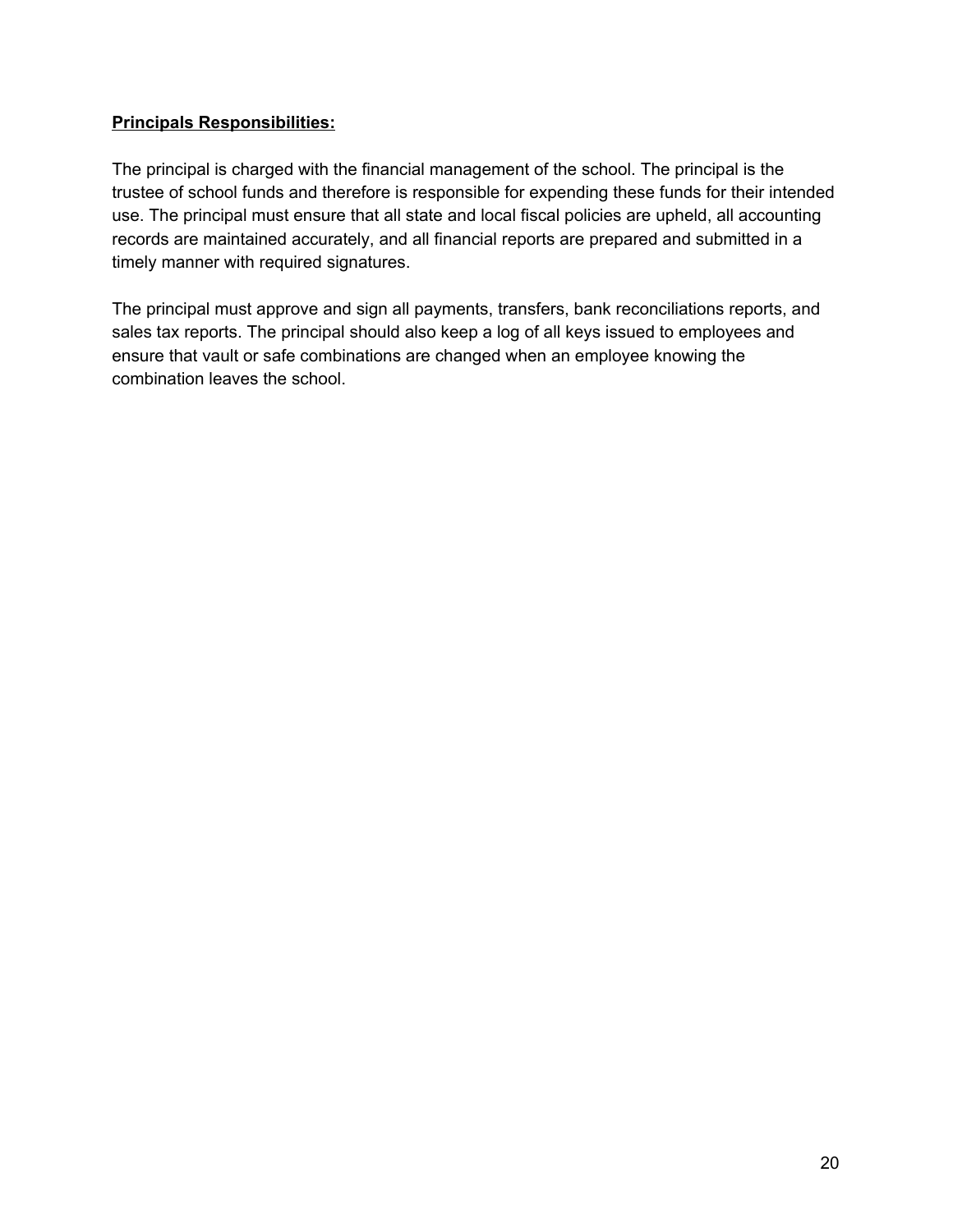### **Introduction**

The School Budget and Fiscal Control Act requires that the bookkeeper of each school "shall keep a complete record of all monies in his charge in such form and detail as may be prescribed by the finance officer of the local school administrative unit, and shall make such reports to the superintendent and finance officer of the local school administrative unit as they or the board of education may prescribe." In accordance with this directive and in order to achieve uniformity, the following accounting procedures manual has been provided for use in maintaining the special funds of individual schools.

It is realized that the nature of financial transactions will vary from school to school. However this accounting system provides the standards that can be adapted for any school environment.

Sample forms are provided in the forms section of this manual beginning on page ???. You should remove them and make copies as needed. The forms are offered as a clear outline of the information needed for adequate accounting of school funds.

Also, reference is made to SchooFunds Online throughout this manual. Schools are to use this software fully. Many features of SchoolFunds Online are both timesaving and helpful in maintaining accuracy. To benefit fully from this program, post transactions regularly and explore the reports and inquiries available.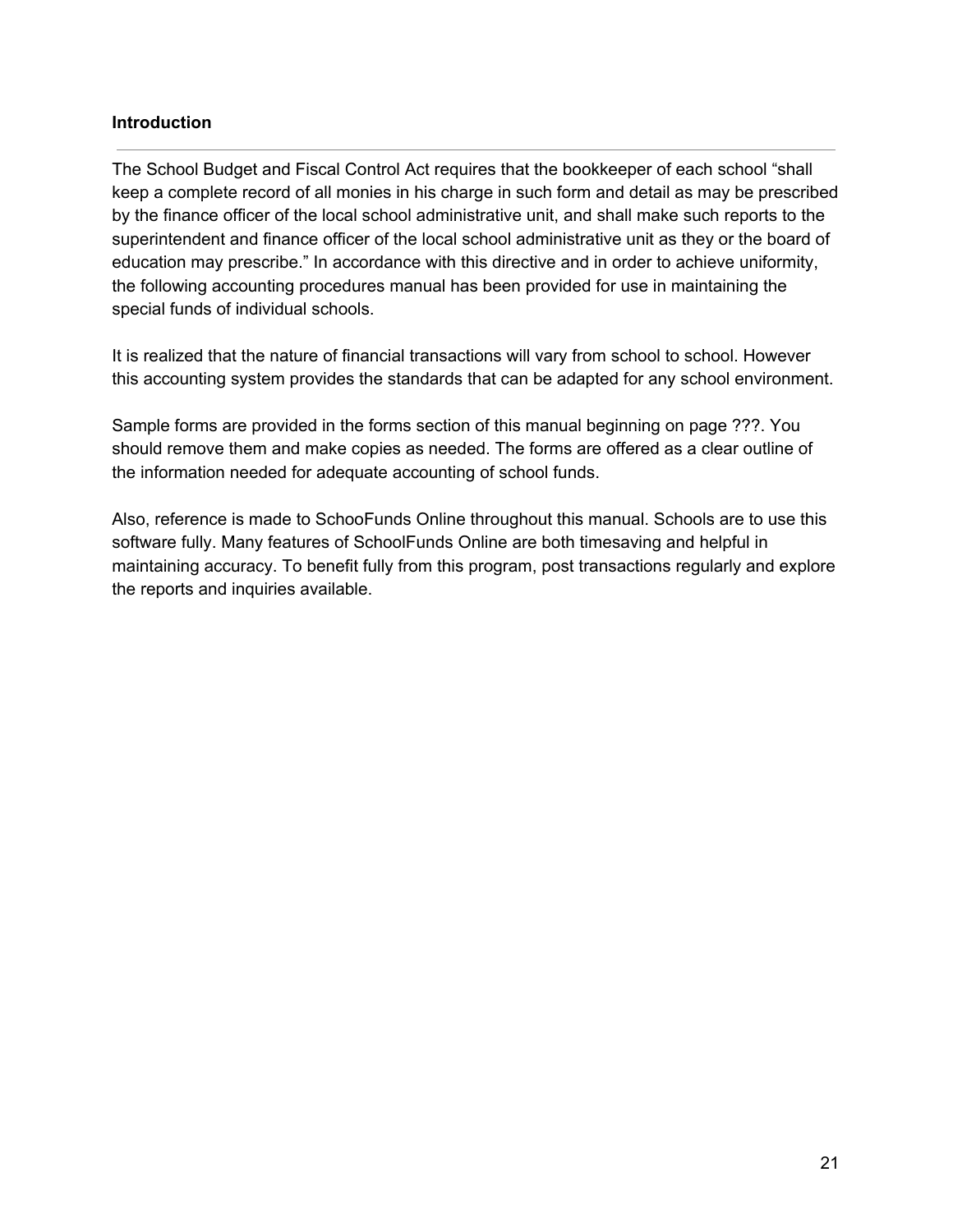### **Receipts**

A receipt should be prepared for all monies deposited. Pre-numbered receipt books should be issued to teachers who receive or collect school funds. These receipt books are available from the Finance Department. The bookkeeper should keep a receipt book log recording the receipt book numbers of the book (s) issued to each teacher. (See Form A) This completed log will enable the bookkeeper to ascertain that all receipt books are turned in at the end of the year for audit.

### *Teacher responsibilities:* ²

Receipts should be prepared in duplicate for all money received, giving the original receipt to the person from whom the money was received. The copy is kept in the receipt book. Each receipt must include: 1) date of receipt, 2) name of person from whom money was received, 3) purpose of the funds, 4) amount received, and 5) signature of person receiving the money.

If a mistake is made when writing a receipt, mark the receipt by writing "VOID" on the top copy (white copy). You should have both copies in the receipt book when you have to void a receipt.

If collections are less than ten dollars per student, each classroom teacher may prepare a Iist Receipt (see Form B) noting: 1) the date, 2) the purpose, 3) each child's name, 4) the amount received, and 5) the teacher's signature. This list receipt should be attached to the teacher' receipt book. The teacher should also write a receipt to himself/herself for the total of the list receipt. The use of a list receipt is optional. Teachers may continue to write individual receipts to students instead.

All money received should be turned into the bookkeeper daily. The teacher should also complete a Collection Report (form C) to submit with the funds and receipt book or list receipt if applicable. The collection report should include: 1) date funds were received, 2) receipt numbers corresponding to the funds turned in, 3) account code/purpose of funds, 4) total collected, and 5) teacher's signature.

Note:

- Write receipts to individuals, not to clubs or groups.
- Receipts should be written in numerical order.
- Do not alter or change the date, amount, or name on individual receipts. Void the receipt and write a new one, if an error is made.
- Maintain receipt books in a safe place to ensure they will be available to confirm adequate control over cash receipts.
- Responsibility for monies collected remain with the teacher until the bookkeeper verifies the receipts and money submitted to the bookkeeper.

<sup>2</sup>Some bookkeepers have found that a handout outlining employee responsibilities specific to their school facilitates the correct handling of money received. See Appendix A for examples.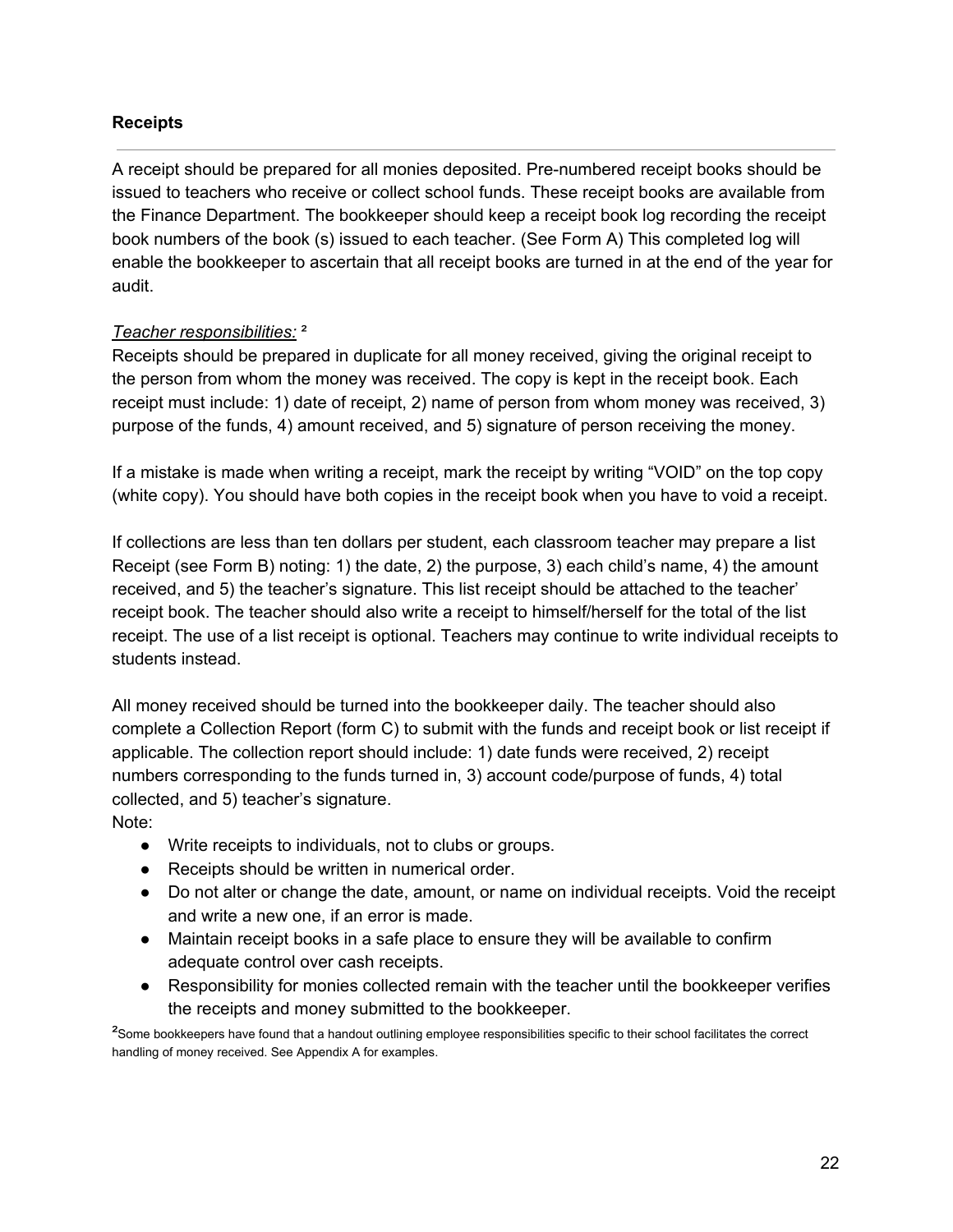### *Bookkeeper responsibilities:*

The bookkeeper should add undeposited receipts in the teacher's receipt book to determine that all funds were turned in. The bookkeeper should then make a note on the last used receipt stating the total, date deposited, initials and SchoolFunds Online receipt number. Also, the bookkeeper should prepare in SchoolFunds Online a pre-numbered receipt to the individual turning in the funds. This receipt number and the bookkeeper's initials should be placed on the collection report.

Also, all checks received should immediately be endorsed with a restrictive endorsement, "For Deposit only to the account of …".

When preparing to make a deposit, the deposit slip should be completed in duplicate and numbered consecutively beginning with "1" for the first deposit of the fiscal year beginning July 1 each year. Each check deposited should be listed on the deposit slip. If there are numerous checks, two calculator tapes should be prepared, one for the ank, and the other should be attached to the duplicate deposit slip for the school's record.

The bookkeeper will report any discrepancy in receipts and funds to the principal. The principal will report any discrepancy to the Chief Financial Officer.

It is recommended that deposits be made daily. Rockingham County Schools Board of Education Policy states, "Each officer, employee and agent of the Rockingham County School System or individual school whose duty is to collect or receive any monies will deposit daily his or her collections and receipts. However, if the amount on hand is less than \$50.00, daily deposits are encouraged but not required. Regardless of the amount on hand, all funds will be deposited at the end of the school week and on the last business day of the month."<sup>3</sup> The safety of all funds held in line with this directive should be carefully maintained. When receipts total less than \$50.00, the bookkeeper and principal may elect to hold the funds for a short time until a deposit is made. A deposit must be made on the last day of the week and the last day of each month. The undeposited receipts must be adequately safeguarded at the school.

Procedure for Verification of Funds-less than \$50.00:

- The bookkeeper must verify the total money on hand to the total of the receipts submitted.
- The Verification of Funds (Form S) must be prepared in ink with information completed as follows:
	- Date
	- Beginning and ending receipt numbers
	- Composition and total of receipts
	- Signature of bookkeeper and principal verifying total undeposited receipts will be adequately safeguarded.

<sup>3</sup>School Board Policy Code 8325-Daily Deposits, adopted 8/13/01. Legal Reference G.S. 115C-445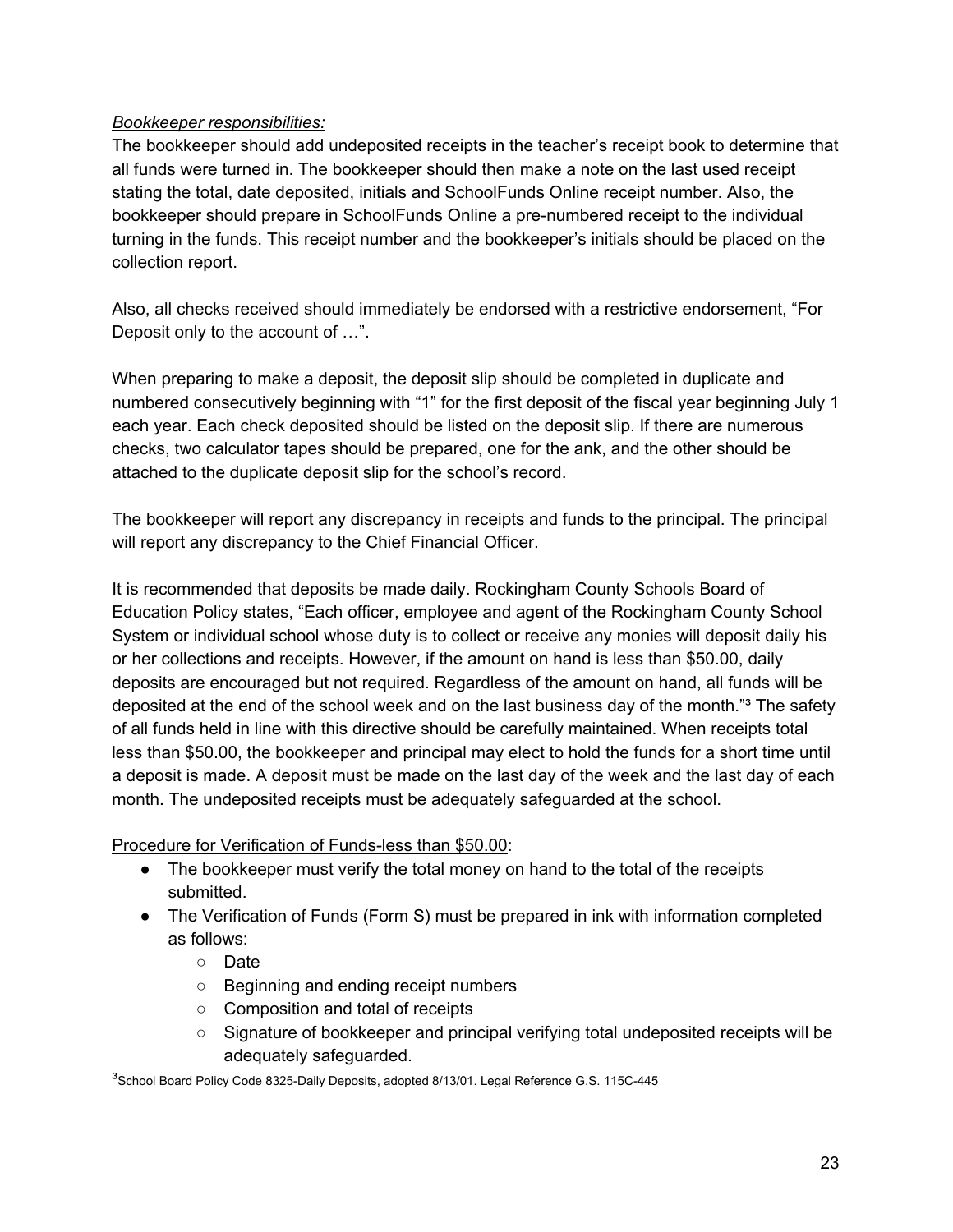3. The Verification of Funds (Form S) form shall be kept on file to be attached to the Deposit of Analysis report when the funds are deposited.

- Attach the numbered, duplicate deposit slip to the SchoolFunds Deposit Analysis form, collection report, and SchoolFunds Online receipt.
- All money received should be deposited intact. No expenditures should be made or personal checks cashed from undeposited funds.

## **Re-Using Receipt Books**

If many receipts are unused in receipt books from previous years, these books may be used in the present school year. Staple or clip past year receipts together so they will not be confused with the current year's receipts. Maintaining a receipt book log each year will facilitate locating older receipts, if necessary.

## **Employee Termination**

Upon employee termination, the bookkeeper should check in any receipt books issued to the employee. Add all receipts to verify that all monies received has been deposited.

## **Donations**

All donations received must be posted in SchoolFunds Online in the Donation Filter Account #901.000 upon receipt and a Donation Acceptance Form (Form I) must be completed and submitted to the Central Office. See below procedures. After receiving donation approval from the Central Office, you will transfer money into the appropriate SchoolFunds Online account.

## **RCS-Donation Acceptance Procedure:**

For all donations received, you must complete the Donation Acceptance Form (Form I) and submit to the Central Office.

Please review Board of Education policy 8220. Below are some helpful suggestions to adhere to the requirements of the policy:

For all donations up to \$1,000:

1). Provide to the superintendent's office a copy of the Donation Acceptance Form (Form I), i.e. check, receipt, etc. along with the other information required in policy 8220. The superintendent may accept donations up to \$1,000 on behalf of the board and will report the donation at the next board meeting.

2.) The office of the superintendent will notify the school/department of the acceptance.

3.) Upon notification of acceptance, if required, the school/department will submit a budget to the finance department to include in the budget to be approved by the Board of Education. The money will then be available to be spent once the budget has been approved by the Board of Education.

4.) If a budget is not required, upon notification of acceptance by the office of the superintendent, the money will be available to be spent by the school.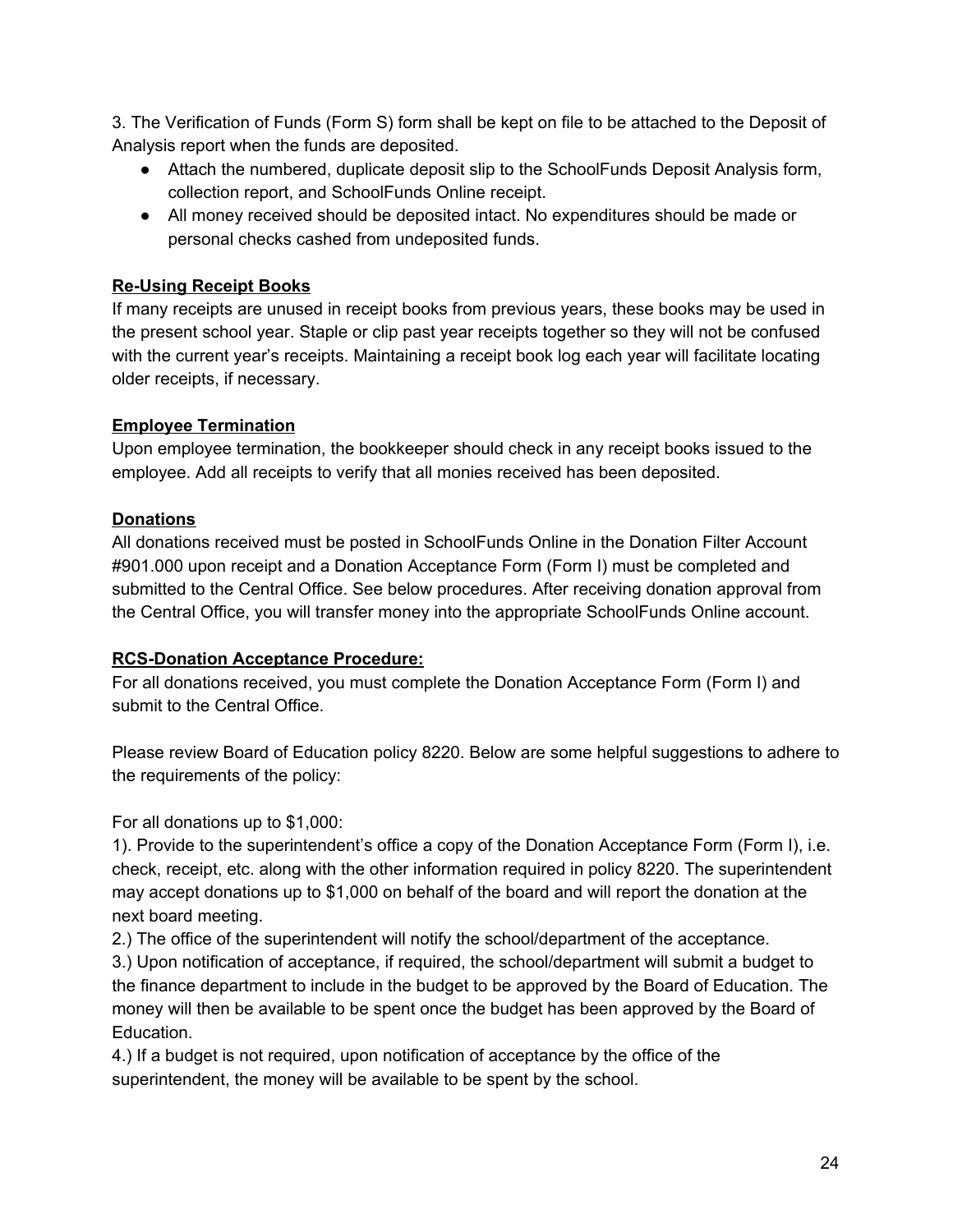### **Returned Checks**

When checks, which have been deposited in the school's checking account, are returned due to insufficient funds, bank account closed, unauthorized signature, etc., the bank charges (debits) the amount to the school's bank account The Returned Check Log (Form D) is used to account for returned checks. Its purpose is to establish control over returned checks chronologically. When checks are returned by the bank, they should be entered on the Returned Check Log (Form D) as follow:

- 1. Enter the date the bank charged your account.
- 2. Use the "Reference #" column to assign a reference number to each returned check in numerical sequence, starting with number 1 at the beginning of each fiscal year. When a returned check is redeposited, use the same reference number assigned when the check was returned. Do not record returned checks and redeposit checks on the same line.
- 3. Enter the name of the payer, date originally deposited, and check number in the spaces provided.
- 4. Enter the amount of the returned check in the debit column and add the amount to the old balance. Record the new balance in the "Balance" column.

When redepositing returned checks, use a separate deposit slip and make it as a "Re-deposit." A receipt should not be written to report the funds collected to cover these checks. This money was recorded when it was first "received." Record on the Returned Check Log (Form D) as follows:

- 1. Enter the date redeposited.
- 2. Record the reference number used when the check was returned.
- 3. Enter the name of the payer, date of original deposit, reason for return, and the check number or cash in the spaces provided.
- 4. Enter the amount of the redeposit in the credit column and subtract that amount from the old balance. Record the new balance in the "Balance" column.

When insufficient funds checks are returned from the bank, the payer should be contacted and asked to make the check good by bringing in cash or money order to replace the check. The bookkeeper can also contact the bank and inquire about the status of the customer's account. After a reasonable amount of time has passed and the payer has not repaid the check amount, a certified letter must be sent to them requesting payment within fifteen (15) days from the date of the letter. (see sample letter-Appendix B) After all collection attempts have failed, it should be written off. The principal and the chief finance officer must approve writing off check and Form V must be completed. The returned check should be retained and filed to support the write-off entry in SchoolFunds Online.

*Note: The Rockingham County Courthouse offers at no cost to the school system a worthless check program that will attempt to collect returned checks. You may contact the coordinator at 336-634-6072 to request a packet of information which includes instructions on how to start the process.*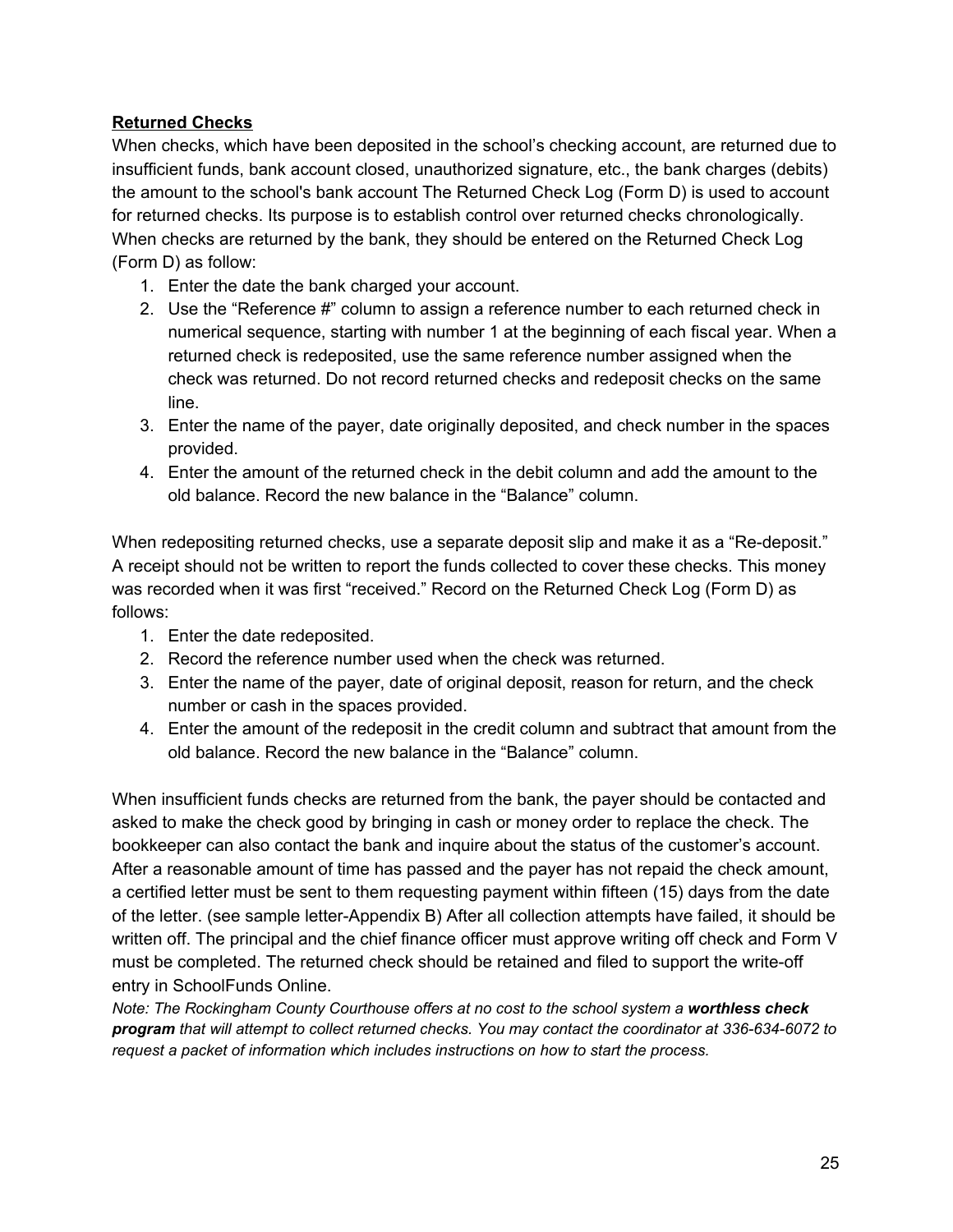#### **Disbursements**

"The purpose behind all cash disbursement systems are: (1) to determine that all bills are legitimate and should be paid before any provision for payment is actually made, (2) to document that the internal control procedures were actually performed and the necessary approvals received, and (3) to make certain that all disbursements are in fact made in a prompt manner. "4

State Public School Law states, "Special funds of individual schools...shall be paid only on checks or drafts signed by the principal of the school and the treasurer."All disbursements must be made by check with two signatures. This directive clearly invalidates the use of petty cash. The principal, bookkeeper, and the finance officer (as a back-up) should have signature authority for the school's bank account.

Checks should be written in numerical order. No checks should be made payable to "Cash". Checks should not be signed until they are completely prepared with back-up documentation.

Before checks are written out of various club or grade level accounts, the sponsor of the club or group should give approval for the expenditure of their funds.

Checks should be prepared from original vendor invoices, never from statements. When an invoice is received, the person receiving the goods or services should verify it and sign the invoice or packing slip as having received the goods or services in satisfactory condition. The bookkeeper should check the invoice for accuracy and note any discount period offered. Any discounts for prompt payment should be utilized.

Next the principal should approve the invoice for payment. Only after the required documentation and approvals have been provided should the check be prepared and signed. When the invoice is paid, it should be stamped "Paid" with the date of payment, check number, account charged, and total paid (if not clear on the first page of documentation).

When statements are received, they should be carefully compared to the corresponding invoices. Include the statement with the check documentation. Also, when multiple invoices are paid with a single check, each invoice must be fully documented and approved.

⁴Financial Policy and Procedures Manual for Local Education Agencies, prepared by North Carolina Department of Public Instruction, Part Twelve, Section Three. ⁵G.S. 115C-448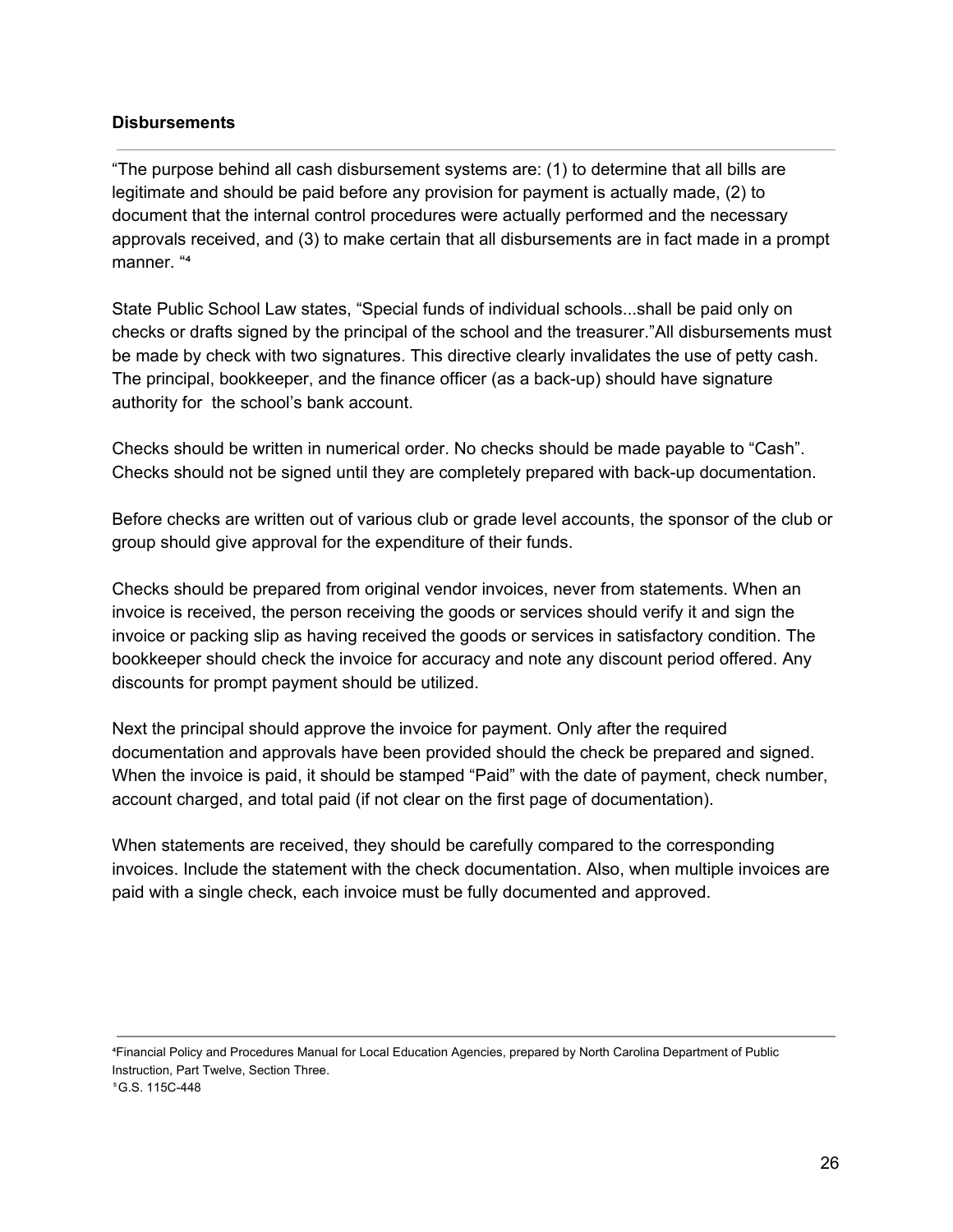### **Advance Payments**

Checks should never be signed,by the bookkeeper or principal, in advance of receiving the proper back-up documentation. Check must be payable for the exact amount of the purchase, reimbursement, etc.

### **Student Refunds**

Complete a check request form for student refunds. Attach a copy of the receipt (from the teacher's receipt book) showing expenses paid. The refund should be made payable to the student.

### **Technology Purchases**

All computers or technological equipment must be purchased through the Technology Department and entered into Destiny for tracking purposes. This procedure is for both SchoolFunds Online and Central Office money.

### **Clothing Purchases**

At times, the school may need to purchase clothing (rain gear/uniforms) for employees from school funds. This clothing is for the position and should be kept by the school upon employee termination.

### **Food/Drink Purchases**

Refreshments served before, during or after a staff development or administrative faculty meeting may be paid with school funds as long as proper documentation is provided with the payment. State guidelines must be followed and expenses should not exceed these guidelines. In circumstances such as this, the date and a description of the meeting, event, or workshop should appear on the payment documentation. If meetings of staff members involve meals, the reimbursement/payment request should include documentation that the meeting was planned in advance, a sign-in sheet (list of attendees), and a formal agenda.

### **Change For Ticket/Concession Sales**

To establish a change fund for carrying on sales of ticketed events or concessions, a check should be written to the Bank whenever possible using a check request form with the signatures of the bookkeeper and principal. Use discretion in determining the amount of change actually needed for the event. The change fund (i.e., gate change) must be returned after each event to the bookkeeper for safekeeping in the school vault/safe.

### **Fixed Asset Purchases**

Any purchases or donations of items costing at least \$2,000 should be reported to the Finance Department for a fixed asset tag. Report fixed asset purchases or donations by submitting a copy of the paid invoice and a copy of check stub. List serial number and room location on the paid invoice copy.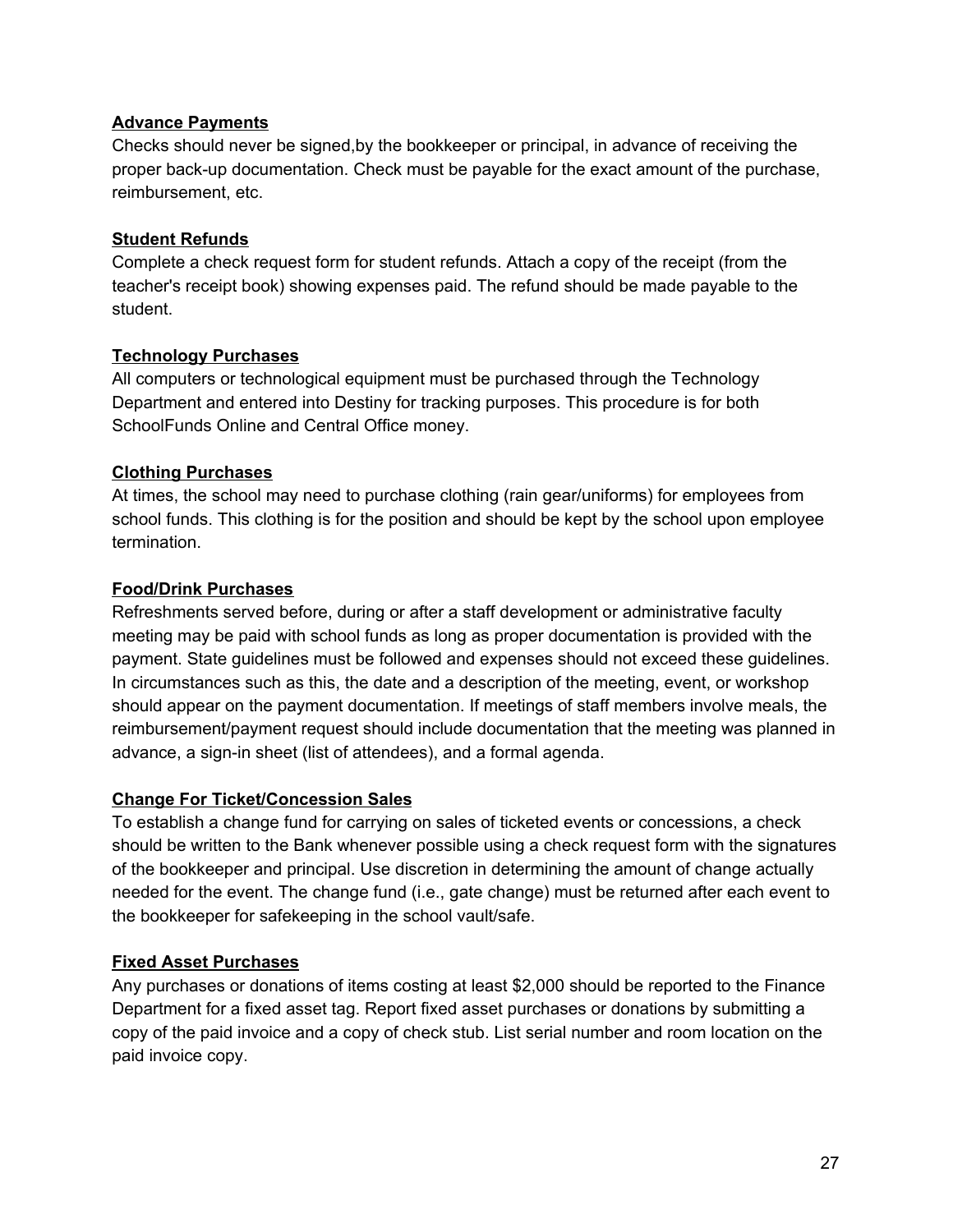### **Contributions To Charitable/Non Profit Organizations**

Contributions to charitable or non-profit organizations should be made **only** from funds specifically raised for that purpose.

### **Voided Checks**

When a check must be voided, clearly mark the check **"VOID"** and remove the signature lines using scissors. File the check in numerical order in that month's invoice detail folder.

### **Stop Payment On Checks**

If a check is written and released by the school is stolen, lost, issued to the wrong payee, or for any other reason the principal does not want the check honored, the bookkeeper should notify the bank to stop payment on the check. **Note**: Due to current high charge by banks for stop payment orders, it is advisable to consider the circumstances in each case and compare the amount of the check with the bank's charge prior to a stop payment order. Checks cannot simply be "written off" the accounting records because the check could potentially clear the bank. A letter should be sent to the payee with an affidavit to be notarized to stop payment on the check. Form F may be copied onto your school letterhead for this purpose. After receiving a notarized affidavit, follow proper guidelines with the bank on how to stop payment on the check. On the office check copy, write "Stopped Payment" along with the date. In SchoolFunds Online, cancel the check by following void check procedures. Use the current date (**not the date of the check**). In the description space, enter "Stopped Payment." When it is necessary to replace a stop payment check, enter "Replaces check number \_\_\_\_\_\_\_\_\_\_" on the description line. Follow standard procedures for issuance of checks if being reissued.

### **Check Storage**

Neither the principal nor bookkeeper should sign blank checks. Blank checks should be stored in a locked filing cabinet, safe, or vault. Keys to the cabinet, safe, or vault should be limited and controlled.

#### **Corporate Card Accounts**

No credit cards will be issued to the school but in the name of the principal. Since the credit card is in the name of the principal, the principal should pay the credit card company and request reimbursement from the school attaching all back-up documentation.

### **Deposit Of Overpayment**

At times a check may be issued for more than is necessary. For instance, a check to a field trip destination may be for more students than attended. In this situation, the sponsor of the trip should procure the receipt and the change and return them to the bookkeeper. The bookkeeper will deposit the change, attach the receipt to the check request, and note the number, amount and date of the deposit on the check request.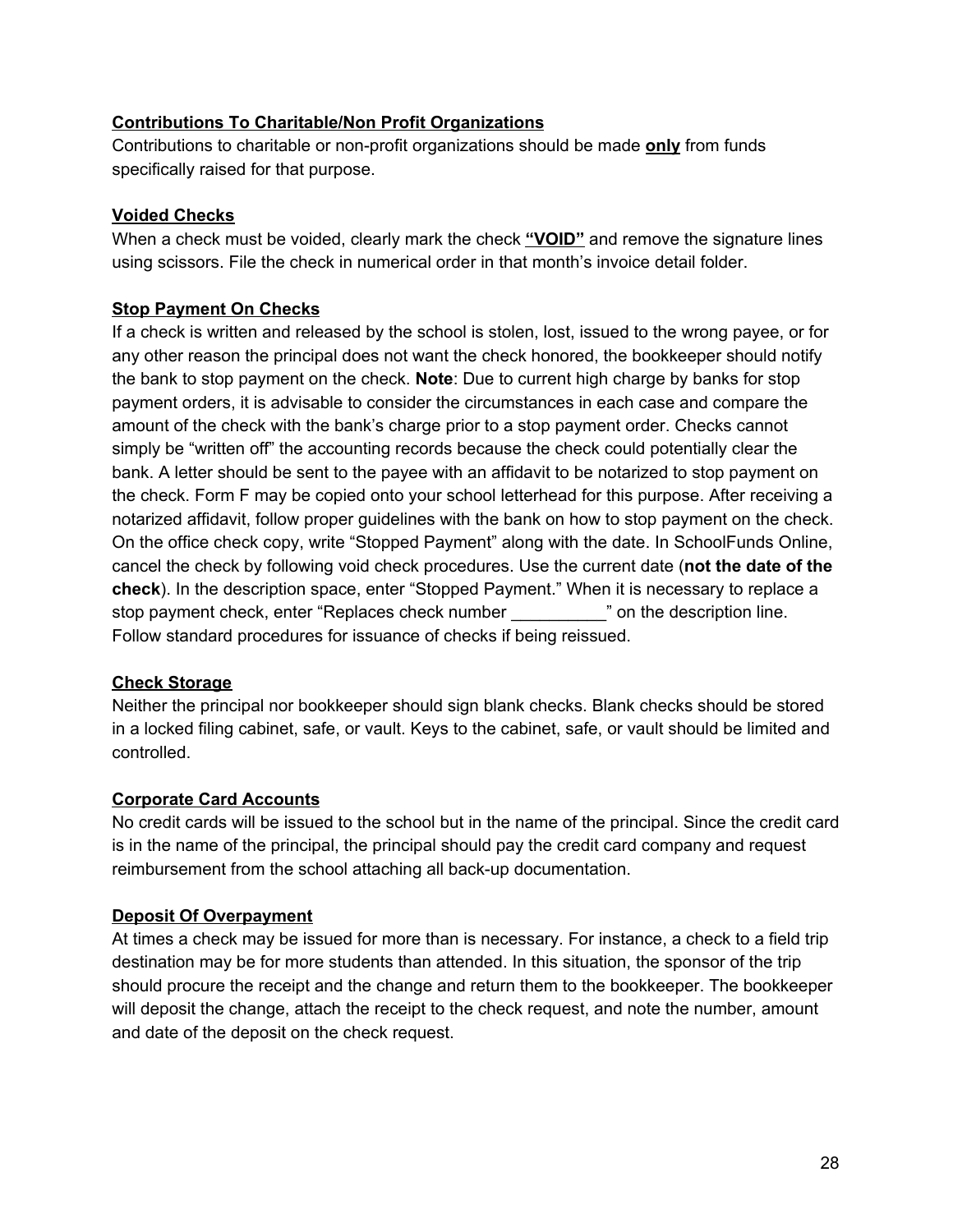### **Use Of Purchase Orders For Procurement Of Supplies, Equipment And Materials**

Procurement for supplies, equipment, materials and child nutrition food supplies and materials including contracted services must have the Pre-Audit certification of the district's finance officer pursuit to Board Policy 6421.

The district's purchasing clerk may review the purchase request to ensure funds are available, and to verify the vendor is not on the State's restricted list. The finance clerical staff may enter the data to encumber funds and before the submission of the order, the purchase order must have the district's finance officer pre-audited signature. The pre-audit certification must be followed for all purchases and contracted services of the district.

For purchases encumbered by the School Food Service program, all purchase orders for food, food supplies, materials and equipment must have the finance officer's pre-audited signature before orders are submitted to the vendor or supplier. Due to the quantity of the food orders, the School Food Service staff may submit a summary report listing the individual purchase orders, date, vendor name, amount, and account code along with detailed back-up information attached to the summary report. The finance officer may sign the pre-audit certification on the summary report in lieu of signing the individual purchase orders. However, this procedure does not preclude the School Food Service from submitting the orders to vendors prior to the finance officer pre-audit signature.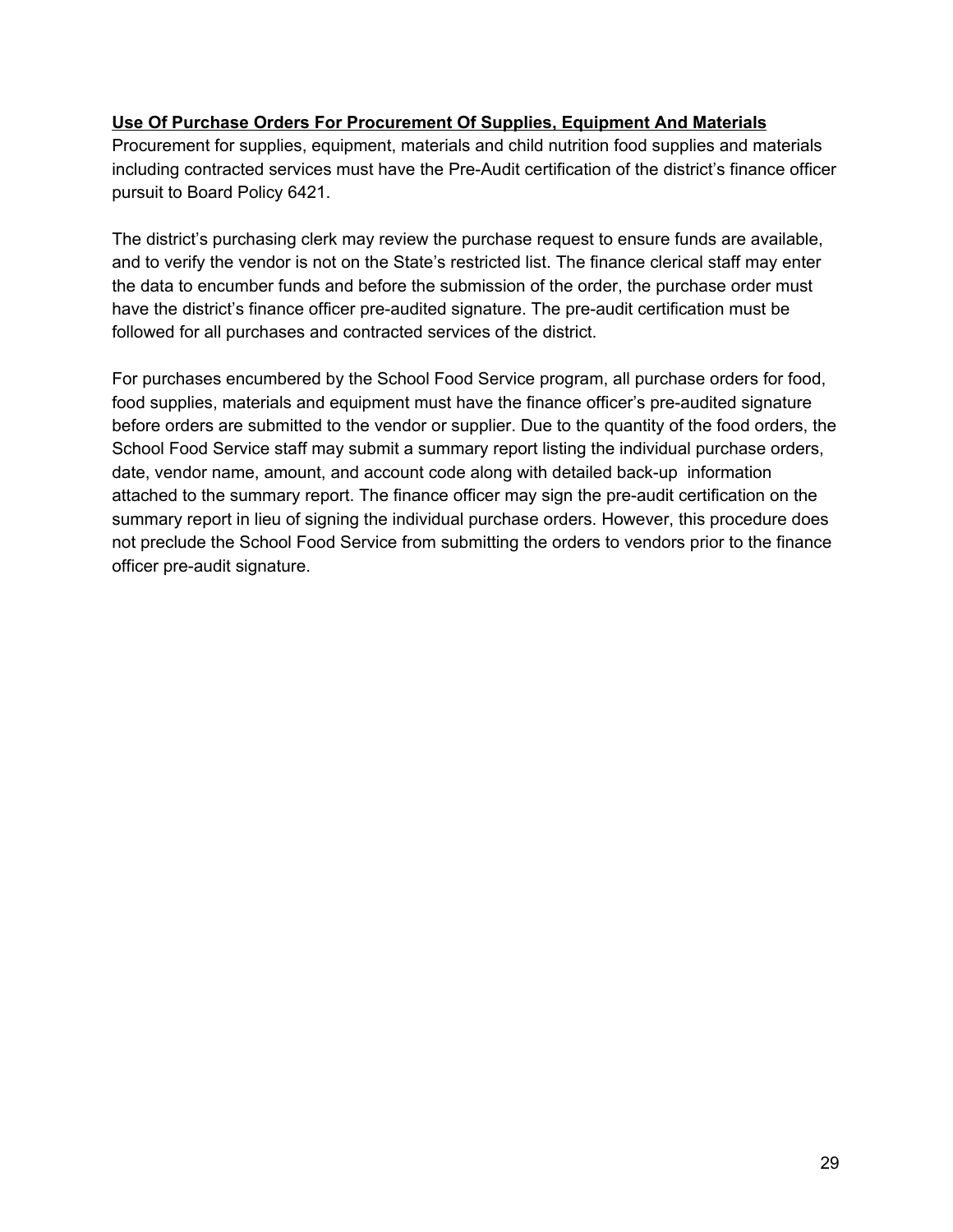### **Payment to Individuals**

Rockingham County Schools Board of Education policy states, "All salaries and supplements paid to regular staff members, substitutes or part-time personnel, and student workers will be paid through the finance officer."<sup>6</sup>

Complete a Request for Payment to Employee for Service Form (Form G) or Substitute Payroll Summary Form (Form T) when an employee drives an activity bus, sells tickets, cooks, or performs other additional services for the school. The forms include appropriate benefit amounts. Send the form with a check payable to Rockingham County Schools to the Finance Department. The employee and/or substitute will receive this payment in his/her next paycheck.

### **Employee Reimbursements**

A purchase order must be created for employee reimbursements. An original receipt must be submitted for reimbursement and must **not** include any personal purchases.

### **Athletic Officials**

Rockingham County Schools will no longer process checks to athletic officials. Officials will be paid using RefPay through Arbiter. All officials must register through RefPay. These payments will be done electronically, and the processing time will take 2 to 3 days for direct deposits.

RefPay will also process a 1099 record at year end.

#### **Student Award/Incentives**

As documentation for awards/incentives to students, prepare a Check Request form (Form E) stating the purpose of the check written. Attach a copy of the flyer or letter announcing the award/incentive available as verification. As proof of receipt, the student must sign Form J.

### **Meal Money To Students**

The North Carolina High School Athletic Association provides guidelines for meal allowance for team members for certain tournament and championship games.

If meal money is to be paid to student athletes, in harmony with these guidelines, a check should be written to the Coach or Athletic Director for those participating student athletes. A Check Request Form (Form E) is used for documentation indicating the event, number of students, and amount per student to arrive at the total of the check. The Coach or Athletic Director should use Form J to list the names of student athletes receiving cash. In middle and high schools, students should sign next to their name indicating receipt of the money and provide a receipt for food purchased to the Coach or Athletic Director. This list and food receipts would then be attached to the check request form.

 $\overline{\phantom{a}}$  . The set of the set of the set of the set of the set of the set of the set of the set of the set of the set of the set of the set of the set of the set of the set of the set of the set of the set of the set o

⁶Policy Code 7605/8610 Payroll Procedures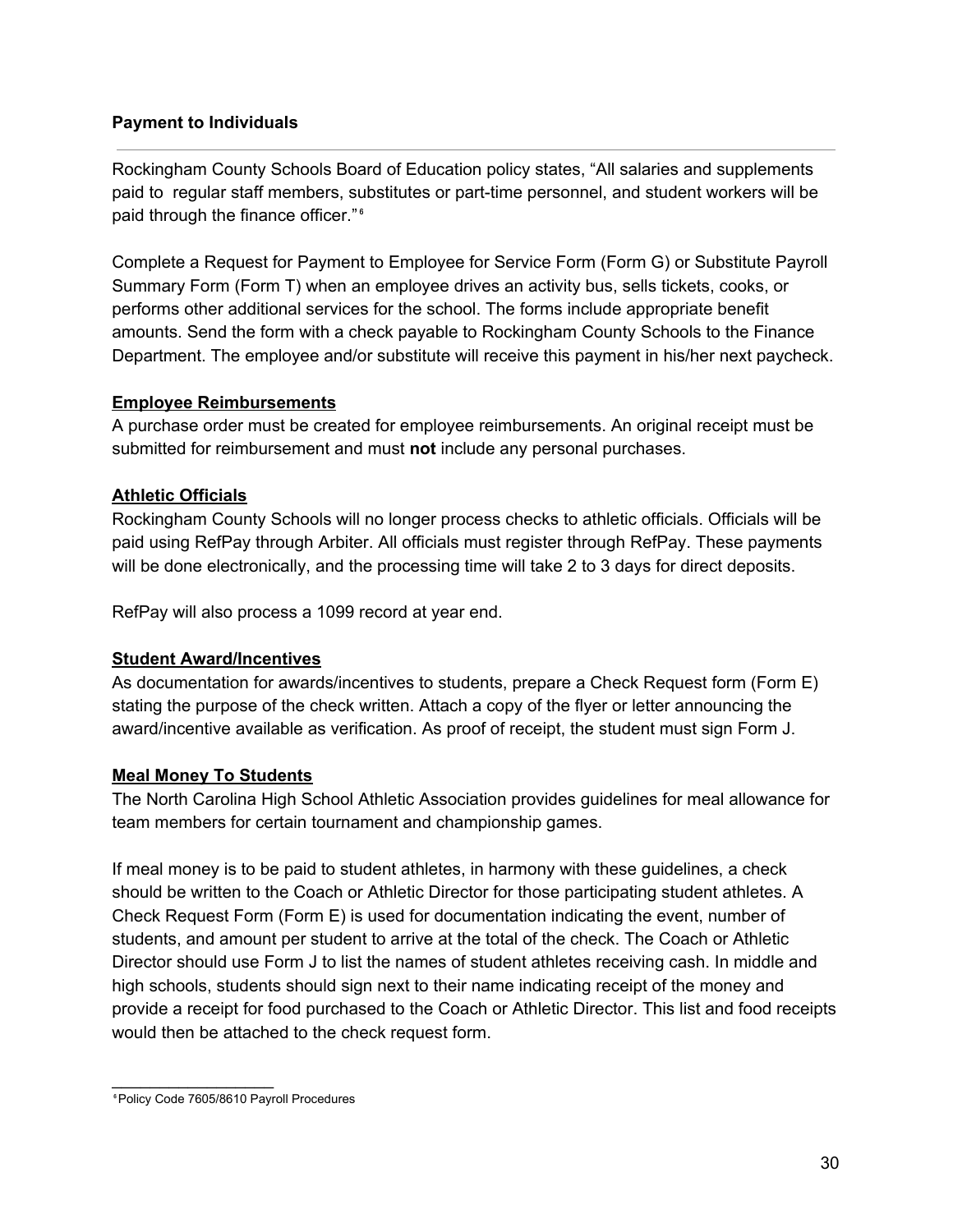If any student is not present and therefore, does not receive the meal money, the Coach or Athletic Director submits these leftover funds to the bookkeeper for redeposit. Make a note on the check request form of the date and amount of the deposit to clarify why the amount of money received by the students does not match the amount of the check written.

### **Payments To Independent Contractors & 1099 Reporting**

Payments made to independent contractors for services will be set up as 1099 vendors. Those designated as 1099 vendors include: any individual paid for labor/contracted services, security personnel, consultants, caterers, etc. These 1099 vendors must submit a W-9.

**No** other type of payment may be made to any employee for any other reason except for employee reimbursements and employee officiating using SchoolFunds Online.

### **Employee Gift Cards/Certificates**

Cash and cash equivalents, such as gift cards/certificates, should not be given to school employees. This is considered part of the employee's compensation and must be reported as income for tax and benefits deductions.

### **Loans to Employees**

Personal loans from school funds are not authorized. Any person making unauthorized loans will be held directly responsible and will be required to make immediate restitution.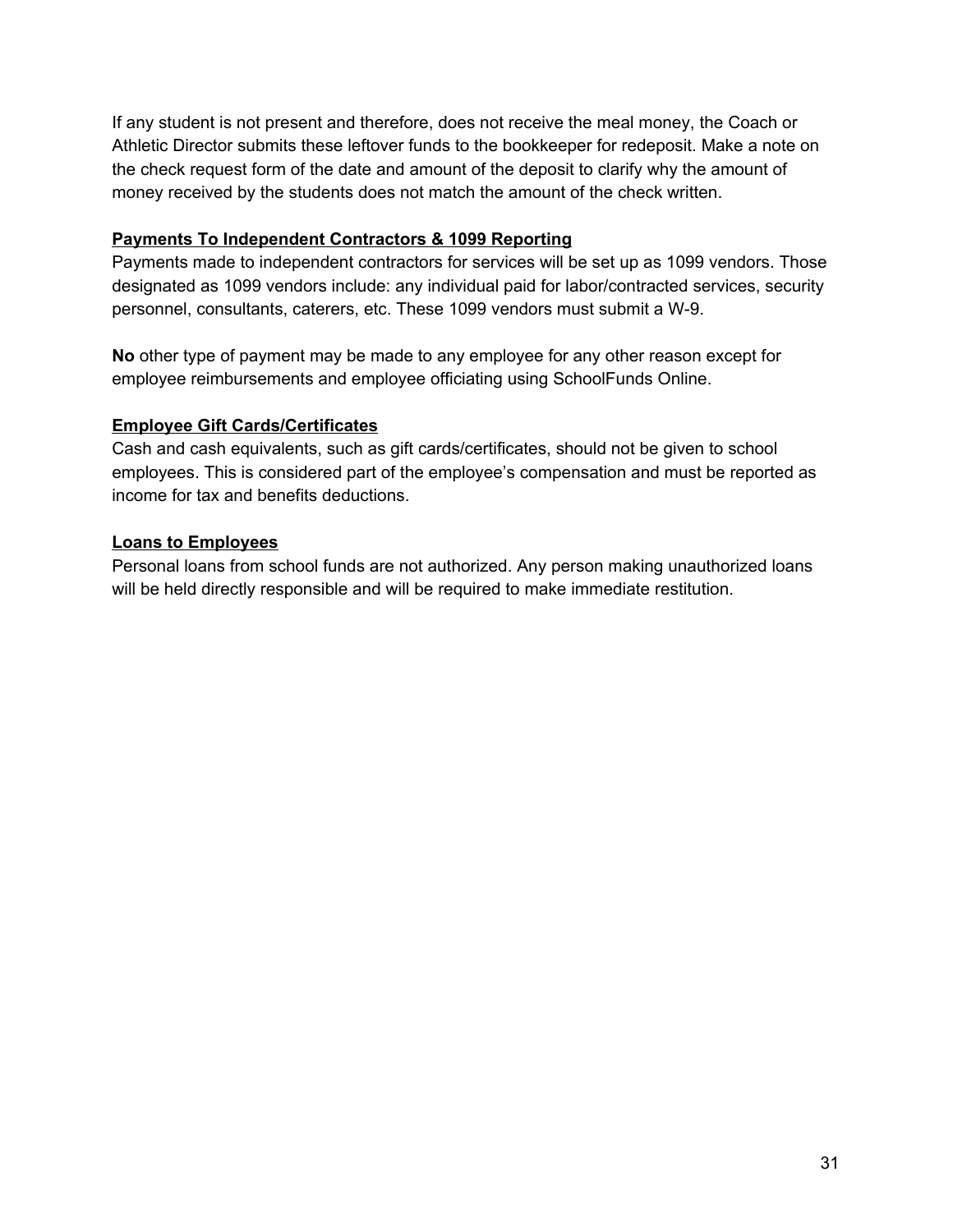#### **Other Accounts**

Only transactions for the benefit of the students and the school should go through the school's bank account.

### **Booster Club Accounts**

Booster accounts must be established separately from the school. Under no circumstances should any transactions from this account be filtered through the SchoolFunds Online accounts. In addition , no RCS employee can be an acting officer of a Booster Club.

### **Hospitality and PTO/PTA Accounts**

Hospitality and PTO/PTA accounts must be established separately from the school. Under no circumstances should any transactions from these accounts be filtered through the SchoolFunds Online accounts. In addition, no bookkeeper can be in charge of these accounts. A committee and/or officer(s) should be established to oversee these funds.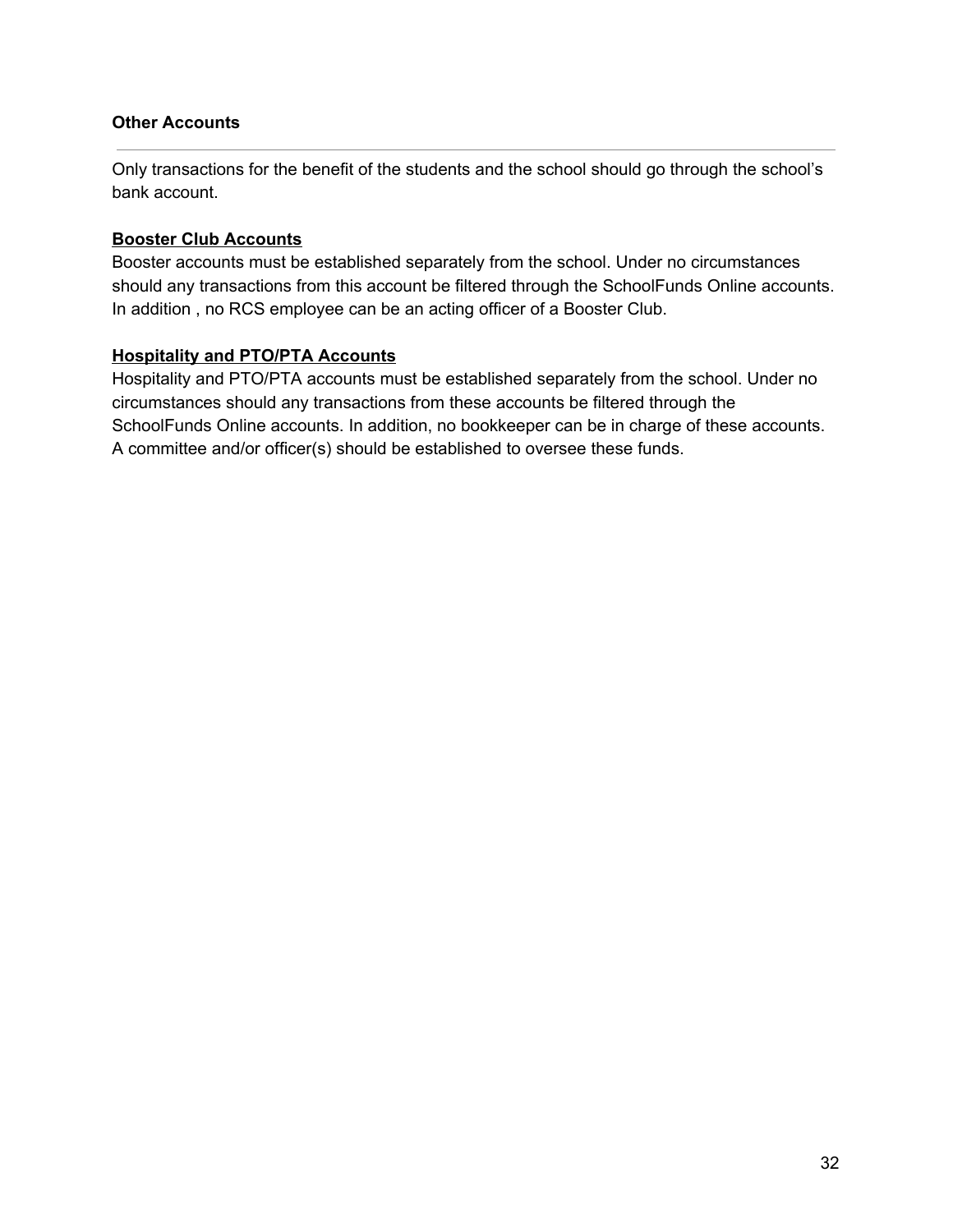### **Transfers**

Transfer is an amount subtracted from one account and added to another account.

Reasons for transfers:

- 1. An account has been overspent and the principal authorizes a transfer to eliminate the deficit in the account.
- 2. Request to transfer money from one account to an unrelated account.

### Procedures:

- 1. The person requesting the transfer should complete the Transfer of Funds form (Form W). The person responsible for the account signs the transfer form. The principal approves the transfer by signing the form.
- 2. Enter the transfer into SchoolFunds. A copy of the SchoolFunds Online Transfer Journal Entry Proof Sheet must be attached to the Transfer of Funds form (Form W). Please note on the report the reason for the transfer.
- 3. Transfers should be numerically controlled and used in sequence as part of the Journal Entry numbering of all adjustments.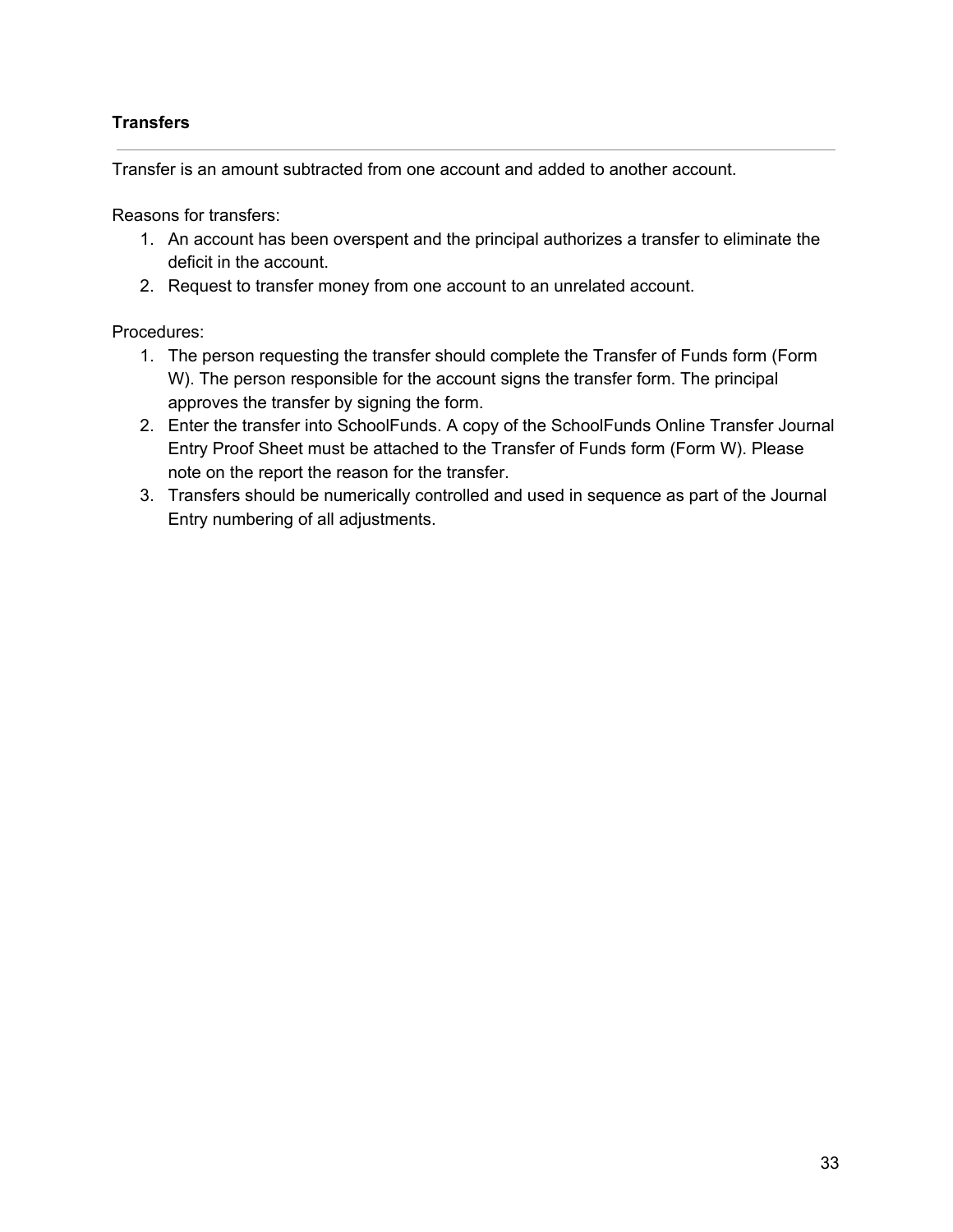### **NC Escheats**

Each School is subject to the Escheat and Unclaimed Property Law of North Carolina.<sup>7</sup> This law requires unclaimed property, including uncashed checks, to be held in trust by the State for the owner. Consequently, no outstanding checks should be written off the books but should be escheated. Each October, the total of uncashed checks written prior to the past fiscal year will be sent to the North Carolina State Treasurer's Office. For example, checks dated prior to June 30, 2016 and still outstanding, should be remitted with the October 2017 Escheats Report.

Steps for escheating outstanding checks:

- 1. You should make every effort to get in touch with the owner of any outstanding checks prior to turning in a check as unclaimed property. An affidavit (Form F) may be copied to school letterhead and sent to a payee of notifying him of an uncashed check.
- 2. You will receive a memo each year from the Finance Department outlining the outstanding check dates to include and the deadline for sending your information to the Finance Department.
- 3. Escheatable Check Form (Form L) should be completed.
- 4. Write a check for the total of the checks to Rockingham County Schools.
- 5. Send this check with a list of outstanding checks and the Escheatable Check Form to the Finance Department. This information from all the schools will be compiled and sent with one check for the total to the State of North Carolina Treasurer's office.
- 6. In SchoolFunds, clear these old outstanding checks by voiding prior year checks.
- 7. In a separate file, retain copies of information on escheats permanently.

 $\overline{\phantom{a}}$  . The set of the set of the set of the set of the set of the set of the set of the set of the set of the set of the set of the set of the set of the set of the set of the set of the set of the set of the set o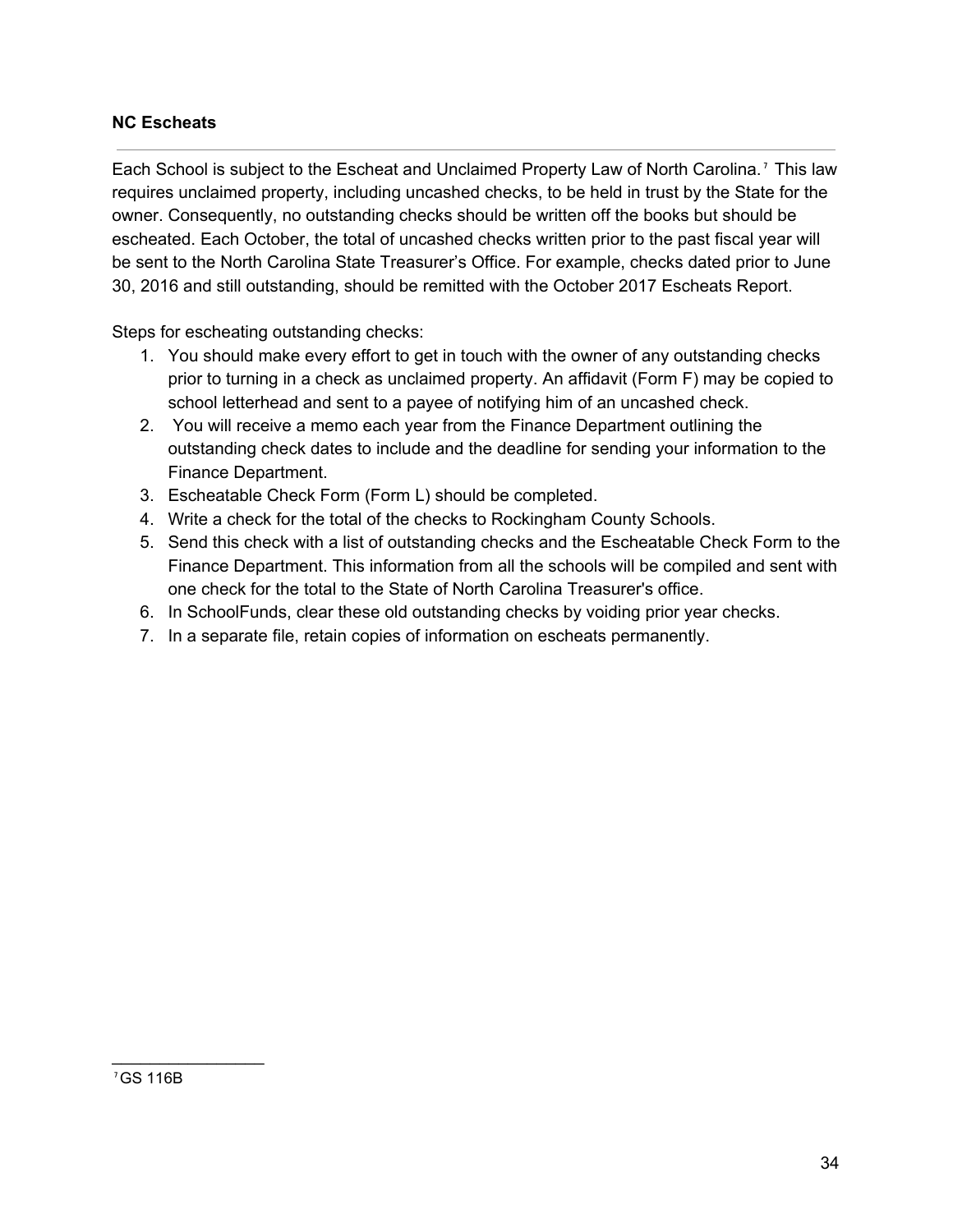### **Fundraising Activities**

To ensure proper regulation of fundraising activities, Rockingham County Schools Board of Education adopted the following policy<sup>8</sup>:

"The Rockingham County Consolidated Board of Education recognizes the need for fundraising activities within schools for the purpose of generating revenue for specific projects. These activities, when properly planned and supervised, contribute to the building of school spirit and provide meaningful involvement for all or a large section of the student body."

All fundraisers must be approved by the principal in advance. The Request for Fundraising Activity (Form M) must be completed for all fundraisers. Upon completion, the Summary of Fundraising Activity( Form N) will need to be completed. School clubs, teams, groups, etc. may have 2 fundraisers per year. A third one is possible upon approval from the principal. See Policy Code 5220 and Regulation Code 5220-R.

### **Yearbooks/Annuals**

To provide accurate records for reconciliation of yearbook fundraising activity, the Yearbook Account Summary (Form U) should be kept on file along with all supporting documentation.

⁸Policy Code 5220

 $\overline{\phantom{a}}$  . The set of the set of the set of the set of the set of the set of the set of the set of the set of the set of the set of the set of the set of the set of the set of the set of the set of the set of the set o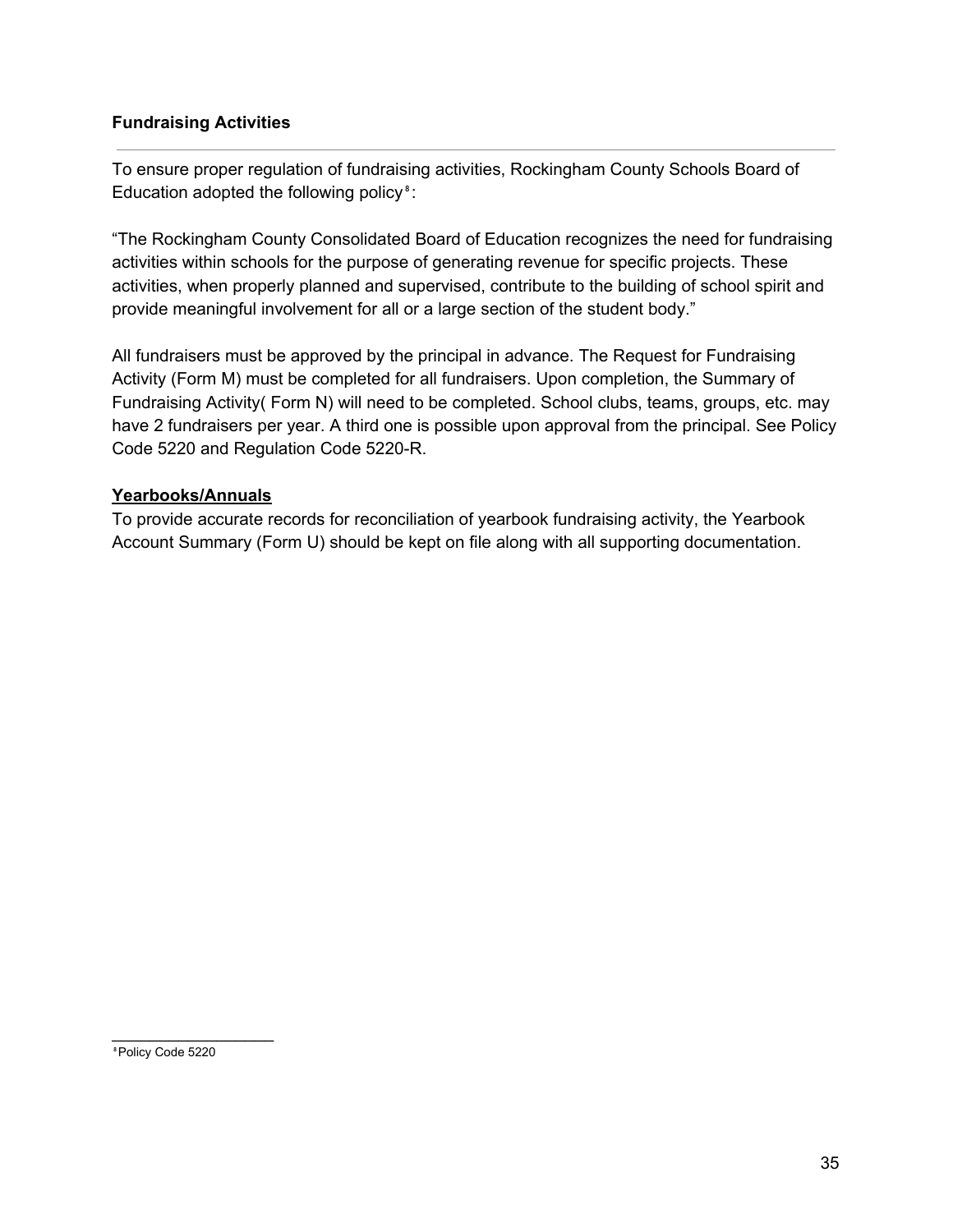#### **Athletic Events And Dramatic Performances**

Admission fees to athletic events and dramatic performances are to be accounted for by the use of pre-numbered tickets. These tickets should be safeguarded as cash or receipt books. An inventory record of tickets should be maintained, adjusting it as tickets are purchased and sold. This inventory record should be verified by periodically performing a physical inventory of tickets on hand.

Separate individuals should sell and collect tickets. When tickets are collected, they should be torn in half. One half should be given to the individual, and the athletic director should retain the other half until audited.

A Ticket Reconciliation form (Form P) should be used for each event to report tickets sold and total receipts. Before selling tickets, note the beginning number of tickets being used for the vent. At the conclusion of the event, the ticket reconciliation form must be completed with ending ticket numbers sold, price per ticket, the total number tickets sold, and the total charged for all tickets sold. The amount charged for all tickets sold plus the amount of change received for the event should equal the amount of money on hand. The ticket reconciliation form should note the activity and the date of the event and should be signed by the preparer, the Athletic Director/Principal, and the bookkeeper. Any discrepancies between the amount received for tickets sold and the amount on hand should be noted.

If the event is held after banking hours, the money should be put in a night depository or locked up until they can be deposited on the next business day. The bookkeeper should note the date and number of the deposit on the ticket reconciliation form.

The amount of change needed for each athletic event may be established at the beginning of each sports season and held in the vault until the last game of each sports season. The appropriate gate change for each athletic event is to be determined by the Athletic Director and issued by the bookkeeper with the principal's approval. The gate change is to be returned with each Ticket Sellers Report to the bookkeeper for reconciliation. To establish the change fund, a check should be written to the Bank whenever possible. This amount should be kept to the minimum necessary and be properly safeguarded at all times. Personal checks should not be cashed from the change fund. The amount of change on hand must equal the amount originally established at all times. All change funds must be deposited at the end of the athletic year. Gatekeepers and/or athletic officials are **NOT** to be paid out of the ticket receipts (see Form H-Athletic Officials and Form T-Paying Employees.)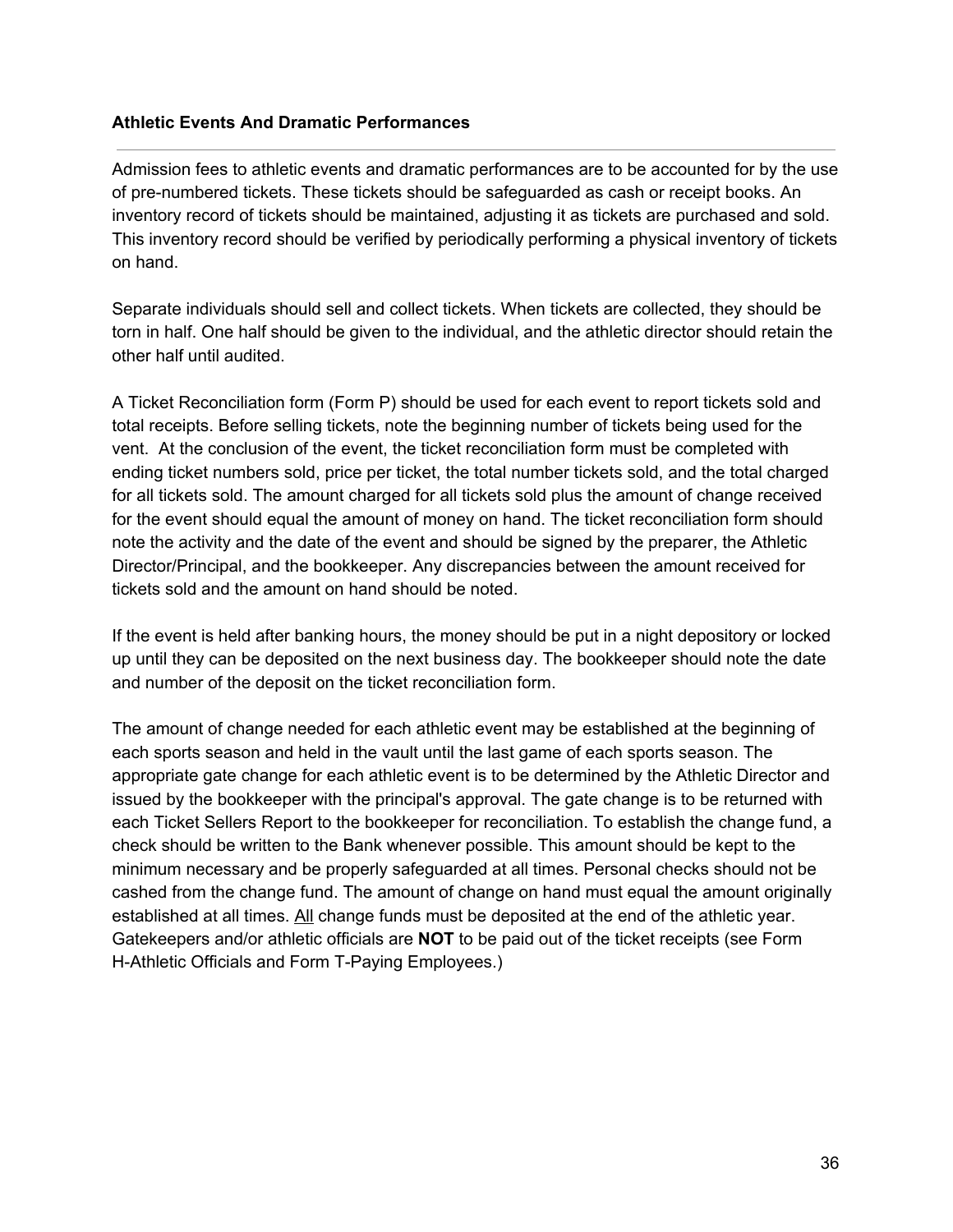### **Internal Control**

Internal control is a system of measures implemented to:

- 1. Safeguard resources
- 2. Promote accurate reporting in accounting
- 3. Comply with written policies
- 4. Promote efficiency in all activities

The following guidelines are presented to meet these objectives.

Principals should maintain a log of all keys issued to employees. Safe combinations should be changed when an employee knowing the combination leaves the school.

In the absence of the principal or bookkeeper, the Chief Finance Officer is the only back-up to co-sign checks. When it becomes necessary for either the principal or bookkeeper to be away from school on prolonged leave, the finance office should be contacted so that arrangements can be made to handle the daily school fund accounting responsibilities.

It is suggested that there be a back-up for the bookkeeper. The following guidelines are recommended for the bookkeeper back-up:

- Daily Deposits-Each school bookkeeper should train the designated backup with the necessary procedures for completing a deposit for any money receipted and turned into the office. No funds should be held. All money should be receipted and deposited daily.
- Daily Absences-A record of staff absences should be maintained daily. This should include:

Date of Absence Employee Name Type of Leave (i.e. Annual Leave, Sick Leave, etc.) ½ or Whole Day Absence Substitute Name (if applicable)

The daily absences can be kept by either using a calendar or creating a google spreadsheet that can be shared with the bookkeeper and designated backup. Make sure someone other than the bookkeeper gets Absence Management (formerly AESOP) notifications when a substitute job fails to fill. This will need to be taken care of immediately. If you have questions regarding Absence Management (formerly AESOP) you may contact Carolyn Dunovant at 627-2600.

In the event the bookkeeper or principal leaves the position permanently, the school finance office should be notified immediately so that the finance office can conduct an exit audit. THe finance office will also schedule the proper orientation sessions for the new incoming staff members.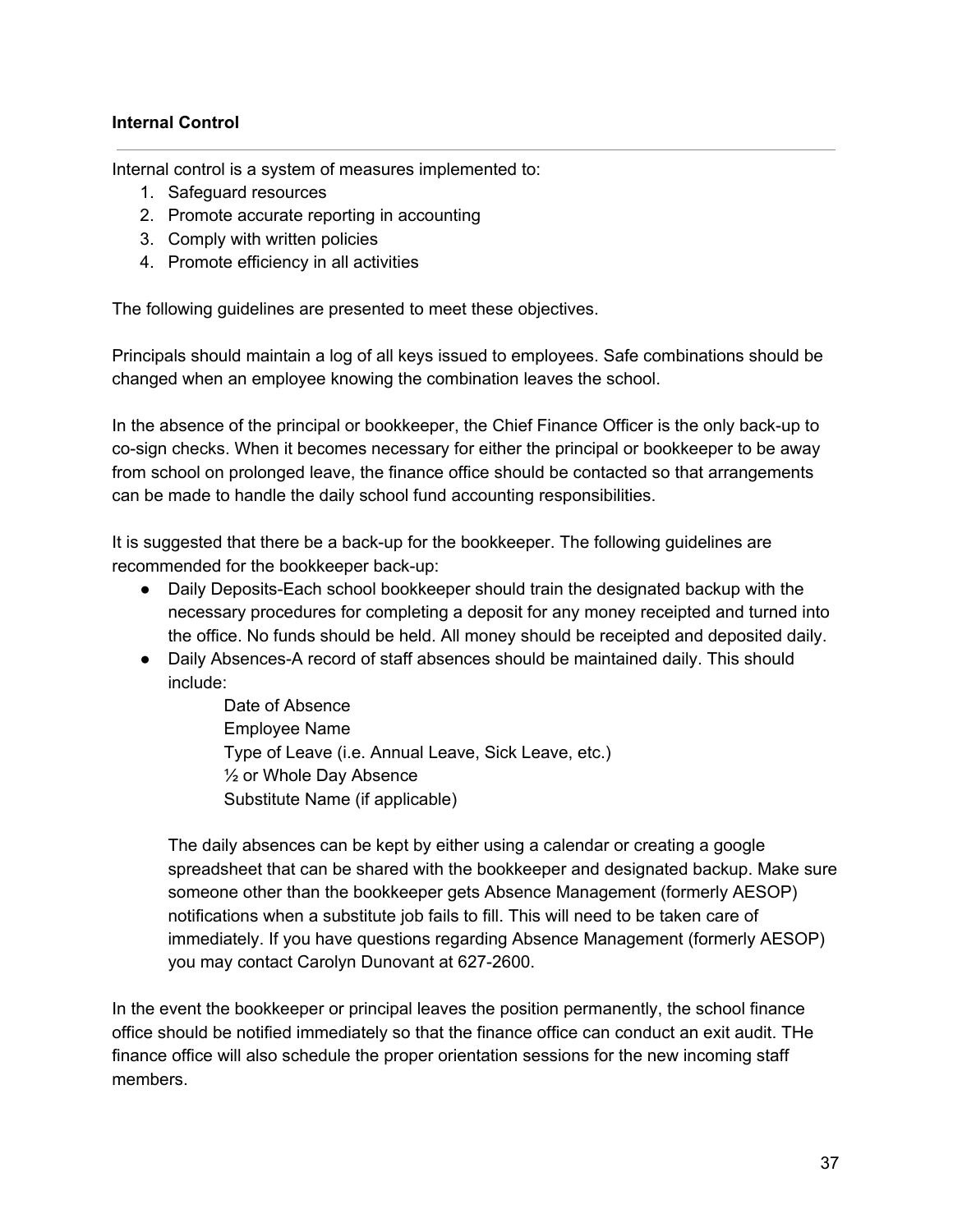### **Audits**

Rockingham County Schools Board of Education Policy notes, "The finance officer may at any time audit the accounts of any officer, employee or agent collecting or receiving any monies, and may prescribe the form and detail of the accounts."<sup>9</sup> These periodic reviews will be made of each school by the finance officer or a member of his/her staff to review internal control procedures, ensure that transactions are being posted in a timely fashion, and provide assistance where necessary.

North Carolina Public School Law mandates, "Each local school administrative unit shall have its accounts and the accounts of individual schools therein audited as soon as possible after the close of each fiscal year by a certified public accountant or by an accountant certified by the Local Government Commission as qualified to audit local government accounts."<sup>10</sup>

A memo will be sent in May indicating what the external auditors will need at the end of the fiscal year for auditing.

**\_\_\_\_\_\_\_\_\_\_\_\_\_\_\_\_\_\_\_\_\_\_\_\_\_\_\_**

⁹Policy Code 8325 Daily Deposits. <sup>10</sup> GS 115C-447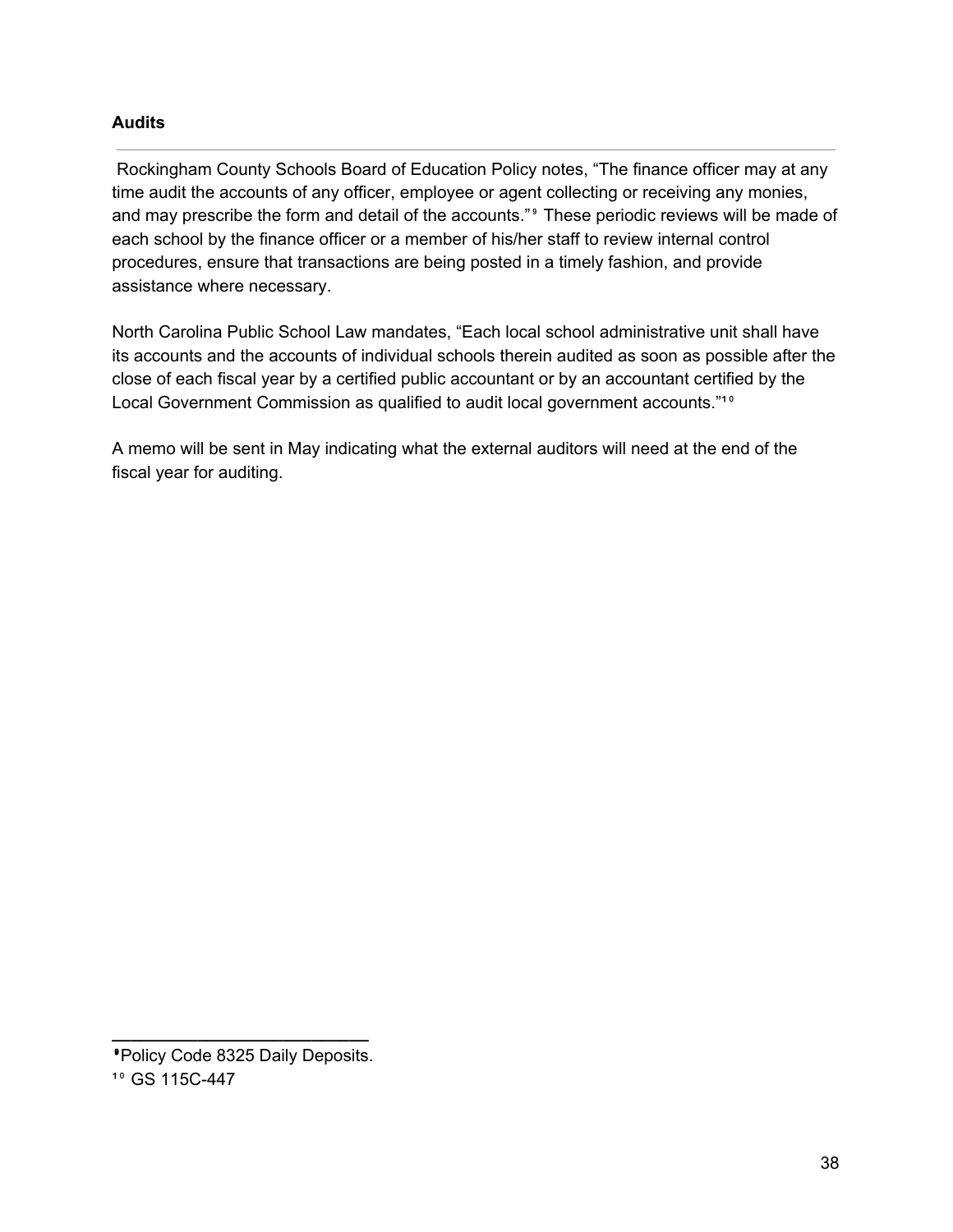### **Records Retention Schedule**

It is **recommended**, if space allows, that all bookkeeping records should be kept for **seven** years. Sales tax and escheats information should be retained **permanently**.

However, the minimum requirements according to the Records Retention and Disposition Schedule issued by the North Carolina Department of Cultural Resources, Division of Archives and History are as follows:

| <b>Record</b>                                                                                        | <b>Retention Period</b>          |
|------------------------------------------------------------------------------------------------------|----------------------------------|
| Audit Report File                                                                                    | Permanently                      |
| Authorization Forms File (purchase orders)                                                           | 3 Years                          |
| <b>Bank Statements</b>                                                                               | 3 Years                          |
| <b>Canceled Checks</b>                                                                               | 3 Years                          |
| Deposit Slips                                                                                        | 3 Years                          |
| <b>Bank Reconciliations</b>                                                                          | 3 Years                          |
| <b>Check Register File</b>                                                                           | 3 Years                          |
| Daily Cash Reports File                                                                              | <b>Until Audited</b>             |
| Daily Detail Reports File (of all transactions)                                                      | 6 Years                          |
| Detail Report File (transactions and balances for each period)<br>Exception: June 30th annual report | 1 Year<br>Permanently            |
| Financial Journals and Ledgers File                                                                  | 3 Years                          |
| IRS tax forms completed                                                                              | 4 Years                          |
| <b>Invoices File</b>                                                                                 | <b>Until Audited</b>             |
| Payroll File                                                                                         | 3 Years                          |
| Journal and Ledgers File (adjusted entries)                                                          | 3 Years                          |
| Paid Checks, Paid Bills/Vouchers File                                                                | 3 Years                          |
| Sales Tax File                                                                                       | 3 Years                          |
| Contracts/Leases                                                                                     | 3 Years after<br>exp/termination |
| <b>Fund Drive Records File</b>                                                                       | 1 Year                           |

After the appropriate retention period, records may be shredded. Call the Finance Department for any clarification necessary.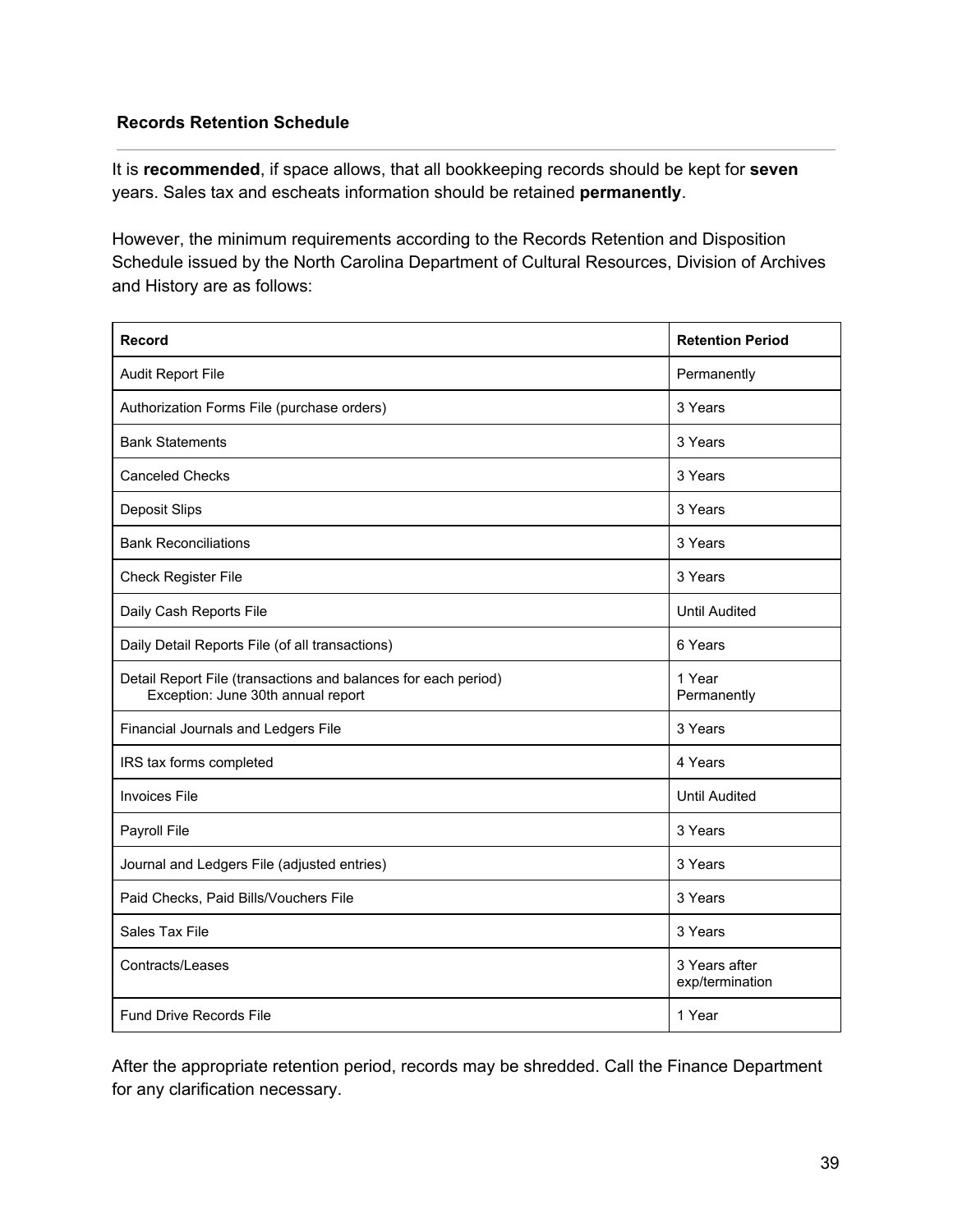### **Contracts and Agreements**

All contracts and agreements require the Chief Finance Officers pre-audit certificate. The pre-audit certificate statement to be typed on contracts is **"This instrument has been pre-audited in the manner required by the School Budget and Fiscal Control Act.**" After this statement, there must be a line for the Chief Finance Officer's signature and the date. Send all contracts to the Chief FInance Officer for signature on the pre- audit certificate.

In addition, if the contract period exceeds one year, a non-appropriation statement is to be included in the body of the contract. The statement is to be: **"The Rockingham County School System is dependent upon County, State and Federal funding. Therefore, the execution of the second-and third-year service agreements is contingent upon sufficient funding by aforementioned groups.**"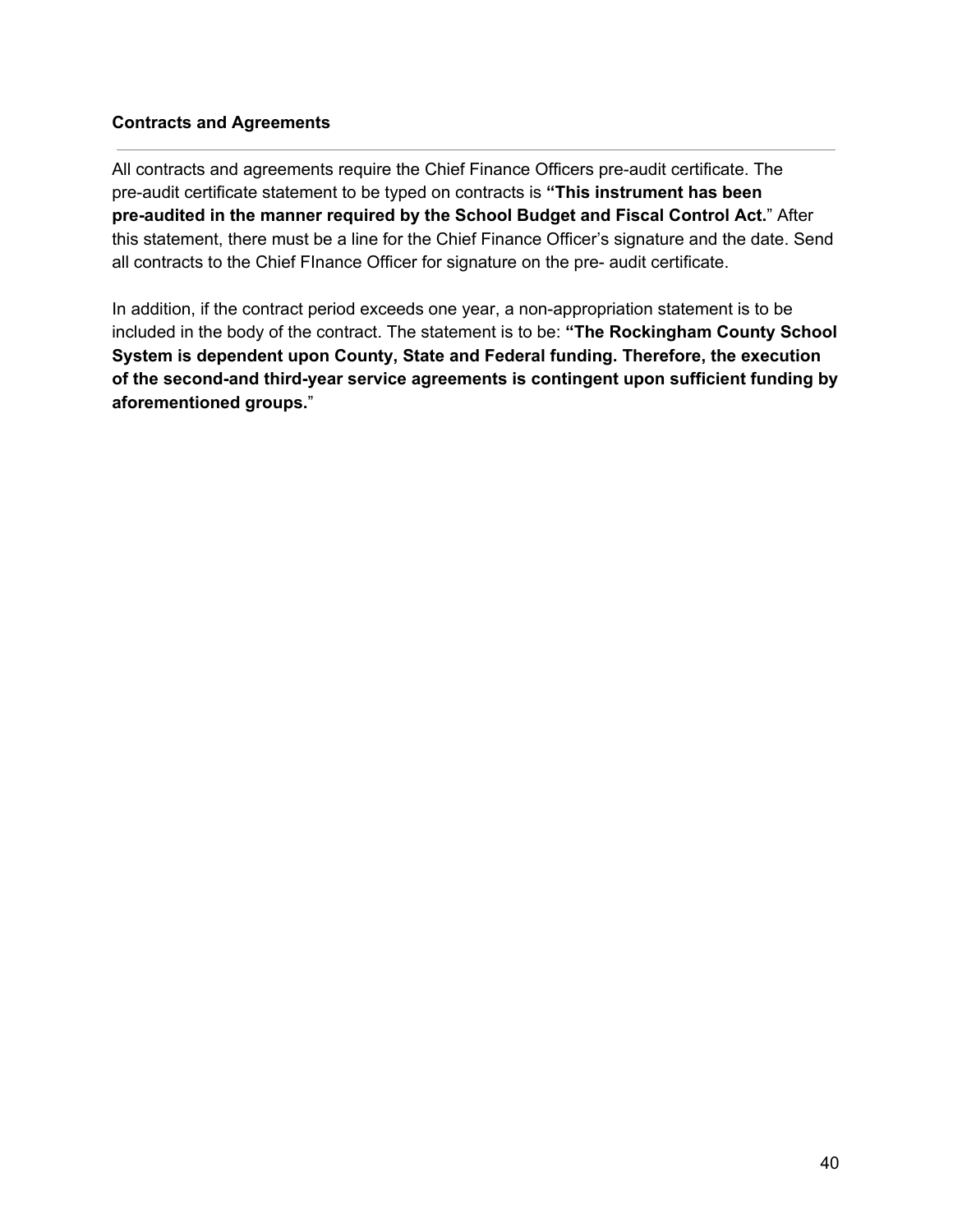#### **School Volunteers**

Pursuant to policy 5015 of the Rockingham County Board of Education, specifically:

Reasonable background inquiries and checks are required for any volunteers (to include interns, student teachers, tutors, or similar roles) who have unsupervised contact with students. Prior to the usage of any volunteer in a role which may allow unsupervised contact with students, the school principal, besides checking appropriate references, shall also submit to the Human Resources Office form 5015-E. Signed by the prospective volunteer. The signed form must include appropriate personal information to allow the distrct to complete an in-state criminal record check, a check of sex offender registries, and suffciently detailed information to enable the district to investigate any out-of-state or federal arrests or convictions.

Following review, completed forms will be returned to the school with recommendations. No volunteer as defined above is to be used unless the background check has been completed and is returned with an affirmative recommendation. Continuing volunteers shall be required to submit to background checks annually for each successive fiscal/school year in which they volunteer.

Any chaperone that is responsible for unsupervised care of children other than their own will be required to complete form 5015-E and submit along with the fee payable to the individual school. This process must be initiated in time for the background check to be completed and the volunteer to be approved..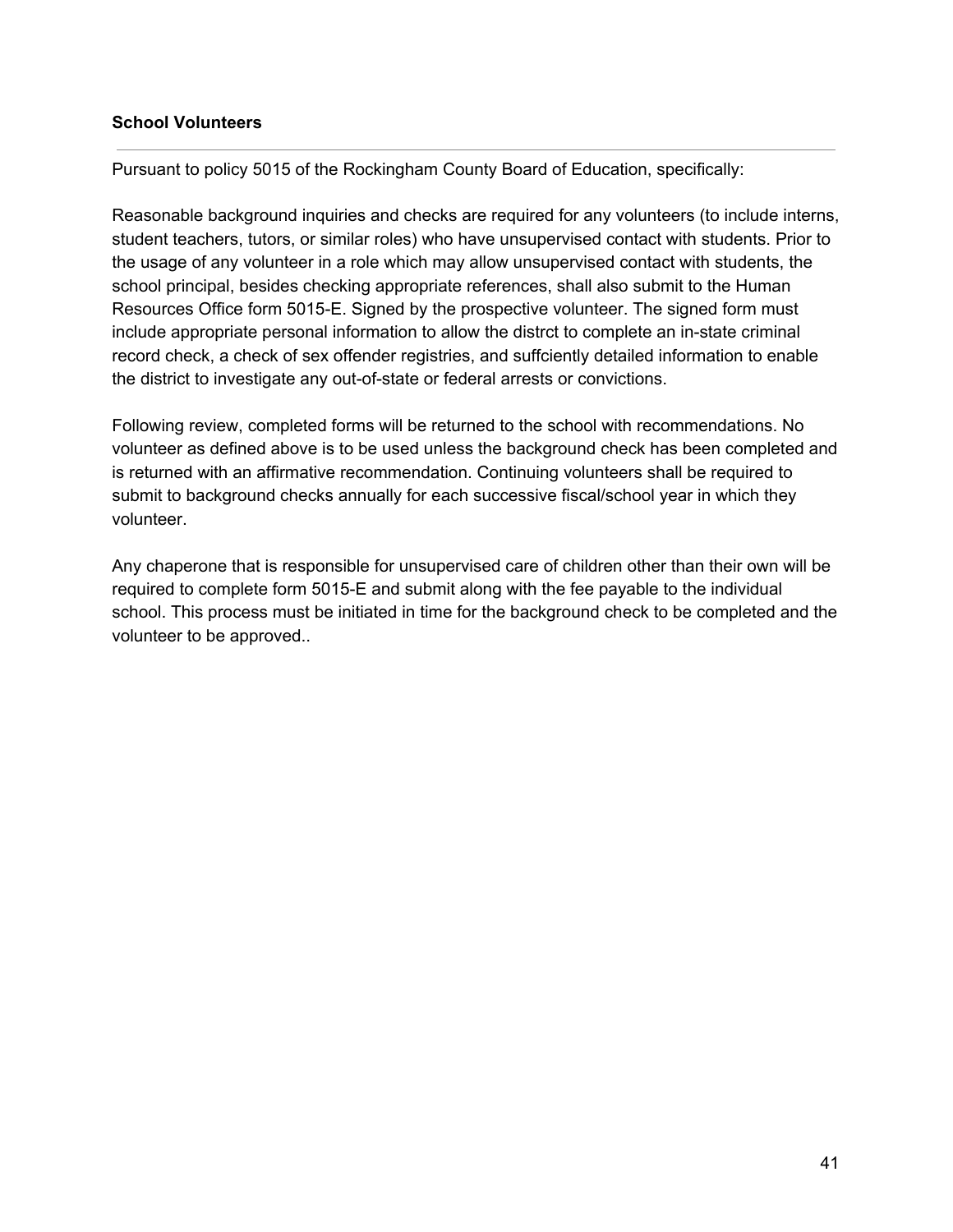This is an example of a reminder that principals are strongly encouraged to provide at the beginning of the year outlining procedures for collecting money and writing receipts.

FROM: (Principal)

RE: Receipt Book Reminders

DATE: March 31, 2020

- ❖ Write receipts daily as money is turned in.
- ❖ Write a receipt in the student's name. Give the student white copy-leave the yellow copy in the receipt book.
- ❖ Write receipt for the amount of money collected. If you need change, it will be put in your bag when it is returned to you.
- ❖ If you make a mistake on a receipt, leave both white copy and yellow copy in the book. The bookkeeper will void. (MUST have both copies)
- ❖ After receipts are written, send receipt book, money, and completed collection report in the bag provided to the office.
- ❖ Turn money in each day by 12:00 noon-- this gives the bookkeeper time to process money for deposit. She is required to deposit money daily as it is collected.
- ❖ Your bag will be returned to your mailbox after processing.
- ❖ Keep the receipt book in a safe place. You will be using this book all year. At the end of the year, they will be collected to turn in to the auditors.

This is an example of a reminder that principals are strongly encouraged to provide at the beginning of the year outlining procedures for collecting money and writing receipts.

#### **PROCEDURES FOR MONEY COLLECTION AND REPORTING**

- ❖ Issue each teacher a receipt book, collection report forms, and bag. The teacher is responsible for the receipt book for the year. Safeguard it and the money collected.
- ❖ When the teacher collects money, the teacher writes a receipt immediately.
- ❖ The teacher gives the white copy of the receipt to the student or payer.
- ❖ The teacher leaves the yellow carbon copy in the receipt book.
- ❖ The teacher completes a collection report, adds the money amount on the receipt copies. The teacher counts the money. The money, receipts and collection report must match.
- ❖ The teacher turns in money, receipt book and collection report into the bookkeeper by 12 noon.
- ❖ The bookkeeper verifies the deposit and returns the receipt book, bag and copy of the collection reports to the teachers' mailbox.
- ❖ At the end of the year, the teacher turns in the receipt book to the bookkeeper for audit.